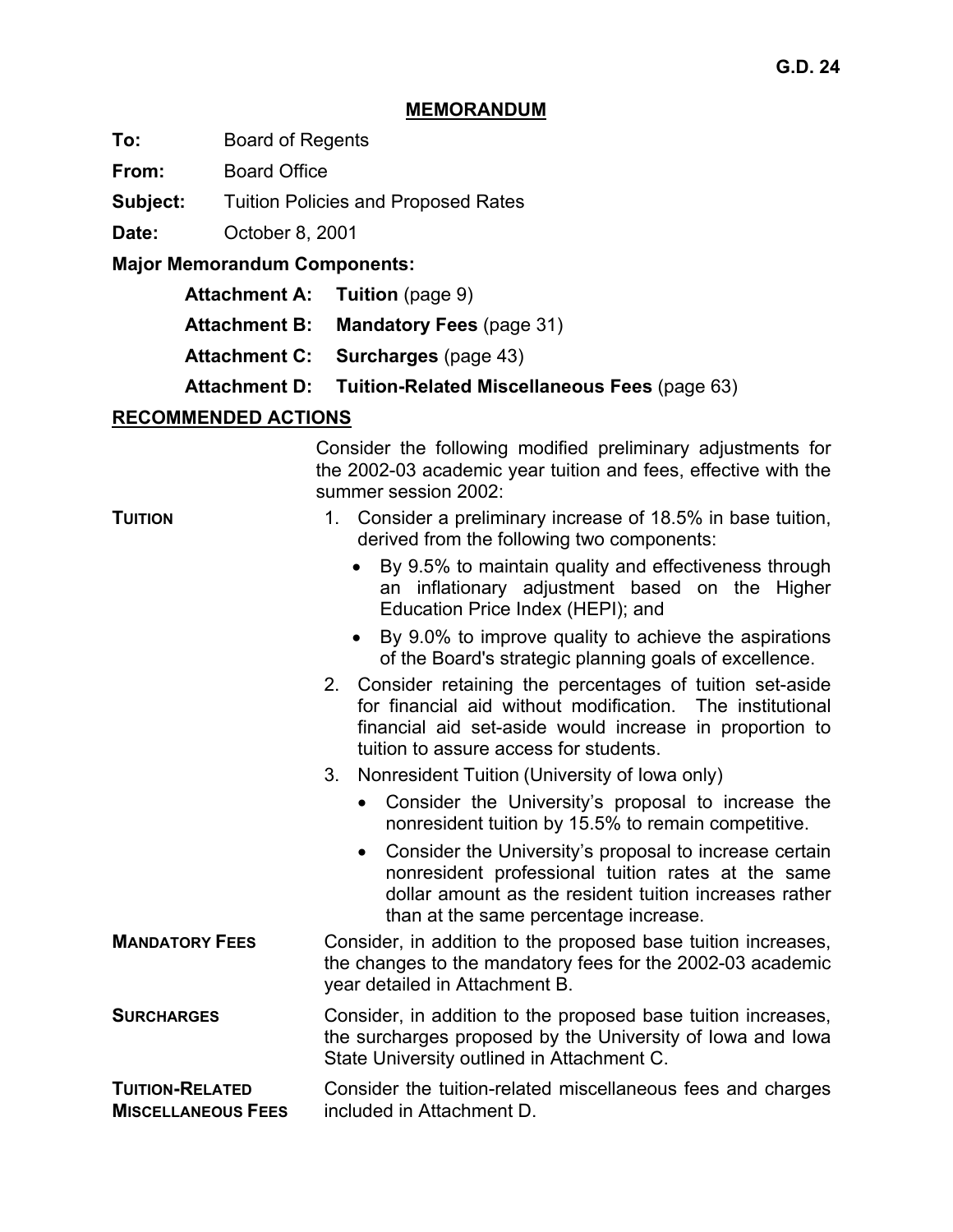## **EXECUTIVE SUMMARY**

#### **CHANGES FROM SEPTEMBER**

- 1. Per the Board's request at the September meeting, the quality component of the proposed tuition rate has been modified to reflect a percentage of dollars based on the total general university education budgets. (Page 13.)
- 2. Per the Board's request, information was gathered on tuition set-aside of the peer universities. A summary is included on page 26.
- 3. The University of Iowa requested that consideration be given to its nonresident tuition to remain competitive. The University proposed that its nonresident tuition, excluding the previously discussed professional programs, be increased by 15.5%.
- 4. The University of Iowa requested an additional increase of \$10 in its Student Union mandatory fee, over that presented in September, to deal with a decline in customer counts.
- 5. Iowa State University is reducing its new mandatory Student Services Fee from \$64.80 to \$35 because of the significant proposed tuition increase.
- 6. The University of Northern Iowa provided more detailed information regarding mandatory student fees.
- 7. Iowa State University requested the addition of a surcharge for its College of Veterinary Medicine program for the items outlined on page 61.
- 8. Tuition-Related Miscellaneous Fees:
	- Fees were changed commensurate with the modified based tuition rate.
	- Two fees at Iowa State University were deleted: Masters-Education -- Educational Leadership (MEd EL) and Masters-Public Admin (MPA), because they were no longer needed.
	- Iowa State University's summer camp fees have been modified to a per credit/hour charge, similar to Lakeside Lab.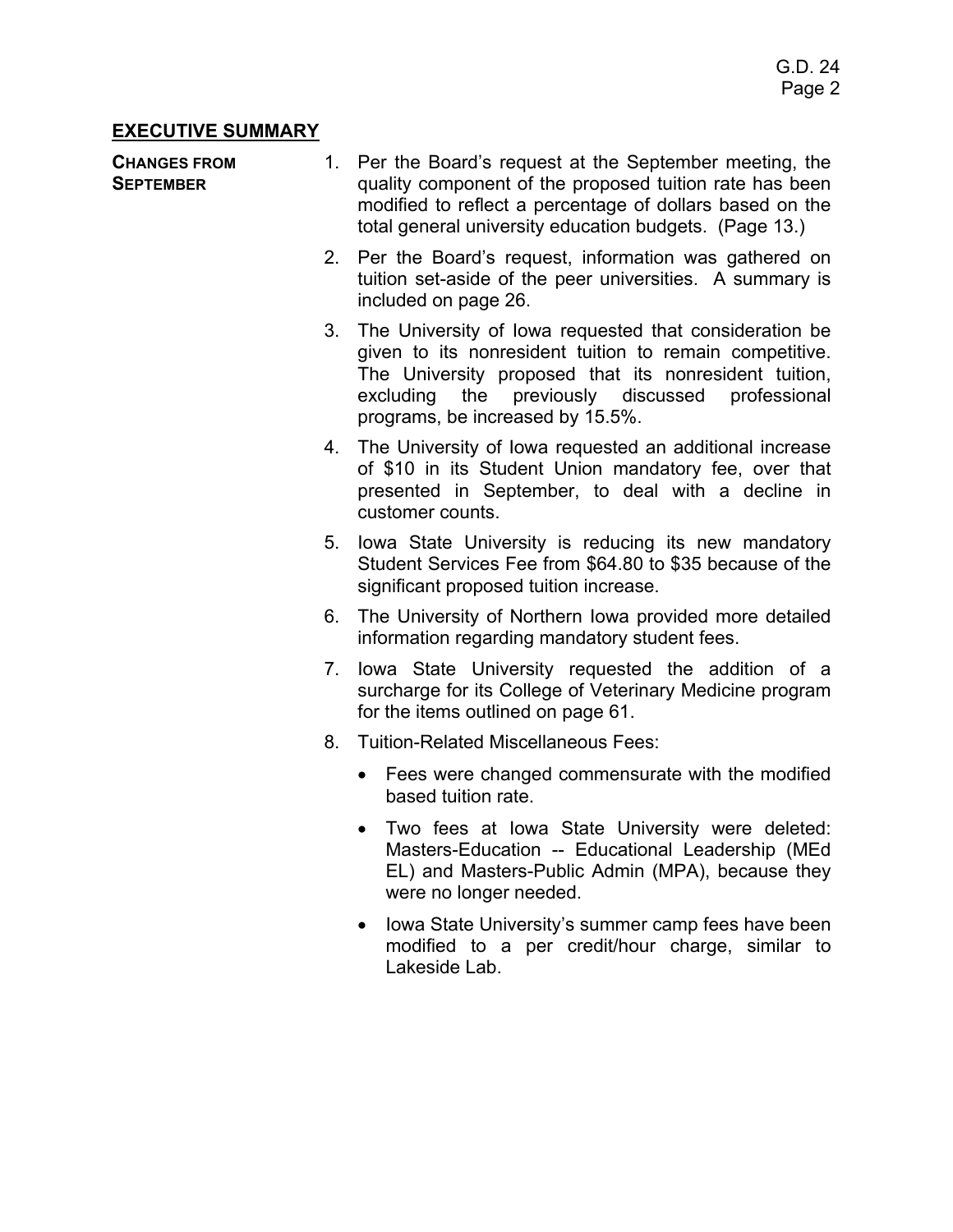## **PROPOSED TUITION & MANDATORY FEES (MODIFIED)**

The recommended increase of 18.5% utilizes an adjusted HEPI rate of 9.5% and a quality factor of 9.0%.

The recommendations for undergraduate base tuition and fees plus mandatory fees for 2002-03 are as follows:

|            |         |          |          |         | 2002-03    |          |
|------------|---------|----------|----------|---------|------------|----------|
|            |         | 2002-03  |          | 2001-02 | Proposed   |          |
|            | 2001-02 | Proposed |          | Total   | Total      |          |
|            | Base    | Base     | Dollar   | Tuition | Tuition    | Dollar   |
|            | Tuition | Tuition  | Increase | & Fees* | & Fees*    | Increase |
| SUI        | \$3,116 | \$3,692  | \$576    | \$3,522 | \$4,191.00 | \$669.00 |
| <b>ISU</b> | 3,116   | 3,692    | 576      | 3,442   | 4,110.00   | 668.00   |
| UNI        | 3,116   | 3,692    | 576      | 3,440   | 4,117.50   | 677.50   |

#### **Resident Undergraduate Rates**

#### **Nonresident Undergraduate Rates**

|            |          |          |          |          | 2002-03     |            |
|------------|----------|----------|----------|----------|-------------|------------|
|            |          | 2002-03  |          | 2001-02  | Proposed    |            |
|            | 2001-02  | Proposed |          | Total    | Total       |            |
|            | Base     | Base     | Dollar   | Tuition  | Tuition     | Dollar     |
|            | Tuition  | Tuition  | Increase | & Fees*  | & Fees*     | Increase   |
| SUI        | \$11,544 | \$13,334 | \$1,790  | \$11,950 | \$13,833.00 | \$1,883.00 |
| <b>ISU</b> | 10,450   | 12,384   | 1,934    | 10,776   | 12,802.00   | 2,026.00   |
| UNI        | 8,438    | 10,000   | 1,562    | 8,762    | 10,425.50   | 1,663.50   |

Dollar costs and increases for students majoring in Business Administration, Engineering, and Pharmacy at SUI and dollar costs for students majoring in Engineering, Computer Science & Management Information Systems at ISU are slightly higher.

#### **RATIONALE FOR BASE TUITION INCREASE**

The Board's tuition policy anticipates maintaining quality, through a Higher Education Price Index (HEPI) adjustment, and improving quality, through authorization of additional resources.

#### Inflation

With the June 2001 publication of HEPI numbers for FY 2000 and FY 2001, it became apparent that the HEPI component of the tuition increases in those years was insufficient to meet the Board's policy. Therefore, the Board Office is recommending an adjustment to the HEPI component to maintain compliance with Board policy "to keep pace with" inflation as measured by the Higher Education Price Index (HEPI).

Viewed in dollars, the proposed HEPI increase for tuition of 9.5% will generate approximately \$27.6 million. Utilizing a 5.5% HEPI increase on the total budgeted FY 2002 general university education expenditures, the dollar amount needed for inflation would be \$48.9 million.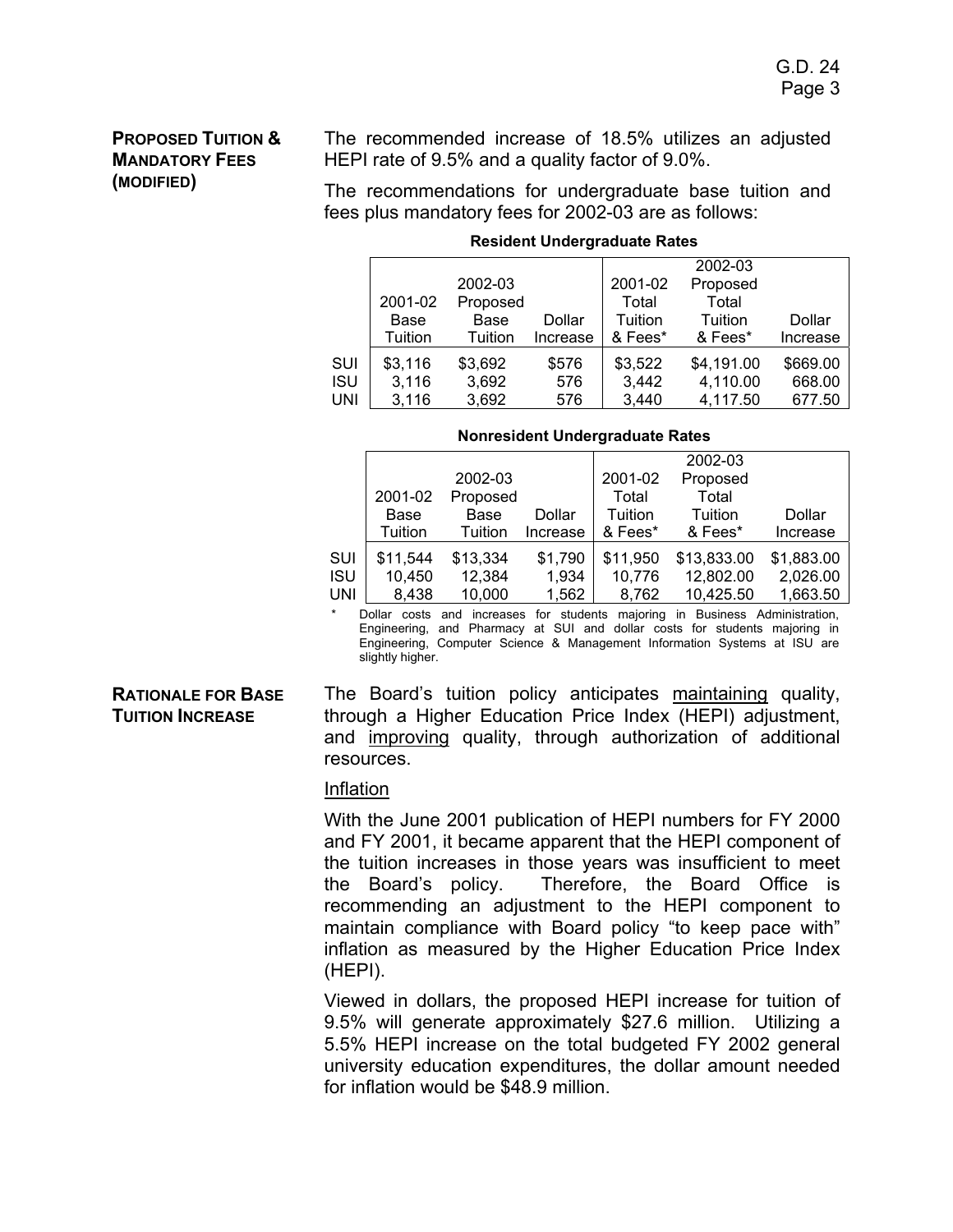## **Quality**

The Regent universities need sufficient resources to achieve excellence as set forth in the Board's strategic plan. At its September meeting, the Board requested that the quality component of tuition be reevaluated in terms of the general university dollars.

The quality component has its basis in the Board's reallocation policy. Utilizing the FY 2002 general university budgets, the average percentage reallocation for the past five years would equate to \$27.5 million. The modified quality component for tuition, 9%, would generate approximately \$23.7 million for the universities to make progress toward achieving excellence.

## Economic Indicators

Resident undergraduate tuition and fees at the Regent universities are below the median and average tuition and fees of their established peer university comparison groups. Even with the 2001-02 increase in tuition and fees, the universities have had smaller dollar increases over a five-year period than the average of their peer institutions.

The national average resident undergraduate tuition and fees for public universities have grown at a substantially higher rate than the Regent tuition and fees over the last 10 years. The national average tuition increase was 85.5% while the Regent tuition increase was 68.6% for this period.

Students understand the value of educational quality, which is one of the four key result areas of the Board's strategic plan. Increasing enrollments at all of the Regent universities reflect confidence in the Board's commitment to quality. With respect to the Board's review of tuition policy this year, the following items merit consideration:

- With each additional level of education, the average salary an individual can earn increases significantly. The net added value return on investment for tuition paid to earn a bachelor's degree is about \$69.70 for every tuition dollar spent. The return on investment is even more compelling when considering higher levels of education such as master, doctoral, or professional degrees.
- Students continue to pay more of the cost of instruction. In FY 1991, tuition and fees were 31.8% of the unit cost of instruction compared to 38.0% in FY 2001 and a projected 39.3% for FY 2002.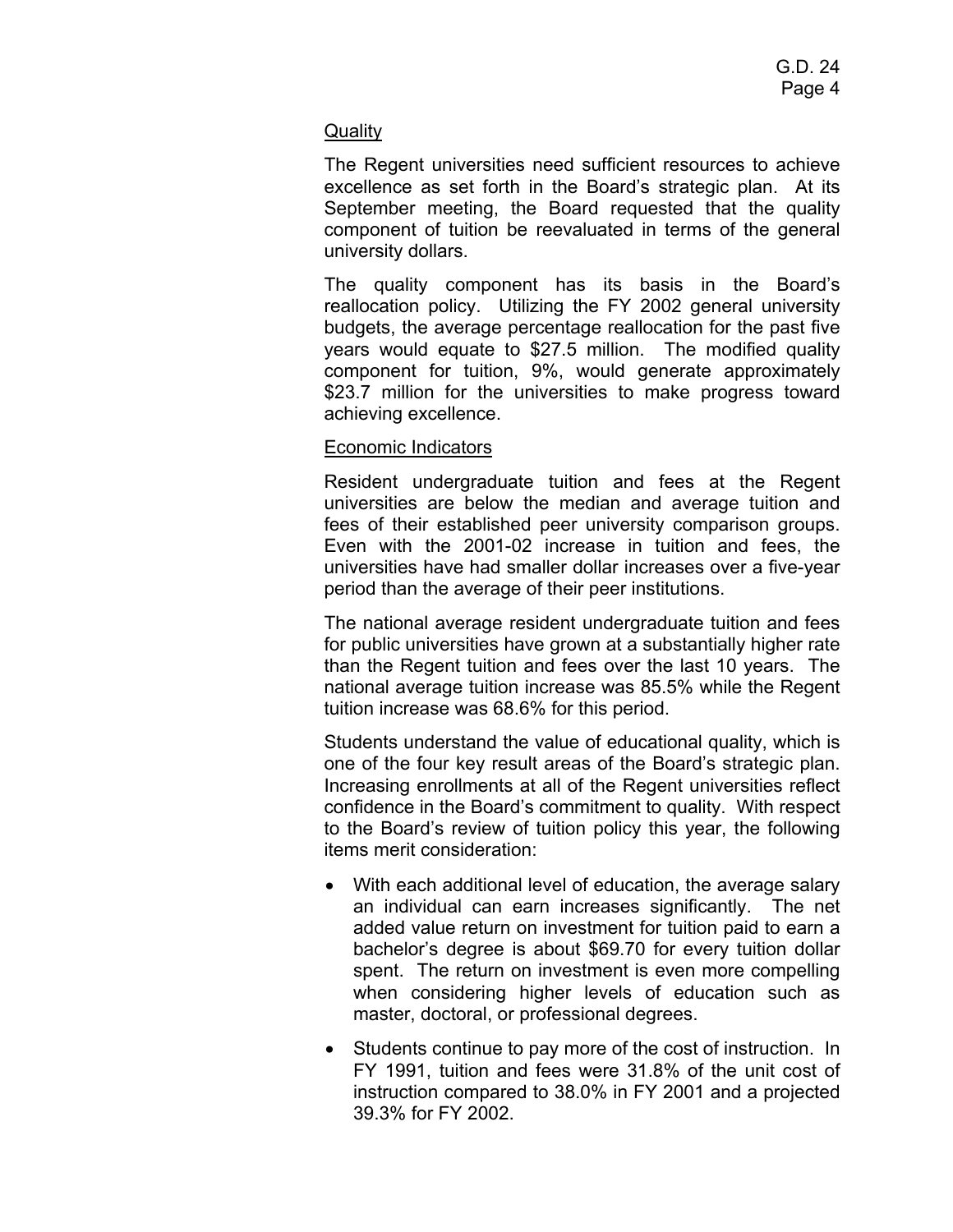Tuition appears to be "inelastic" within the parameters of the tuition increases approved by the Board during the last ten years. In years when tuition increases were larger, the Regent freshmen enrollment continued to increase at a higher rate than the tuition increase.

**ADJUSTED NONRESIDENT TUITION UNIVERSITY OF IOWA** The University of Iowa proposed that the nonresident tuition remain competitive and that certain degree programs offered by the Colleges of Business, Dentistry, and Medicine be increased by a fixed dollar rate rather than the general percentage increase. The University requested that its nonresident tuition rates be increased by 15.5% and its nonresident tuition for on-campus MBA, DDS, and MD degree programs be increased by the same dollar amount that the resident tuition rate will increase. The University cites a high degree of price sensitivity for the competition of excellent nonresident students.

**MANDATORY FEES** The Board established mandatory fees in the early 1990's to provide a distinct resource to respond to specific needs of students. The University of Iowa requested an additional \$10 in its Student Union fee over what was presented in September (\$71 to \$81) to deal with a decline in customer counts. Iowa State University requested that its new Student Services fee be reduced from \$64.80 to \$35.00 because of the significant proposed tuition increase.

|                           | <b>SUI</b> |                 | <b>ISU</b> |          | UNI     |          |
|---------------------------|------------|-----------------|------------|----------|---------|----------|
|                           | Actual     | <b>Proposed</b> | Actual     | Proposed | Actual  | Proposed |
|                           | 2001-02    | 2002-03         | 2001-02    | 2002-03  | 2001-02 | 2002-03  |
| Computer*                 | \$135.00   | 180.00          | 144.00     | 180.00   | 126.00  | 140.00   |
| Health**                  | 127.00     | 142.00          | 110.00     | 130.00   | 106.00  | 112.00   |
| <b>Health Facility</b>    | 10.00      | 10.00           | 16.00      | 16.00    |         |          |
| <b>Student Activities</b> | 35.00      | 37.00           | 56.00      | 57.00    | 92.00   |          |
| <b>Student Services</b>   | 41.00      | 49.00           |            | 35.00    |         | 173.50   |
| <b>Student Union</b>      | 58.00      | 81.00           |            |          |         |          |
| TOTAL                     | \$406.00   | 499.00          | 326.00     | 418.00   | 324.00  | 425.50   |

\* Computer fees for students in Business Administration, Engineering, and Law at SUI; and Computer Science and Management Information Systems at ISU are higher than the above proposed computer fees.

\*\* SUI's consolidated health fee for the 2001-02 year is included in the Health fee.

#### **ESTIMATED COST OF ATTENDANCE**

Iowa Code §262.9 requires that the estimated total cost of attending the Regent universities, including room and board and other costs, be published in a docket memorandum along with the final approved tuition and mandatory fees.

The Regent residence systems and financial aid offices have provided the following estimated 2002-03 room and board charges and other costs associated with attending the Regent universities: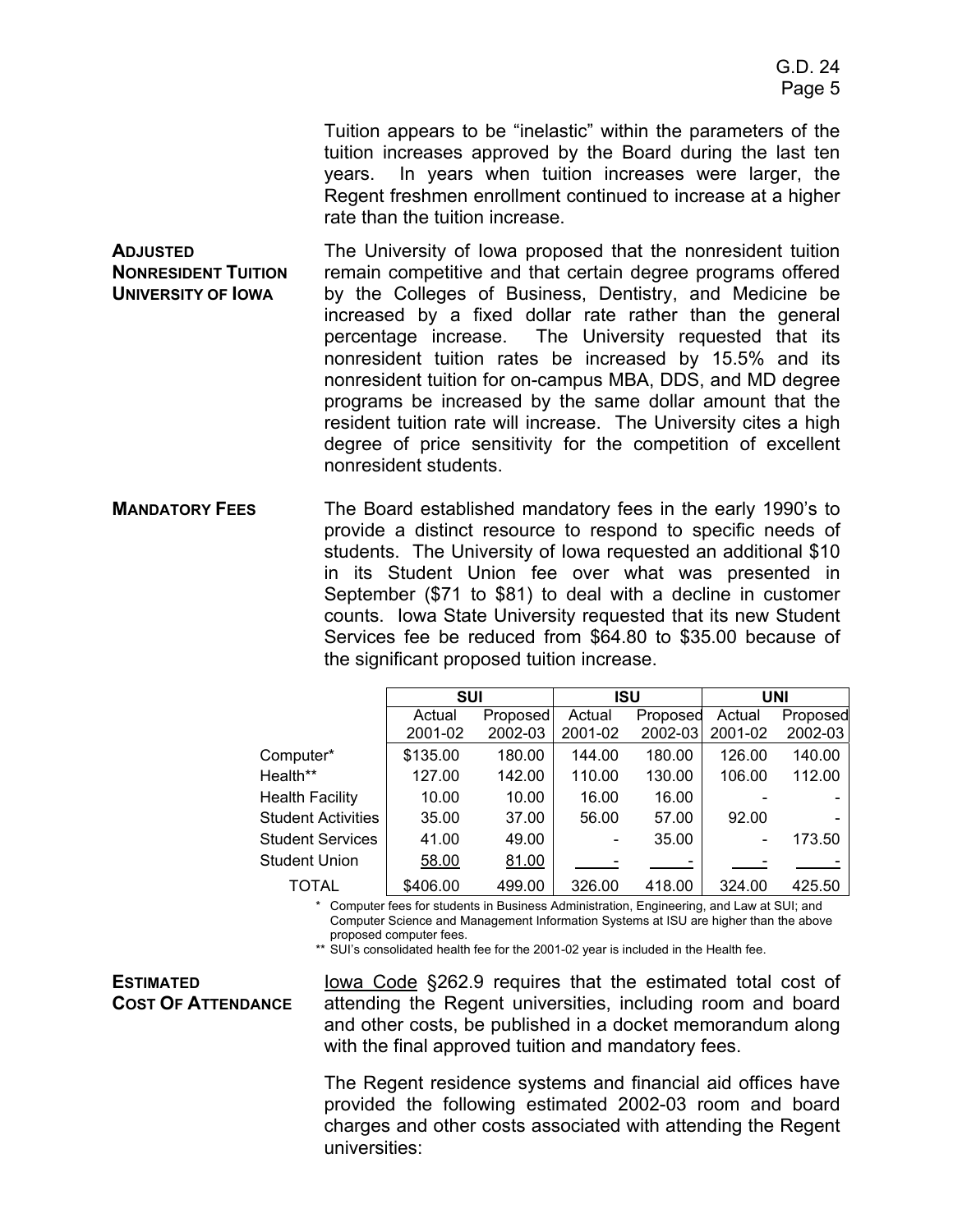|            | 2002-03 Academic Year<br><b>Estimated Cost of Attendance</b><br><b>Resident Undergraduate</b> |                   |                  |                       |  |  |  |
|------------|-----------------------------------------------------------------------------------------------|-------------------|------------------|-----------------------|--|--|--|
|            | Tuition<br>& Fees*                                                                            | Room &<br>Board** | Other<br>Costs** | Estimated<br>Totals** |  |  |  |
| SUI        | \$4,191.00                                                                                    | \$4,998.00        | \$3,670.00       | \$12,859.00           |  |  |  |
| % Increase | 19.0%                                                                                         | 7.0%              | 3.1%             | $9.4\%$               |  |  |  |
| ISU        | \$4,110.00                                                                                    | \$4,964.00        | \$3,604.00       | \$12,678.00           |  |  |  |
| % Increase | 19.4%                                                                                         | $6.4\%$           | 3.4%             | 9.3%                  |  |  |  |
| UNI        | \$4,117.50                                                                                    | \$4,662.00        | \$3,976.00       | \$12,755.50           |  |  |  |
| % Increase | 19.7%                                                                                         | 6.0%              | 3.4%             | 9.2%                  |  |  |  |
| Average    | \$4,140.00                                                                                    | \$4,875.00        | 3,750.00         | \$12,764.00           |  |  |  |
| % Increase | 19.4%                                                                                         | 6.5%              | 3.3%             | 9.3%                  |  |  |  |
|            | Proposed.<br>** Estimated.                                                                    |                   |                  |                       |  |  |  |

Actual room and board rates are set in the spring when the effects of such variables as occupancy rates, and the costs for food, utilities, and repairs are better known.

Other costs, as quantified for financial aid calculations, include the universities' estimates of student costs for books, supplies, transportation, and personal expenses.

| <b>TUITION PROCEEDS</b> | <b>Estimated Gross</b> | Tuition          | <b>Net Tuition</b> |
|-------------------------|------------------------|------------------|--------------------|
|                         | <b>Revenues</b>        | <b>Set-Aside</b> | <b>Revenues</b>    |
|                         | \$51.3 million         | \$7.3 million    | \$44.0 million     |

The estimated revenues from tuition increases are to be utilized to maintain and improve quality of undergraduate and graduate education for students, enhance student academic programs, and provide other enrichments to students' educational experiences.

Summaries of how the universities will use these tuition revenues are provided in Attachment A – Tuition section on pages 29-30.

| <b>SURCHARGES</b> | 2002-03 Academic Year                                 |                 |          |
|-------------------|-------------------------------------------------------|-----------------|----------|
|                   |                                                       |                 | Non-     |
|                   |                                                       | <b>Resident</b> | resident |
|                   | <b>UNIVERSITY OF IOWA</b>                             |                 |          |
|                   | College of Business                                   |                 |          |
|                   | Masters of Business Administration<br>▸               | \$1,065         | \$1,065  |
|                   | Masters of Management Information Systems             | \$1,065         | \$1,065  |
|                   | Masters of Accountancy                                | 1.065           | 1,065    |
|                   | College of Dentistry                                  | 3.000           | 3,000    |
|                   | College of Law                                        | 250             | 250      |
|                   | College of Nursing: Masters Degree in Care Management | 1.350           | 1,350    |
|                   | College of Public Health                              |                 |          |
|                   | Masters of Health Administration                      | 1,000           | 1,000    |
|                   | Masters of Public Health                              | 1.000           | 1,000    |
|                   | Graduate College: Masters of Physical Therapy         | 1.350           | 1,350    |
|                   | <b>IOWA STATE UNIVERSITY</b>                          |                 |          |
|                   | College of Veterinary Medicine                        | 775             | 2,100    |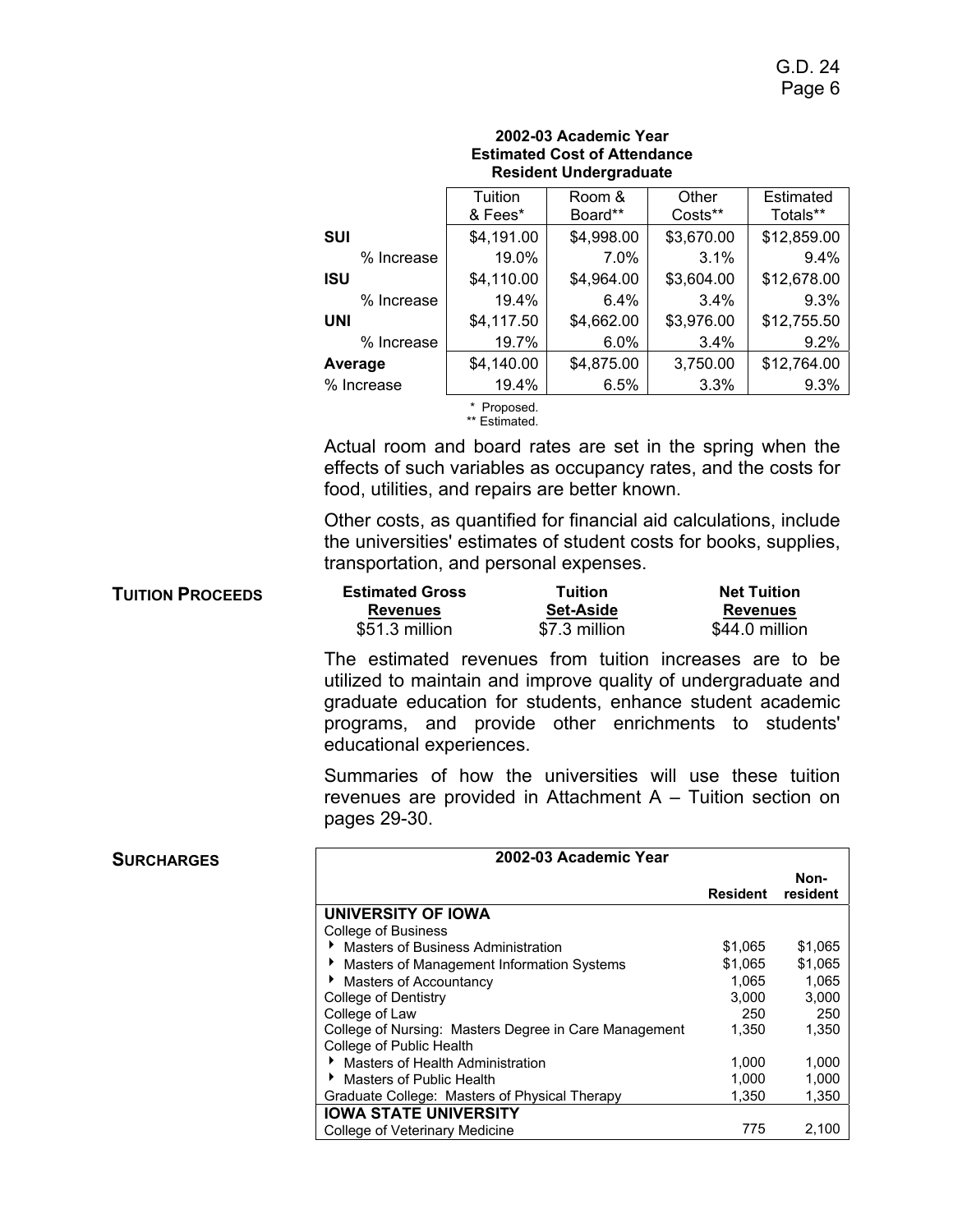Tuition surcharges represent earmarked amounts for specific colleges and purposes. Students enrolled in specific colleges pay the surcharge in addition to the university's base tuition and receive the benefits of additional resources.

Base tuition and base tuition increases are not earmarked for special academic units, but are part of the overall general university fund budgeting process.

**TUITION-RELATED MISCELLANEOUS FEES** Miscellaneous fees and charges include both tuition-related and non-tuition-related charges. Tuition-related fees include items such as continuing education courses and workshops. Non-tuition-related fees include a variety of items such as course delivery fees and private music lessons. In each category, students pay only the miscellaneous fees and charges that apply to them; these charges vary depending on each student's program, needs, and interests.

> At the December 2000 meeting, Board members requested that miscellaneous fees and charges be considered in connection with the Board's annual discussion of tuition and mandatory fees.

> In consultation with the universities, the Board Office is presenting the tuition-related fees with the Board's annual discussion of tuition and mandatory fees. The Board Office recommends that non-tuition-related fees be presented in the March/April timeframe when the Board discusses room and board charges.

Pamela M. Elliott

Approved:

Řobert ∕J. Barak

pe\h:\bf\2001\01octdoc\tuition.doc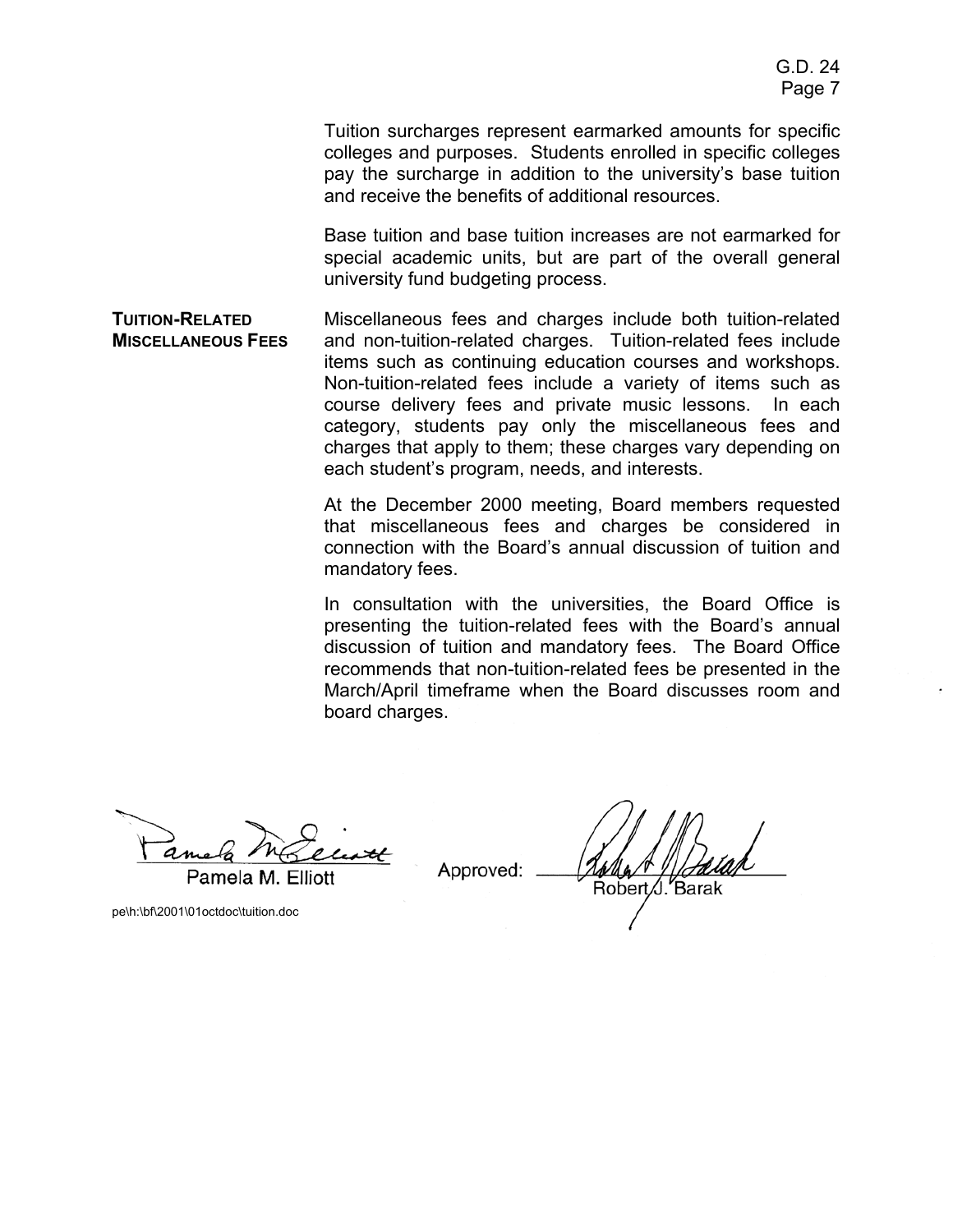# **ORGANIZATION OF MEMORANDUM**

|                      | Page                                              |
|----------------------|---------------------------------------------------|
| <b>ATTACHMENT A:</b> |                                                   |
|                      |                                                   |
|                      |                                                   |
| $\bullet$            | Board's Strategic Plan                            |
| $\bullet$            | <b>Regent Tuition Policy</b>                      |
|                      | Inflation Indicator: Higher Education Price Index |
| $\bullet$            | Focus on Excellence: Quality Component            |
|                      |                                                   |
| $\bullet$            | Economic Indicators                               |
| $\bullet$            | <b>Comparative Tuition Information</b>            |
| $\bullet$            | <b>Higher Education Costs</b>                     |
|                      | Ability to Pay (Including Financial Aid)          |
|                      |                                                   |
| <b>ATTACHMENT B:</b> |                                                   |
| <b>ATTACHMENT C:</b> |                                                   |
| <b>ATTACHMENT D:</b> |                                                   |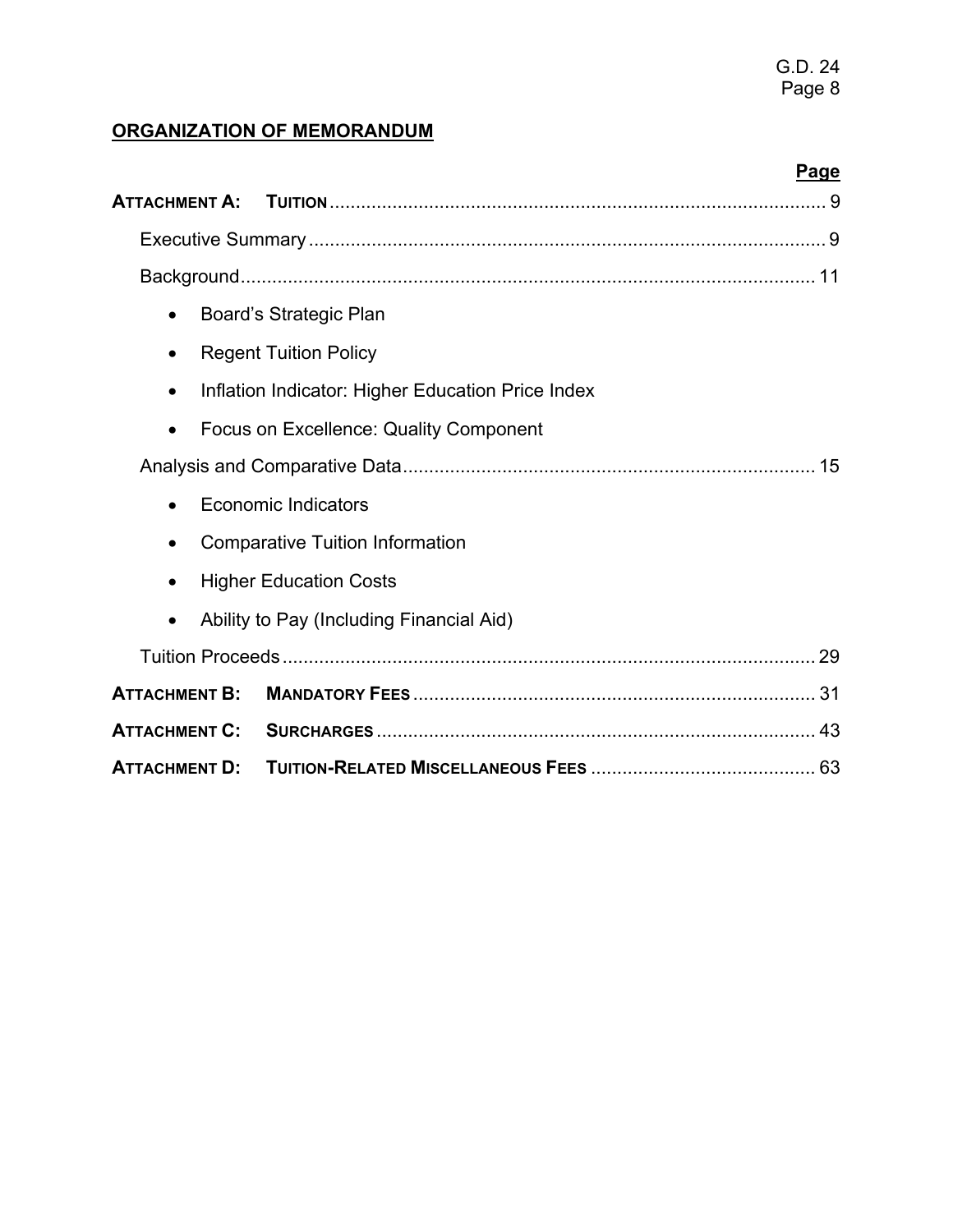# **TUITION**

## **EXECUTIVE SUMMARY**

The Board of Regents Strategic Plan establishes the following four key result areas: quality (KRA 1.0.0.0), access (KRA 2.0.0.0), diversity (KRA 3.0.0.0), and accountability (KRA 4.0.0.0). The Board's tuition policy (including rate setting for mandatory fees) reflects aspects of all of these four areas. For example, the Board's policy is intended to promote broad access for Iowa residents to the Regent institutions, but also requires consideration of resources necessary to promote excellence.

Iowa law requires the Board to have a policy for the establishment of tuition rates that provides some predictability for assessing and anticipating changes. Consistent with this requirement, the Board's tuition policy provides:

Resident undergraduate tuition at the Regent universities shall be set annually to keep pace with the Higher Education Price Index (HEPI) and to provide support to finance university programs at levels sufficient to implement the Board's aspirations for excellence as outlined in the Board's strategic plan.

To increase tuition or mandatory fees, the Board must, by law, take action no sooner than 30 days after notification of the proposed increase to presiding officers of each student government organization at each affected institution and no later than November preceding the fiscal year in which the increase would apply.

## **RATIONALE FOR PROPOSED INCREASE IN BASE TUITION RATES**

## **Implement Board Mission and Policy (Maintenance and Quality)**

The Board's mission statement challenges its institutions "to become the best enterprise of public education in the United States through the unique teaching, research and outreach programs established for each university and school." The Board policy anticipates maintaining quality, through a HEPI adjustment, and improving quality, through authorization of additional resources. The policy recognizes the joint aspiration of the Board and Regent institutions to achieve excellence. The Board Office recommendation reflects this aspiration and factors both maintenance and improvement into its recommended action.

The fundamental reasons for increasing the tuition rates are to keep pace with inflation as measured by HEPI and to support aspirations for excellence as outlined in the Board's strategic plan.

The recommended increase of 18.5% utilizes an adjusted HEPI rate of 9.5% and a quality factor of 9.0%.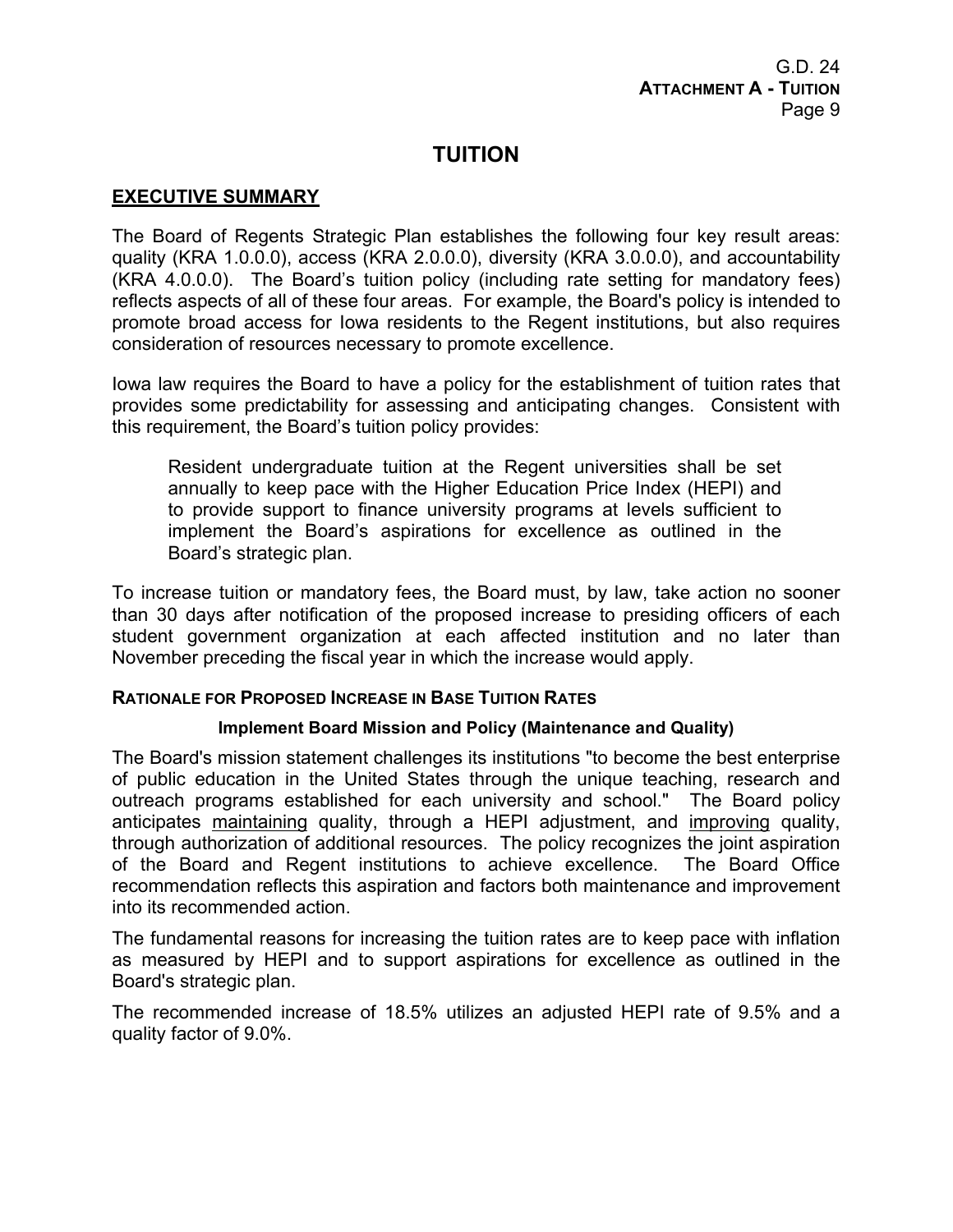G.D. 24 **ATTACHMENT A - TUITION** Page 10

As of June 2001, the actual HEPI rate for FY 2000 is 4.1% and FY 2001 is 4.8%. The HEPI rates approved by the Board for tuition increases in those years (2.5% and 2.3% respectively) were considerably below the actual HEPI rates. In other words, the Board has not utilized a HEPI rate during FY 2000 and FY 2001 that has sufficiently recognized the actual rate of inflation for higher education. The Board now has an opportunity to adjust for the actual inflation experienced and to obtain critical resources to maintain quality as measured by actual inflation costs.

The projected range for the FY 2002-03 Higher Education Price Index is 4.2% to 5.5%. Utilizing a 5.5% HEPI increase on the total budgeted FY 2002 general university education expenditures, the dollar amount needed for inflation would be \$48.9 million. The proposed HEPI increase for tuition of 9.5% will generate approximately \$27.6 million.

The proposed quality factor of 8.0% will assist the institutions in achieving quality in their strategic plans. This quality factor is based on the Board's reallocation policy. Utilizing the FY 2002 general university budgets, the average percentage reallocation for the past five years would equate to \$27.5 million. The modified quality component for tuition, 9%, would generate approximately \$23.7 million for the universities to make progress toward achieving excellence.

This quality component provides one benchmark and is not intended to be an exclusive factor with respect to future application of the Board's tuition policy. In fact, some flexibility in this area is essential for the Board as it addresses quality and improvement in strategic plans.

## **Assure Access and Accountability**

The Regent universities' 2000-01 tuition and fees were among the lowest in each university's respective peer group of comparable institutions. Iowa per capita income has remained fairly stable over the past ten years compared to other states; Iowa's tuition and fees as a percentage of per capita income have fallen slightly compared with other states.

- Iowa's per capita income is 90% of the national average compared to Regent tuition and fees being at 80.1% of the national average.
- The Regent 2000-01 tuition and fees as a percentage of Iowa's per capita income for 2000 (12.0%) are less than the percentages for regional and peer states (which average 14.3%) and the national average (13.5%).

Iowans have somewhat more resources than the national average to purchase and invest in higher education. Iowans are able to obtain a high quality education at Regent universities for a reasonable price. The proposed tuition and fee increases will provide needed resources to enhance quality but are intended to assure that the price remains reasonable for Iowans, thus supporting the state's historical goal of broad access.

The Board Office recommends that the universities continue to allocate a proportional share of the proposed tuition increases for student financial aid. As noted in the Annual Student Financial Aid Report presented last month, total student financial aid dollars increased 4.9% in FY 2001.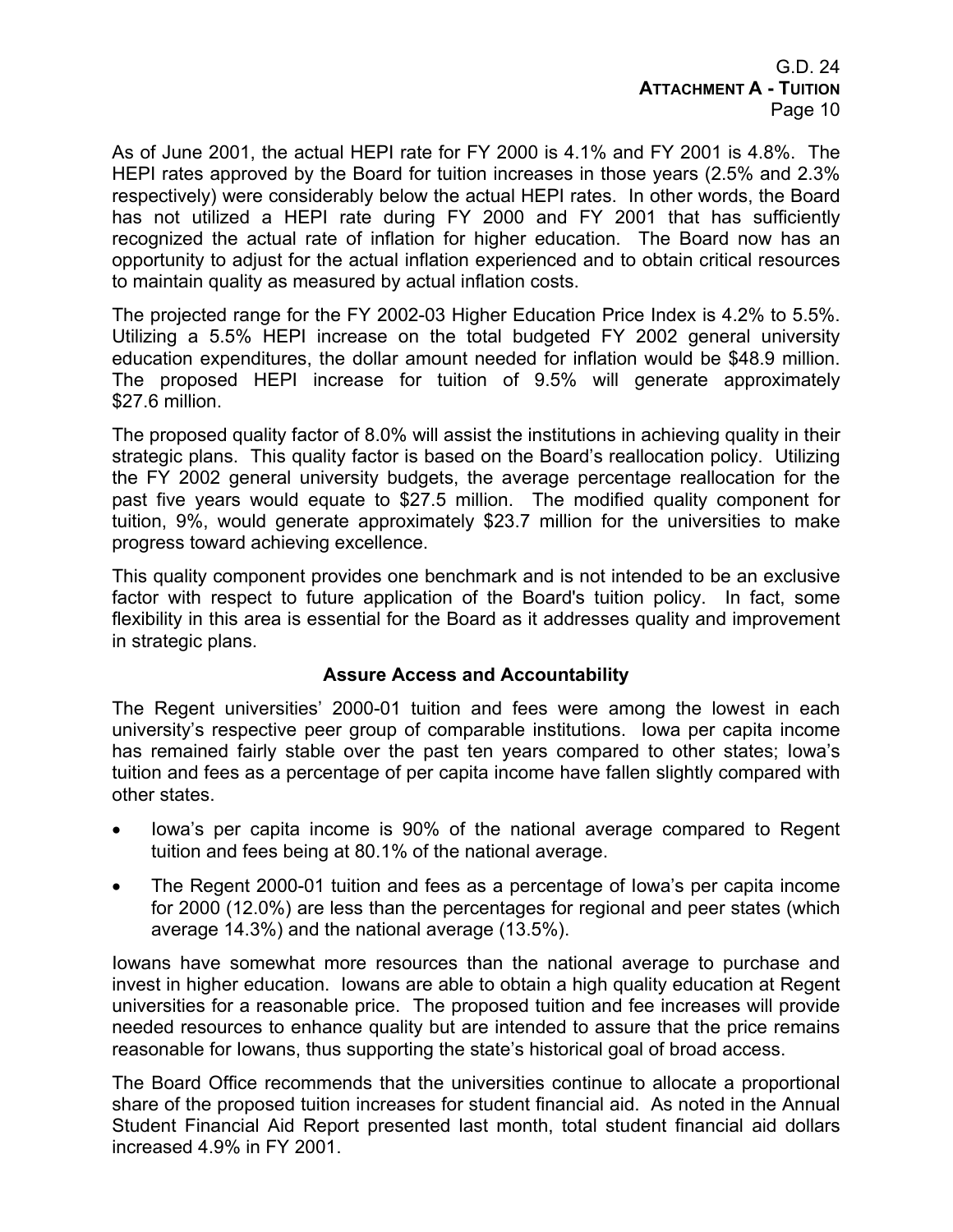## **BACKGROUND**

#### **BOARD'S STRATEGIC PLAN**

The Board of Regents Strategic Plan identifies the following four key result areas: quality (KRA 1.0.0.0), access (KRA 2.0.0.0), diversity (KRA 3.0.0.0), and accountability (KRA 4.0.0.0). The Board's tuition policy (including rate setting for mandatory fees) reflects aspects of all of these areas.

The Board challenges its institutions to be the best enterprise of public education in the United States through unique teaching, research, and outreach programs and supports its institutions in this endeavor by:

- Establishing tuition and fees annually to keep pace with HEPI in addition to supporting aspirations for excellence;
- Encouraging the institutions to increase funding from private sources and external research grants and contracts;
- Seeking appropriate funding for capital improvements needs;
- Requiring the institutions to reallocate an average of two percent general funds annually; and
- Promoting broad access for Iowa residents to the Regent institutions.

The institutions, through strategic planning, target resources effectively and efficiently and measure results using performance indicators.

The annual establishment of tuition and fees provides the universities with an important component of overall educational resources - the component that shares the cost of higher education with the students.

The mission of the Board of Regents calls for its institutions "to become the best enterprise of public education in the United States through the unique teaching, research and outreach programs established for each university and school."

In December of 1997, the Board adopted a tuition policy consistent with its mission and strategic plan. The policy assures predictability in establishing rates, but also provides the Board with some flexibility.

The Board's tuition policy is intended to maintain quality and effectiveness as well as improve quality, thereby recognizing the aspirations of the Board and the institutions for achieving excellence. Critical to the successful implementation of the Board's strategic plan is securing sufficient resources.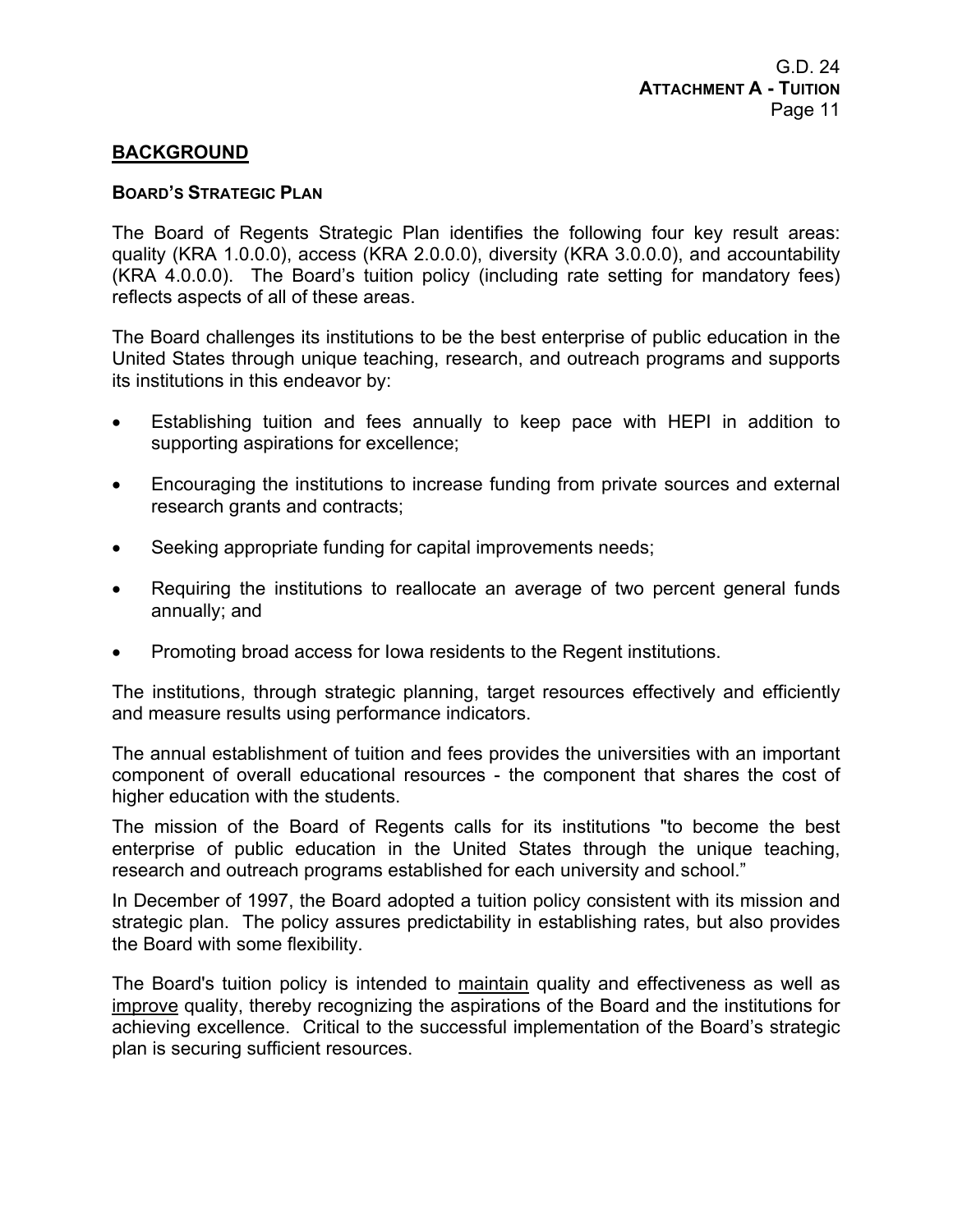#### **INFLATION INDICATOR: HIGHER EDUCATION PRICE INDEX (HEPI)**

Inflation is generally discussed using price indexes that measure how the rate of inflation affects buyers (comparing increases in prices for the same goods and services). Price indexes, such as the Consumer Price Index, have been widely used by economists for many years to measure the purchasing power for consumer goods.

Consumer-based indexes, such as the Consumer Price Index, are limited in what they measure and therefore often are not appropriate to measure the substantially different mix of goods and services purchased by distinct economic sectors or commercial enterprises. Specialized sector indexes have been developed to measure more accurately the effects of inflation on enterprises that purchase goods and services which are significantly different than those purchased by consumers.

The education sector has long utilized specialized indexes – for elementary and secondary schools, as well as colleges and universities.

The U.S. Department of Education published the first Higher Education Price Index (HEPI) in 1975 to quantify the effects of inflation on the operations of colleges and universities. A similar index, the School Price Index, was later developed to measure the effects on inflation on elementary and secondary schools. The U.S. Department of Education no longer calculates and publishes HEPI. Rather, Research Associates of Washington, a private research organization, prepared and published HEPI in a publication entitled **Inflation Measures for Schools, Colleges, and Libraries**. The publication reports distinctive education price information for school and college current operations, university sponsored research, academic and public library operation, tuition pricing, building construction, and capital equipment. Research Associates of Washington based HEPI calculations on information compiled from data collected by other agencies.

HEPI measures "the average relative level in the prices of a fixed market basket of goods and services purchased by colleges and universities through current fund educational and general expenditures excluding expenditures for research," as defined by Research Associates of Washington.

HEPI is based upon the prices of over 100 items purchased for current operations by colleges and universities in the following categories:

- Professional personnel (faculty, graduate assistants, extension/public service, administrative/institutional service, and library);
- Nonprofessional personnel (technicians, craftsmen, clerical, students, services, operators, and laborers);
- Services (data processing, communication, transportation, print/duplication, and miscellaneous);
- Supplies, equipment, and library acquisitions; and
- Utilities.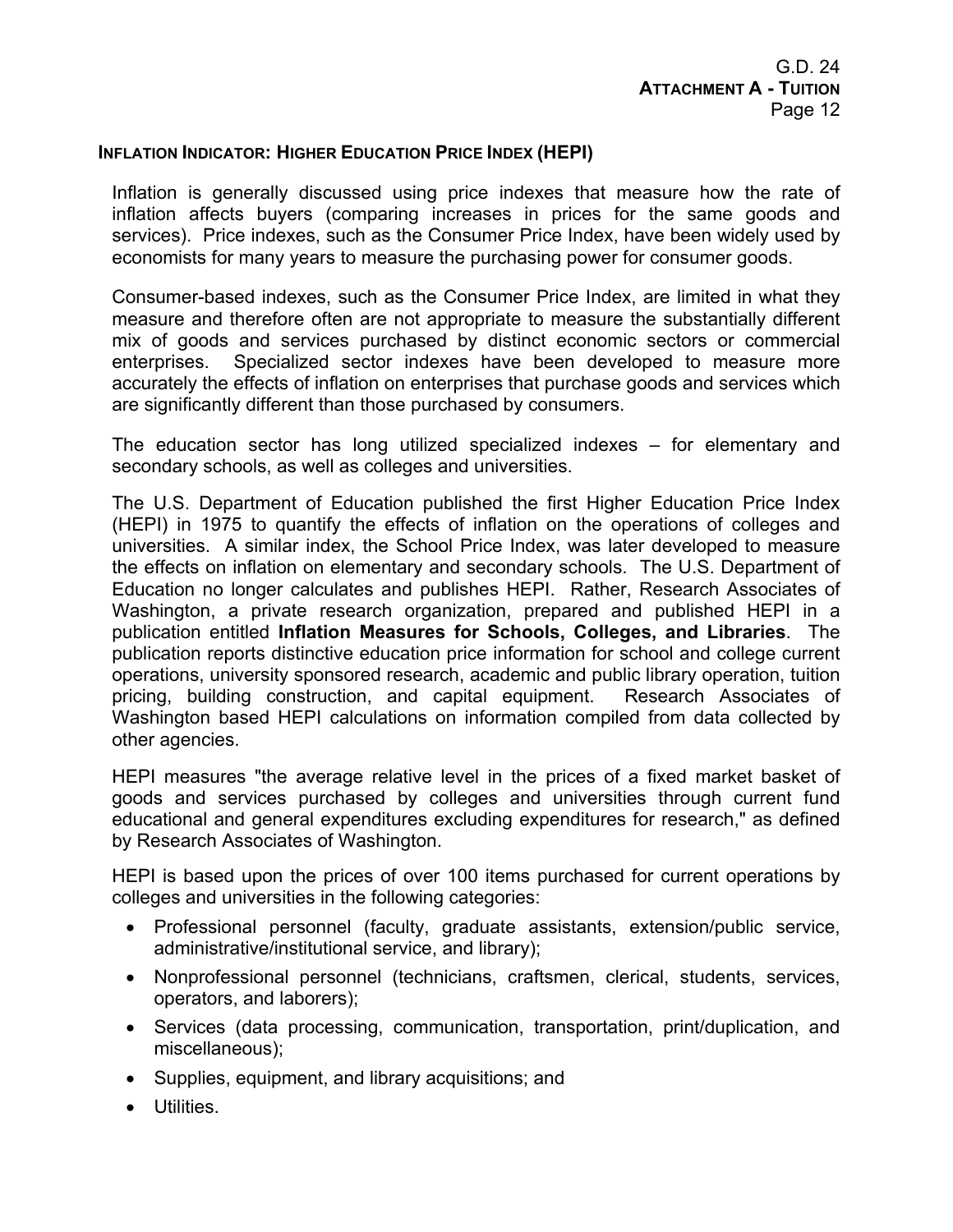G.D. 24 **ATTACHMENT A - TUITION** Page 13

The prices for these items are obtained from various surveys conducted by the American Association of University Professors, the College and University Personnel Association, and the Bureau of Labor Statistics, as well as from components of the Consumer Price Index (CPI) and Producer Price Index (PPI). HEPI thus reflects national average prices for state-of-the-art services and average quality goods purchased by colleges and universities, as price is highly dependent on quality.

HEPI categories are weighted based upon their relative importance to educational and general budgets. HEPI is divided into personnel compensation and contracted services, supplies, and equipment. Personnel compensation is further weighted for professional salaries, nonprofessional wages and salaries, and fringe benefits. Contracted services, supplies, and equipment is further weighted according to utilities, services, supplies and materials, equipment, and library acquisitions.

Since the Board determines tuition increases well in advance of the actual expenditure of funds, the Board utilizes HEPI projections. These are based on analyses prepared by the Institute for Economic Research at the University of Iowa.

Each year, the Institute for Economic Research at the University of Iowa provides the Board Office with a forecast of the HEPI inflation rate for the fiscal year corresponding to the year that the Board of Regents sets tuition rates. In forecasting the HEPI, the Institute uses historical HEPI data prepared by Research Associates of Washington, the Blue Chip forecast of CPI, historical CPI published by the Bureau of Labor Statistics, and correlations among these. The Institute provides a range for HEPI that is then used by the Board Office as a basis for a recommendation to the Board concerning tuition.

#### **FOCUS ON EXCELLENCE: QUALITY COMPONENT**

The Board of Regents is committed to improving quality and pursuing excellence. To achieve desired quality and excellence as outlined in the Board and institutional strategic plans, it is necessary for the Board to assure that the funding base is diverse and consistent with the Board's aspirations of becoming the best public education enterprise in the United States.

The Regent universities provide teaching, research, and services for 70,000 students and nearly 3 million Iowans. The impact of a four-year degree on lifetime earnings is substantial.

In May 1996, the Board approved a five-year program of reallocations averaging 2% of the general operating fund per year as one means to support strategic planning initiatives to improve quality and pursue excellence.

These reallocations have been utilized by the institutions to provide greater efficiency and effectiveness in achieving the institutional strategic plans by providing a structured means to strengthen good programs and eliminate weak programs.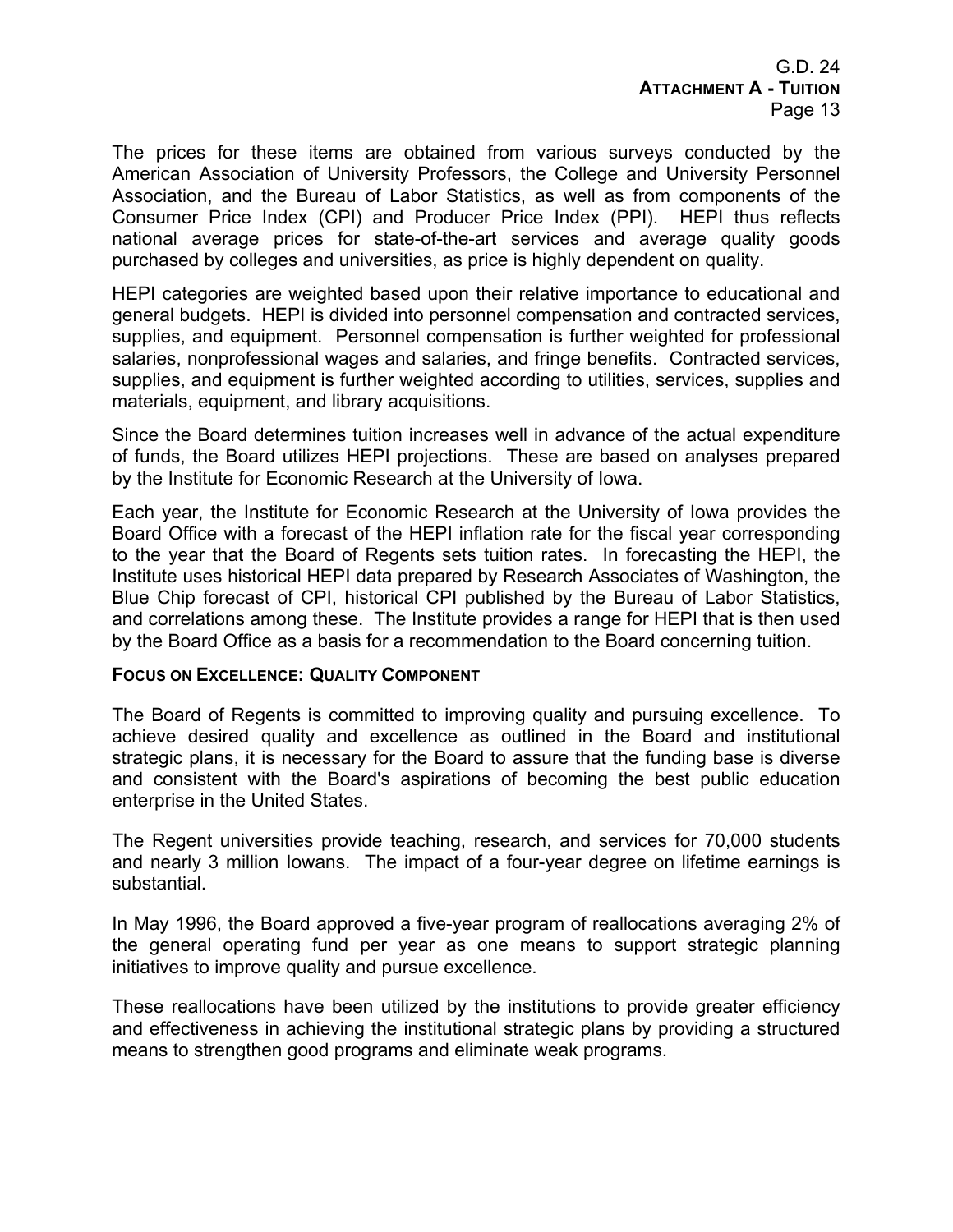Resources are needed to improve student academic and support services. With additional resources reflecting only inflation, the Regent institutions may sustain current operations but will not have resources needed to improve strategic planning goals, especially with respect to undergraduate education needs. These include classroom improvements, instructional equipment, library resources, experiential learning opportunities, increased student access, and technology.

The proposed quality factor of 9.0% will assist the institutions in achieving quality in their strategic plans. This quality factor is based on the Board's reallocation policy.

The Regent universities have cumulatively averaged 3.1% in general fund reallocations over the last five years.

|            | FY 2002<br>General<br><b>University</b><br><b>Budget</b> | <b>Application</b><br>of Average<br>% to FY 2002<br><b>Budget</b> | Quality<br>Component<br>for<br><b>Tuition</b> | $2\%$ of<br>FY 2002<br><b>Budget</b> |
|------------|----------------------------------------------------------|-------------------------------------------------------------------|-----------------------------------------------|--------------------------------------|
| SUI        | 426,934,130                                              | \$13,235,000                                                      | 10,000,000                                    | \$8,539,000                          |
| <b>ISU</b> | 328,949,158                                              | 10,197,000                                                        | 10,100,000                                    | 6,579,000                            |
| UNI        | 132,653,110                                              | 4,112,000                                                         | 3,600,000                                     | 2,653,000                            |
|            | 888,536,398                                              | \$27,544,000                                                      | 23,700,000                                    | 17,771,000                           |

Utilizing the FY 2002 general university budgets, the average percentage reallocation for the past five years would equate to \$27.5 million. The modified quality component for tuition of 9% would generate approximately \$23.7 million for the universities to make progress toward achieving excellence. This amount is less than utilizing the five-year average reallocation percentage but more than the required 2% reallocations.

The quality factor will assist the institutions in achieving quality in their strategic plans. This quality factor provides one benchmark and is not intended to be an exclusive factor with respect to future application of the Board's tuition policy. In fact, some flexibility in this area is essential for the Board as it addresses quality and improvement in strategic plans.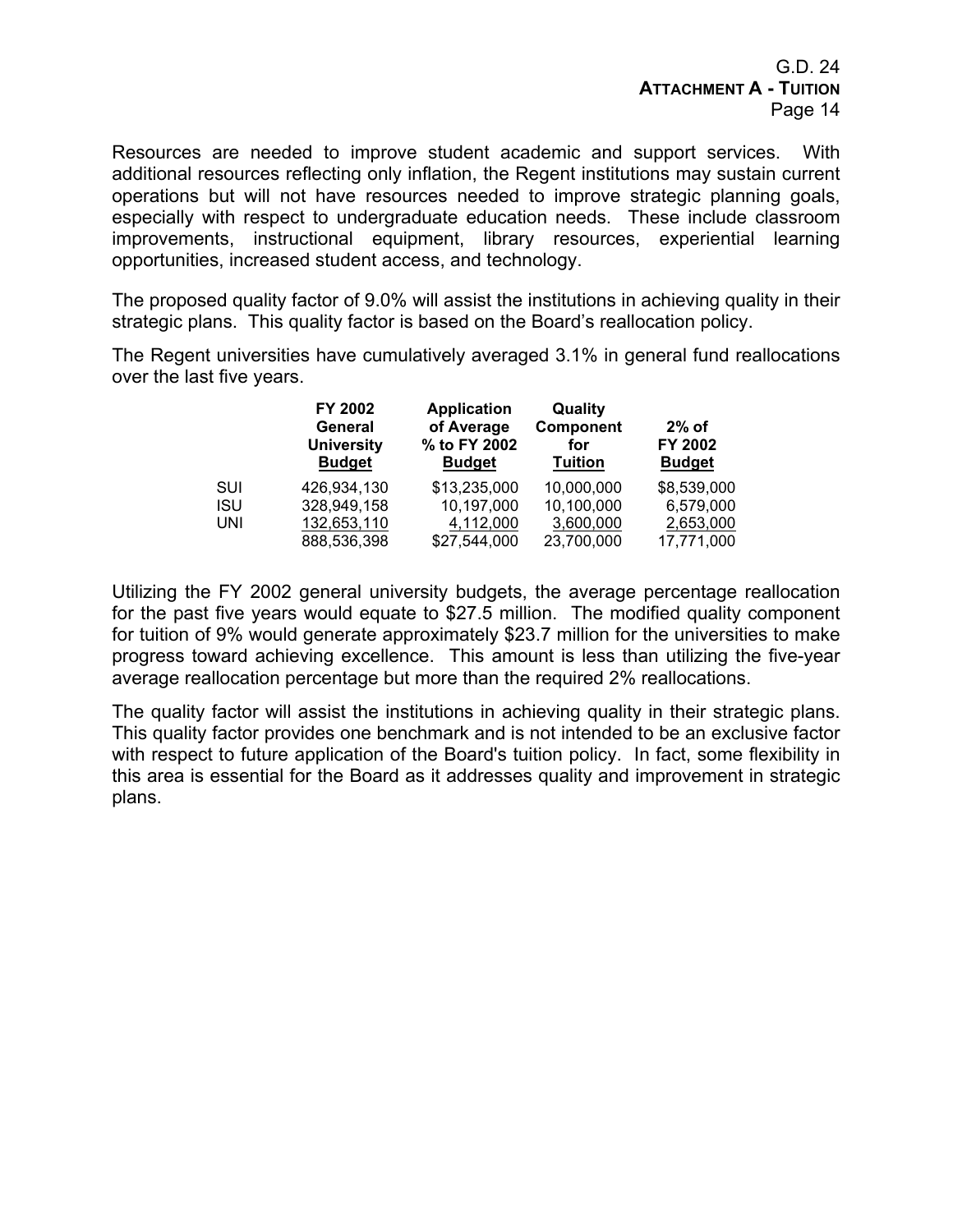## **ANALYSIS & COMPARATIVE DATA**

#### **BASE TUITION**

#### **A. ECONOMIC INDICATORS**

#### **1. Higher Education Price Index (HEPI)**

The Board's tuition policy anticipates maintaining quality, through a HEPI adjustment, and improving quality, through authorization of additional resources. Beginning with FY 2000, the Board added a component to its base tuition rate for improving quality.

Research Associates of Washington recently published "Inflation Measures for Schools, Colleges and Libraries, June 2001" that provides the actual HEPI rates for FY 2000 of 4.1% and FY 2001 of 4.8%. The actual rates for these years had not been previously available.

The HEPI rates approved by the Board for tuition increases in those years (2.5% and 2.3% respectively) were considerably below the actual HEPI rates. In other words, the Board did not use an inflationary rate during FY 2000 and FY 2001 that kept pace with HEPI.

The following table compares the published HEPI numbers with the Board's tuition increases since FY 2000.

|                                              | <b>FY 2000</b> | <b>FY 2001</b>                            | FY 2002 |
|----------------------------------------------|----------------|-------------------------------------------|---------|
| <b>HEPI Projections*</b>                     |                | $2.0 - 3.3\%$ $2.3 - 3.5\%$ $2.6 - 6.4\%$ |         |
| <b>HEPI Actuals</b>                          | 4 1%           | 4.8%                                      | ΝA      |
| <b>Regent Tuition Inflationary Increases</b> | 2.5%           | 2.3%                                      | $5.2\%$ |

Forecasted ranges when tuition increase adopted.

NA Not available.

Since the Board's policy is to keep pace with higher education inflation and the tuition increase in those years did not keep pace, the Board Office is recommending a base tuition increase to adjust for insufficient increases in prior years.

The HEPI projections for FY 2003, as provided by the Institute for Economic Research at the University of Iowa, range between 4.2% and 5.5%. By averaging an estimated 5.5% HEPI factor for FY 2003 with the actual HEPI increases for FY 2000 and FY 2001, it would take a 9.5% inflationary component for tuition to keep pace with HEPI.

With a 5.5% HEPI increase on the total budgeted FY 2002 general university education expenditures, the Regent universities would need \$48.9 million just to keep pace. The proposed inflation adjustment for tuition of 9.5% will generate approximately \$27.4 million (56% of the expected expenditure increase due to inflation).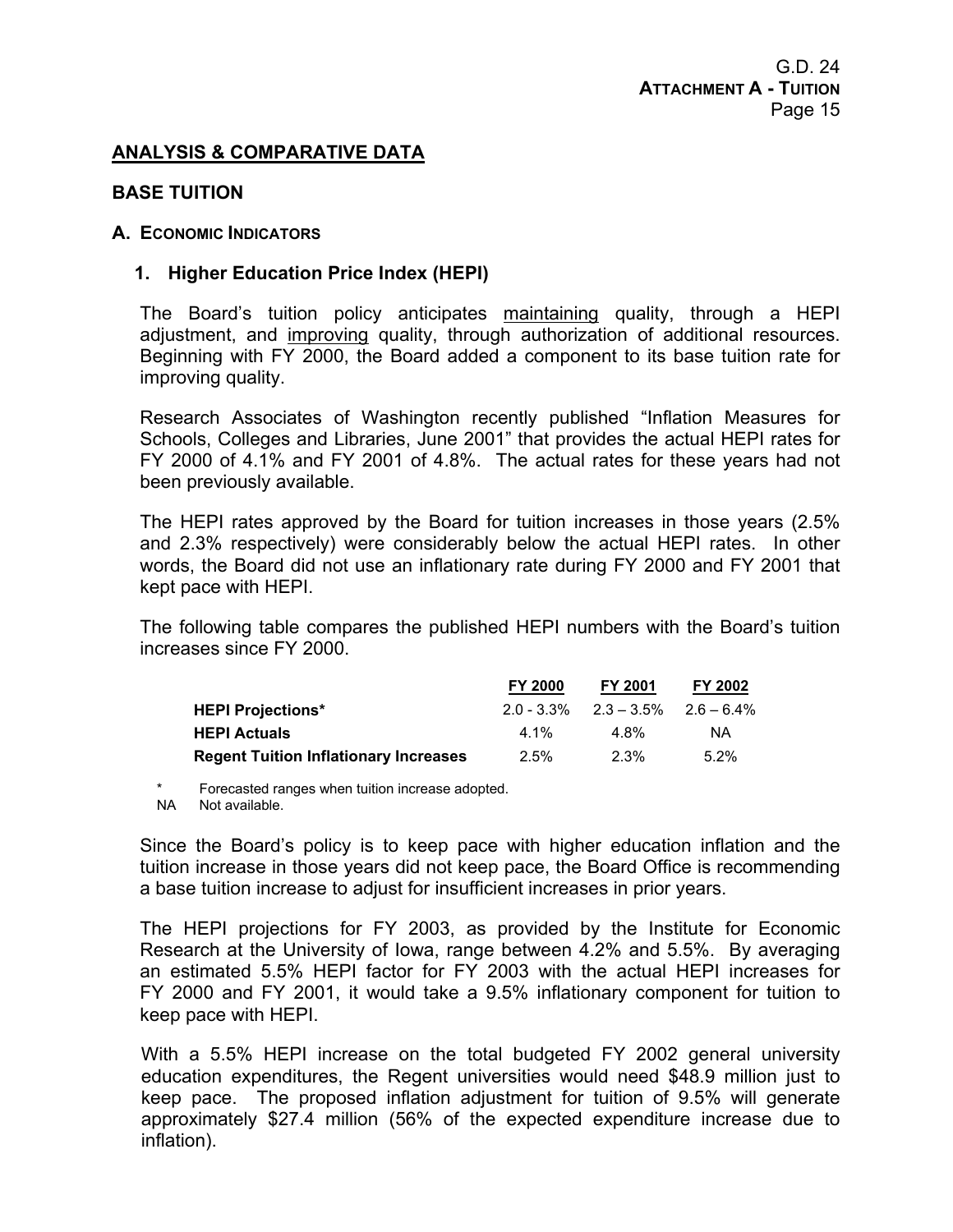## **2. Value of a College Education**

The value of education can be measured in many ways. Unquestionably, higher education improves quality of life, increases individual opportunities, and provides numerous benefits for the individual student and society.

America's business environment has become more global and highly competitive. Information technology, communications, and intellectual capital power today's businesses. The driving forces of this new economy are ideas, knowledge, services, and high-order skills. To succeed in the new economy, workers must be prepared to enhance their skills and make a commitment to lifelong learning.

Higher education is uniquely positioned to meet the needs of individuals in the new economy. This is evident in the following table that represents 1999 data from the United States Census Bureau. With each additional level of education, the average salary an individual can earn increases significantly.



Source: U.S. Bureau of Census, 1999 data.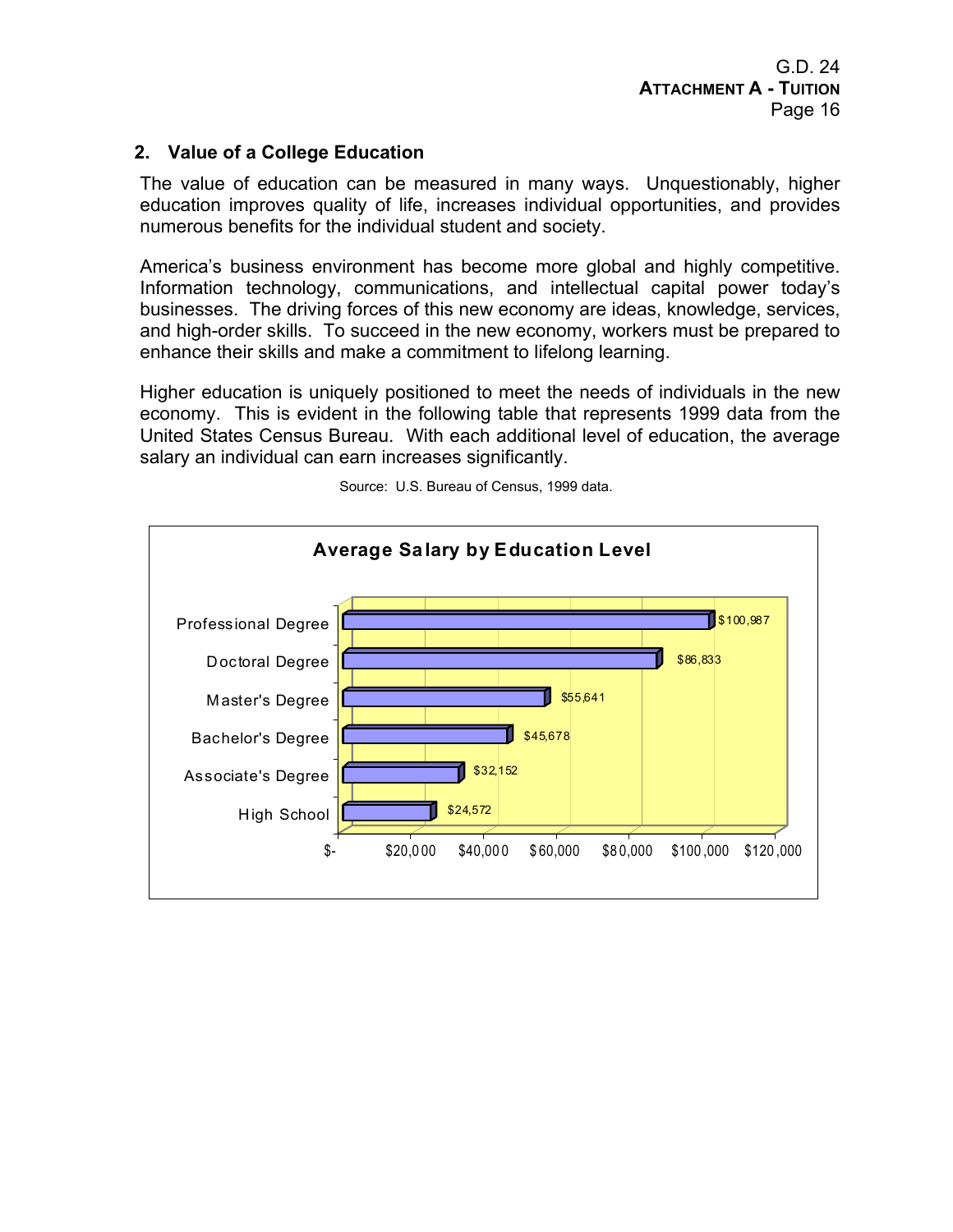The following example is provided to demonstrate the value of higher education to an individual and the substantial return on investment. The analysis is simple and therefore does not take into consideration inflation, wage or cost increases, or promotional opportunities.

## WAGE/SALARY DIFFERENTIAL

• The difference in average salary between individuals with a high school diploma and a bachelor's degree is an annual increase of \$21,101 (85.9%) for 1999.

## COST OF EDUCATION

• The average tuition at a Regent University for this same time period was \$2,997 per year for a four-year cost of tuition totaling \$11,988.

## OPPORTUNITY COST

If an individual goes to college for four years instead of earning an average salary with a high school diploma of \$24,572 for four years, the opportunity cost (or lost wages) during that four-year period would be \$98,288.

## PAY BACK PERIOD

- To pay back the average tuition required to achieve the four-year degree, it would take 1.8 years at the average bachelor's degree wage (excluding wages that would have been earned with a high school diploma)
- It would take an additional 4.7 years to recover the opportunity cost.

## ADDED VALUE

- Assuming that the student works until a projected retirement age of 68, he/she will have earned a salary that was at least 85.9% higher for the remaining 39.6 years of his/her working life after accounting for the years in the pay back period.
- The remaining 39.6 working years would provide additional value in compensation of at least \$835,429.

#### RETURN ON INVESTMENT

- The net added value return on investment for tuition paid to earn a bachelor's degree is about \$69.70 for every tuition dollar spent.
- The return on investment is even more compelling when considering higher levels of education such as master, doctoral, or professional degrees.
- Individuals with each level of higher education would have more disposable income to contribute to the economy.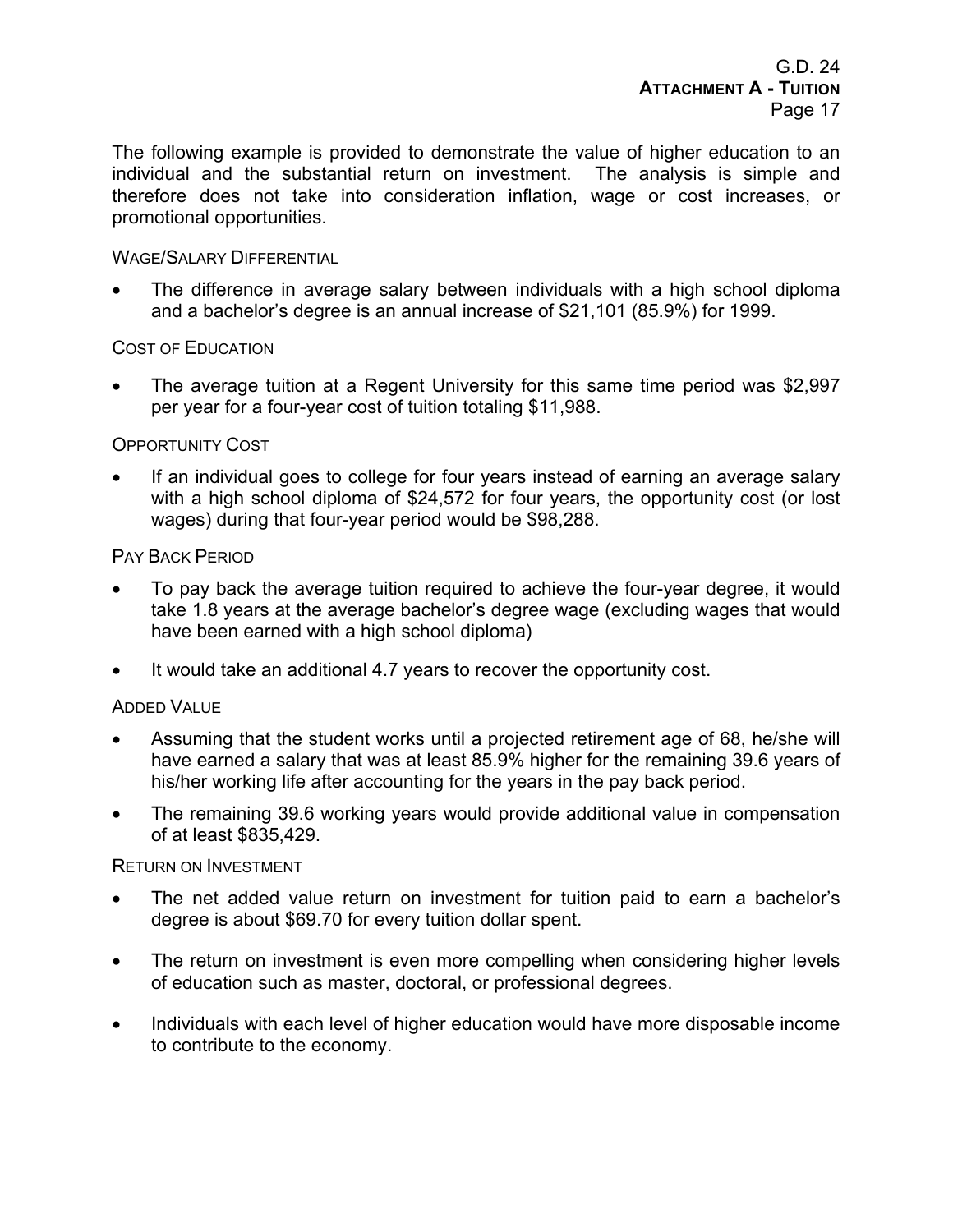## **C. COMPARATIVE TUITION INFORMATION**

## **1. Peer Group Comparisons: Tuition and Fees**

Resident undergraduate tuition and fees at the Regent universities are below the average tuition and fees of their established peer university comparison groups. The University of Northern Iowa is closest to the average of its peer group at 95.1%. The University of Iowa and Iowa State University are at 76.4% and 77.3%, respectively, of the averages of their peer groups' tuition.

Even with the increase in tuition and fees for the 2001-02 academic year, the universities have had smaller dollar increases over a five-year period than the average of their peer institutions. With regard to the percentage increases over the last five years, SUI and ISU lag the average percent increase while UNI basically reflects its peer group average.

The average tuition and fees of Iowa's 25 independent colleges and universities is 4.5 times higher than the average of the Regent institutions.

|                                                                    |                                                                              | 2001-2002                          |                                                |                                                | 1 Year                                             | <b>Cumulative 5 Year</b>                       |                                               |
|--------------------------------------------------------------------|------------------------------------------------------------------------------|------------------------------------|------------------------------------------------|------------------------------------------------|----------------------------------------------------|------------------------------------------------|-----------------------------------------------|
|                                                                    | <b>Resident</b><br>Under-<br>graduate<br><b>Tuition &amp;</b><br><b>Fees</b> | <b>Regent</b><br>\$from<br>Average | Regent<br><b>Tuition</b><br>As % of<br>Average | \$<br><b>Increase</b><br>00-01 to<br>$01 - 02$ | $\frac{9}{6}$<br>Increase<br>00-01 to<br>$01 - 02$ | \$<br><b>Increase</b><br>96-97 to<br>$01 - 02$ | %<br><b>Increase</b><br>96-97 to<br>$01 - 02$ |
|                                                                    |                                                                              |                                    |                                                |                                                |                                                    |                                                |                                               |
| University of Iowa                                                 | \$3,522                                                                      |                                    |                                                | \$318                                          | 9.9%                                               | \$876                                          | 33.1%                                         |
| SUI Peer Group Average *                                           | 4,612                                                                        | \$1,090                            | 76.4%                                          | 421                                            | 10.0%                                              | \$1,049                                        | 29.4%                                         |
|                                                                    |                                                                              |                                    |                                                |                                                |                                                    |                                                |                                               |
| <b>Iowa State University</b>                                       | \$3,442                                                                      |                                    |                                                | \$326                                          | 9.9%                                               | \$776                                          | 29.1%                                         |
| ISU Peer Group Average *                                           | 4,452                                                                        | \$1,010                            | 77.3%                                          | 440                                            | 10.8%                                              | 1,060                                          | 31.3%                                         |
| <b>University of Northern</b>                                      |                                                                              |                                    |                                                |                                                |                                                    |                                                |                                               |
| Iowa                                                               | \$3.440                                                                      |                                    |                                                | \$310                                          | 9.9%                                               | \$790                                          | 29.8%                                         |
| UNI Peer Group Average *                                           | 3,619                                                                        | \$179                              | 95.1%                                          | 336                                            | 11.2%                                              | 793                                            | 28.1%                                         |
| 25 Iowa Independent<br><b>Colleges and Universities</b><br>Average | \$15,611                                                                     | \$12,143                           | 28.6%                                          | \$794                                          | 5.4%                                               | \$3,248                                        | 26.3%                                         |

Averages exclude Regent institutions.

Average is the arithmetic mean of the peer group tuition and fees.

| <b>Nonresident Undergraduate</b><br><b>Tuition and Fees</b><br>2001-02 Academic Year |                    |  |  |  |
|--------------------------------------------------------------------------------------|--------------------|--|--|--|
| University of Iowa<br>SUI Peer Group Average *                                       | \$11,950<br>14,413 |  |  |  |
| \$10,776<br><b>Iowa State University</b>                                             |                    |  |  |  |
| ISU Peer Group Average *<br><b>University of Northern Iowa</b>                       | 13,502<br>\$8,762  |  |  |  |
| UNI Peer Group Average *                                                             | 10,699             |  |  |  |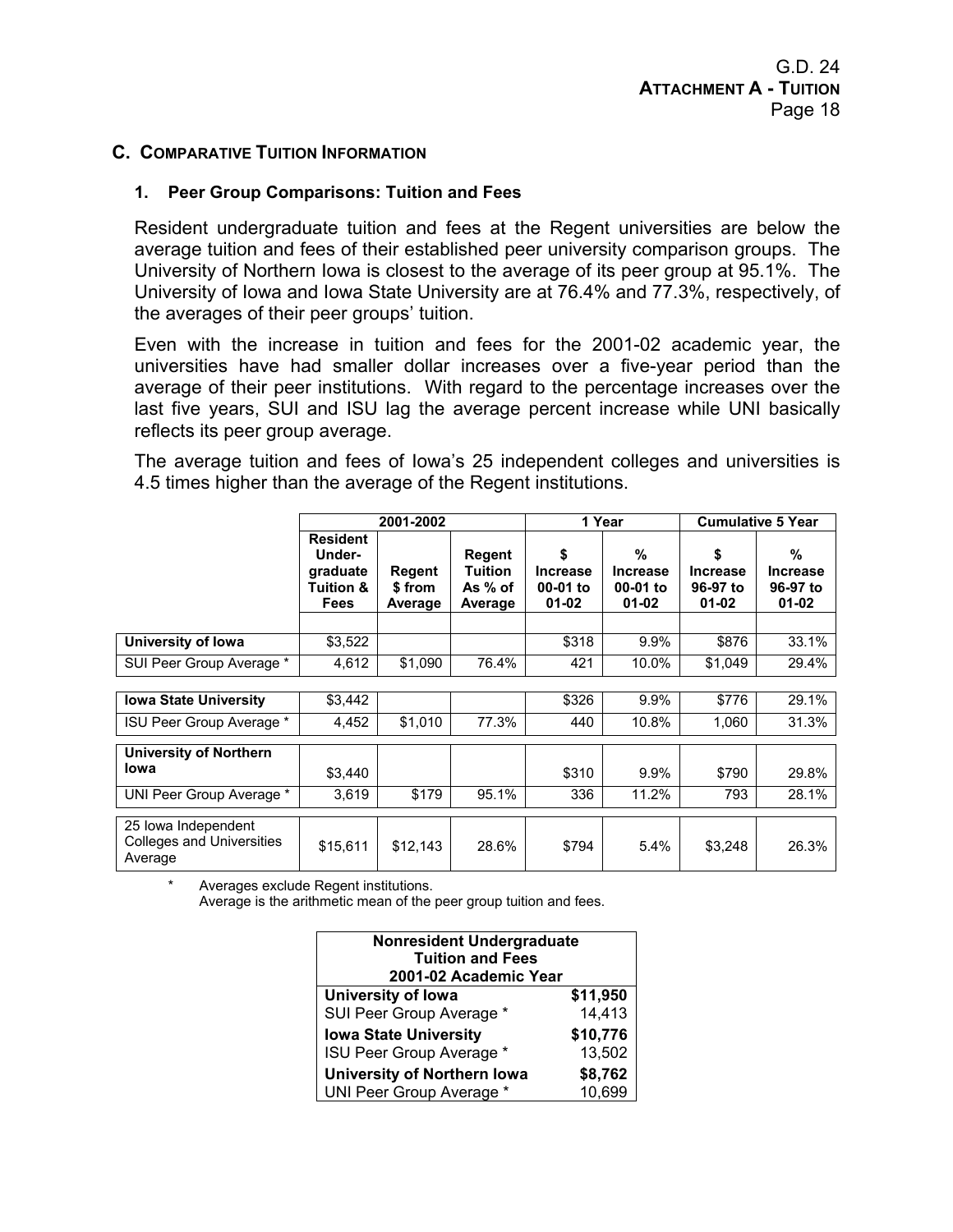





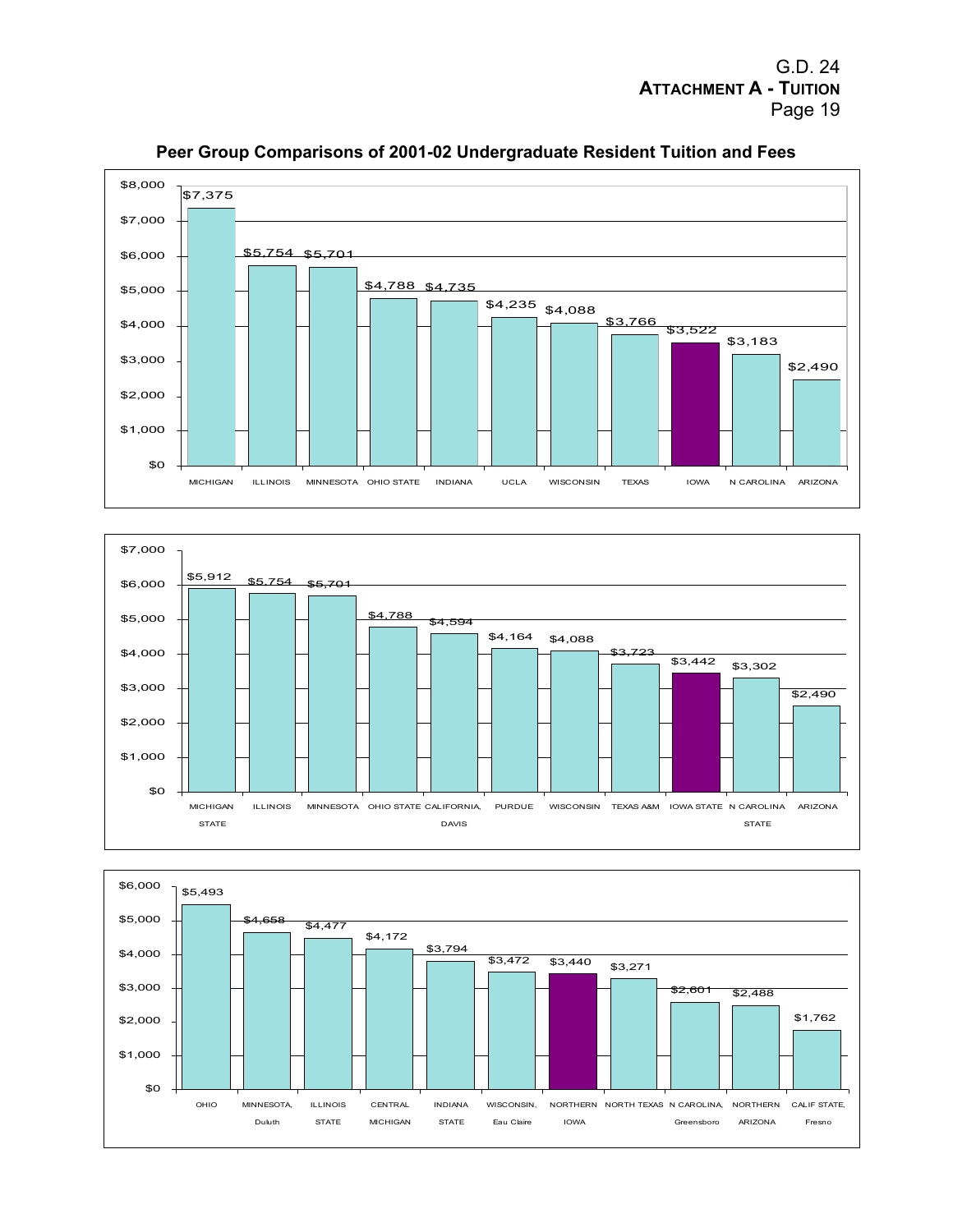#### **2. National Comparisons: Averages of Tuition and Fees for Public Universities**

The national average resident undergraduate tuition and fees for public universities have grown at a substantially higher rate than Regent tuition and fees over the last 10 years. The national average tuition increase was 85.5% while the Regent tuition increase was 68.6% for this period.



**Resident Undergraduate Tuition & Fees Regent Averages Compared to National Averages**

Source: "2000-2001 Tuition and Fee Rates, A National Comparison", Washington State Higher Education Coordinating Board, January 2001.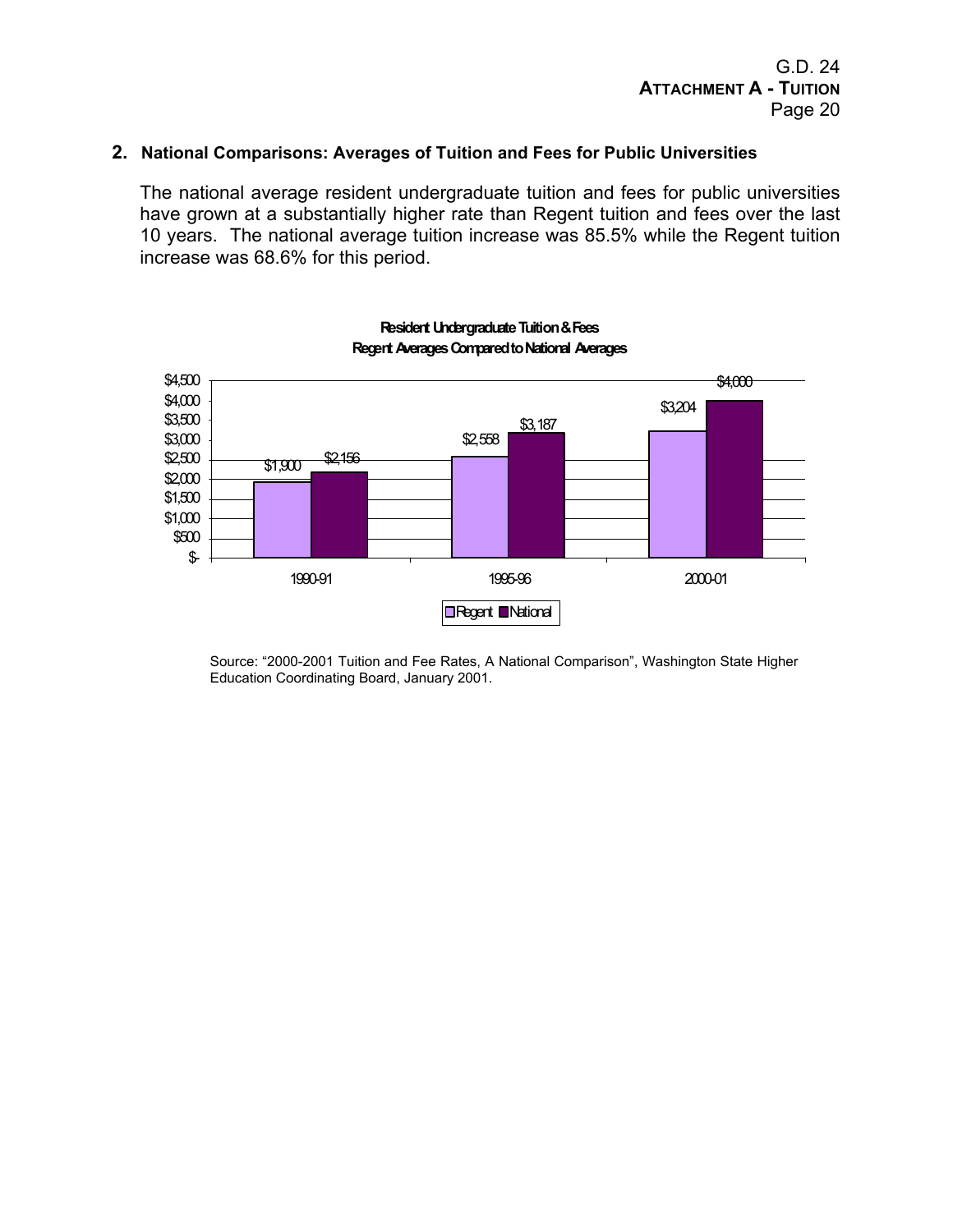## **C. HIGHER EDUCATION COSTS**

#### **1. Unit Cost of Instruction Comparisons**

Normally, the Regent universities compile information regarding the cost of instruction per student ("unit cost") on a biennial basis. The most recent unit cost study was an interim report that covered FY 2000 and was presented to the Board in July 2001. It has been Board policy that nonresident students pay, at a minimum, the full cost of their education at Regent universities.

Unit cost represents the general fund supported cost of instruction of a full-time equivalent student at a given level and is calculated making certain assumptions relative to instruction costs at the various student levels (i.e., lower division undergraduates, upper division undergraduates, graduate, professional).

Costs such as building repairs, public service, scholarships and fellowships, auxiliary enterprises, health care units, indirect cost recovery, and capitals have been excluded from the unit cost calculations.

The following table compares Regent resident and nonresident undergraduate tuition and mandatory fees, estimated unit costs of instruction for FY 2002, and actual unit costs from the reports covering FY 1999 and FY 2000. The FY 2002 unit cost estimates are based on FY 2000 unit cost data adjusted for general fund budgets increases and enrollment changes.

| University of Iowa                         | <b>FY 1999</b> | <b>FY 2000</b> | FY 2002   |
|--------------------------------------------|----------------|----------------|-----------|
| <b>Resident Undergraduate Tuition Only</b> | \$2,666        | \$2,786        | \$3,116   |
| Nonresident Undergraduate Tuition Only     | \$9,788        | \$10,228       | \$11.544  |
| Undergraduate Unit Costs                   | \$8,301        | \$8,378        | $$9,131*$ |
| <b>Iowa State University</b>               | <b>FY 1999</b> | <b>FY 2000</b> | FY 2002   |
| Resident Undergraduate Tuition Only        | \$2,666        | \$2,786        | \$3,116   |
| Nonresident Undergraduate Tuition Only     | \$8,944        | \$9.346        | \$10,450  |
| Undergraduate Unit Costs                   | \$8,242        | \$8,563        | $$9,051*$ |
| University of Northern Iowa                | <b>FY 1999</b> | <b>FY 2000</b> | FY 2002   |
| <b>Resident Undergraduate Tuition Only</b> | \$2,666        | \$2,786        | \$3,116   |
| Nonresident Undergraduate Tuition Only     | \$7,221        | \$7,546        | \$8,438   |
| Undergraduate Unit Costs                   | \$7,742        | \$7,978        | \$8,288*  |

\* Projected.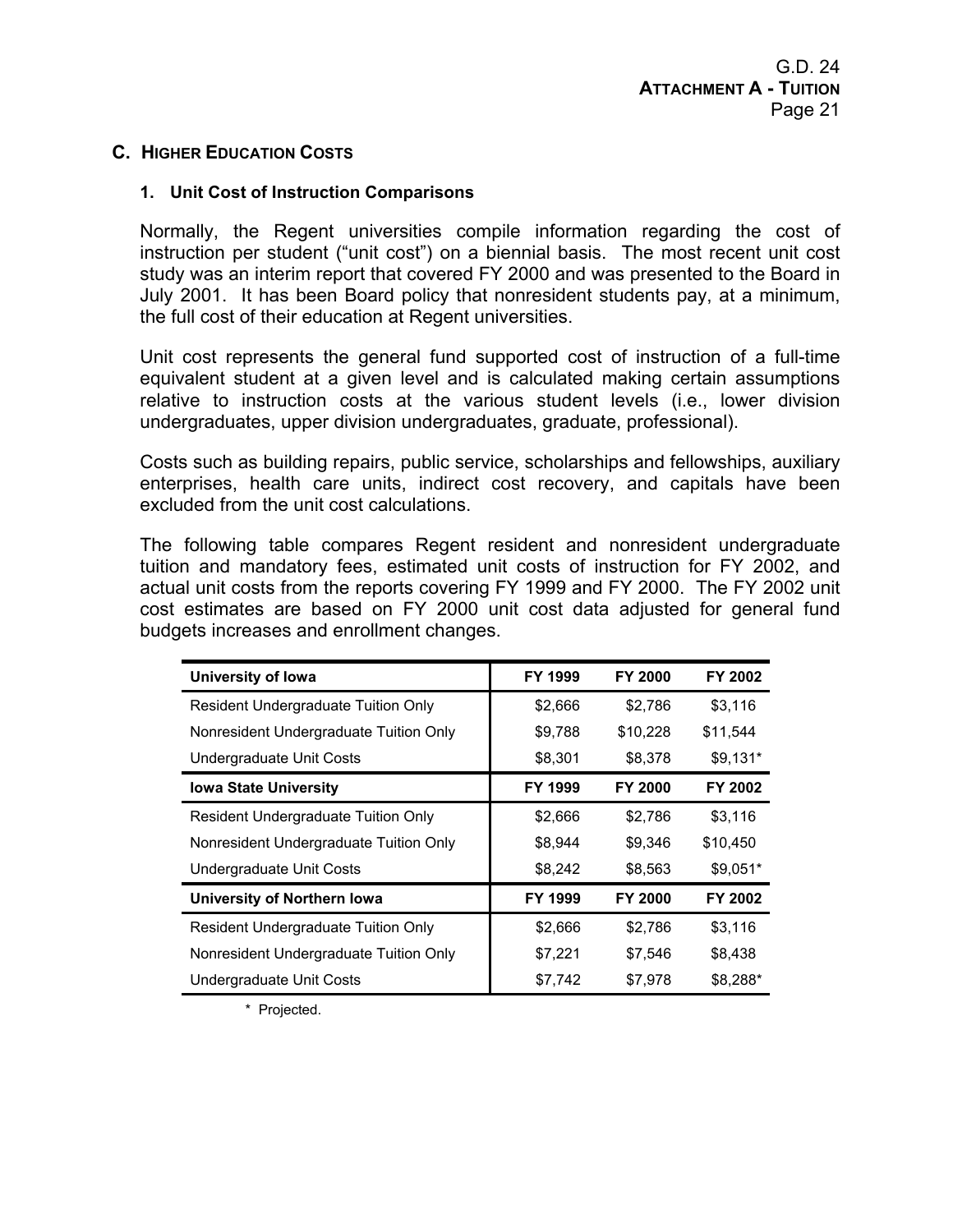#### **2. General University Expense Comparisons**

In 2001-2002, the percentage of general university expenditures met through tuition income is expected to increase at all three universities and overall:

#### **Tuition Revenues as a Percent of General University Expenditures**

|              | University of<br>Iowa | <b>Iowa State</b><br>University | University of<br>Northern Iowa | Regent<br>Combined<br>Total |
|--------------|-----------------------|---------------------------------|--------------------------------|-----------------------------|
| 1997-98      | 30.1%                 | 31.1%                           | 27.7%                          | 30.1%                       |
| 1998-99      | 29.8%                 | 30.9%                           | 27.6%                          | 29.9%                       |
| 1999-00      | 29.9%                 | 31.0%                           | 27.6%                          | 30.0%                       |
| 2000-01      | 30.4%                 | 31.9%                           | 28.1%                          | 30.6%                       |
| $2001 - 02*$ | 32.4%                 | 35.0%                           | 30.3%                          | 33.0%                       |
| * Budgeted.  |                       |                                 |                                |                             |

General university revenues are comprised of state appropriations, tuition, federal support, interest, indirect cost reimbursements, sales and services receipts, and other revenues. These revenues are unrestricted and provide funding for the general education of students.

As indicated in the above table, the percent of tuition revenue to total general university expenditures decreased slightly from 1998 to 1999. Since 1999, however, the percent has increased. Using the budget for 2001-02, the percent of tuition revenue to total general university expenditure reaches its highest percentage level (33.0%) in history.

In 1981, tuition revenues represented 20.8% of budgeted general university expenditures.

#### **3. Student Cost and Student Demand**

Students continue to pay more of the cost of instruction. The following graph shows tuition and fees as a percent of unit cost. In FY 1991, tuition and fees were 31.8% of the unit cost of instruction compared to 38.0% in FY 2001 and a projected 39.3% for FY 2002.

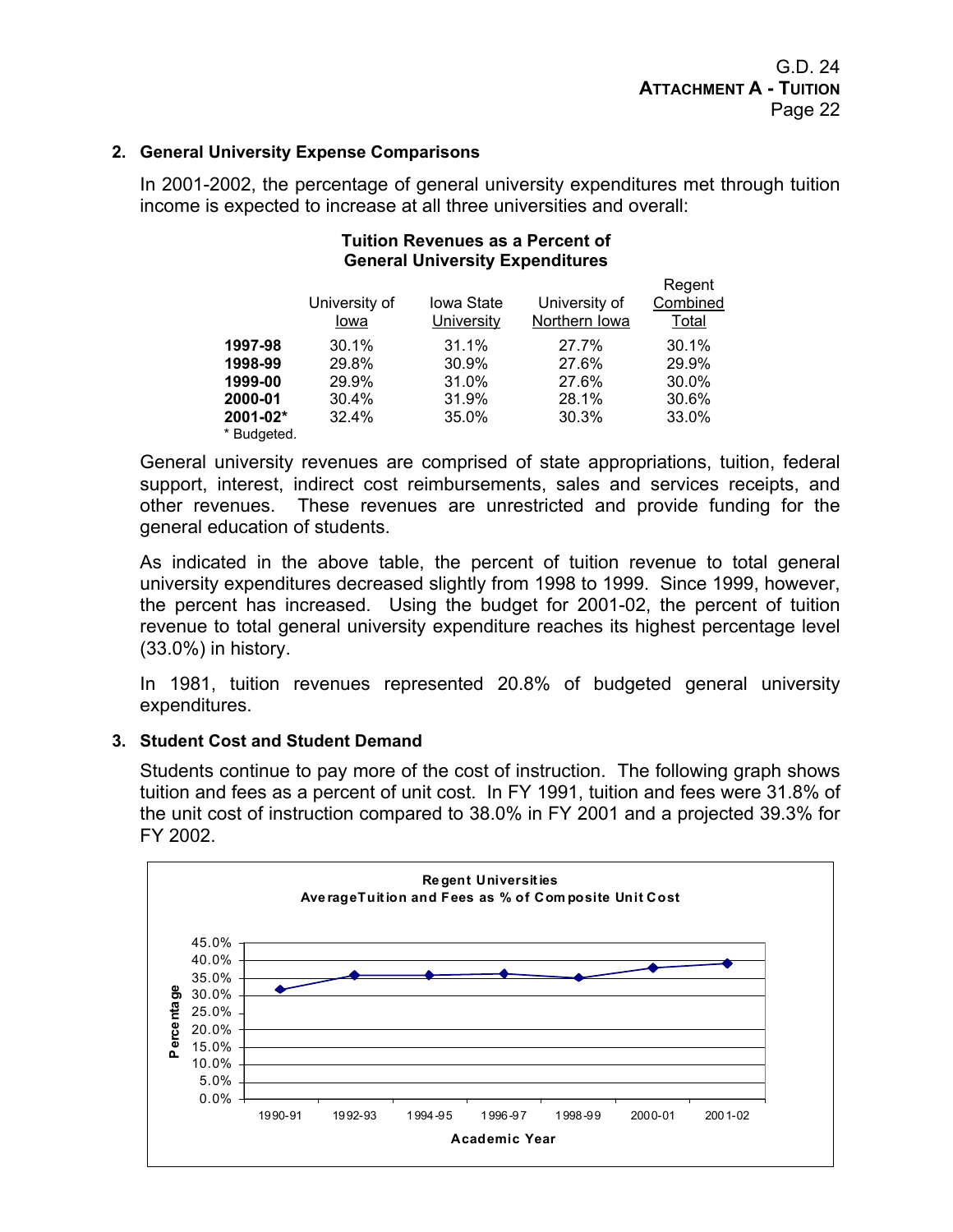The following graph compares the percentage increases of Regent resident undergraduate tuition and fees (price of an education) with the percentage increase of Regent freshmen enrollment (exercised demand) over a ten-year period at the Regent universities.



If price increases with minimal effect on demand, then the demand is considered inelastic. This graph demonstrates that undergraduate tuition and fees has been inelastic within the parameters of the tuition increases of the last ten years.

## **D. ABILITY TO PAY: INCOME COMPARISONS**

#### **1. Overall Personal Income Growth**

The Institute for Economic Research at the University of Iowa, in consultation with the Iowa Economic Forecasting Council, publishes predictions quarterly relative to various sectors of Iowa's economy.

Part of that publication includes national predictions of the *Blue Chip Economic Indicators*, which uses the consensus of fifty-one national forecasters surveyed on a regular basis.

|                                            | 1999    | 2000    | 2001      | 2002            | 2003 |
|--------------------------------------------|---------|---------|-----------|-----------------|------|
| National disposable personal income growth | $3.2\%$ | $3.2\%$ | 1.9%      | $3.4\%$         | N/A  |
| lowa personal income growth                | 1.8%    |         | 4.3% 1.3% | $3.0\%$ $3.3\%$ |      |

N/A – Projected information not available at this time.

According to the Institute for Economic Research, as of September 10, 2001, Iowa personal income is predicted to grow 1.3% in 2001 while the *Blue Chip Economic Indicators'* forecast for national disposable personal income growth is 1.9%.

For 2002, the Iowa forecast for personal income is expected to increase by 3.6% while the *Blue Chip Economic Indicators'* forecast for national disposable personal income growth is 3.4%.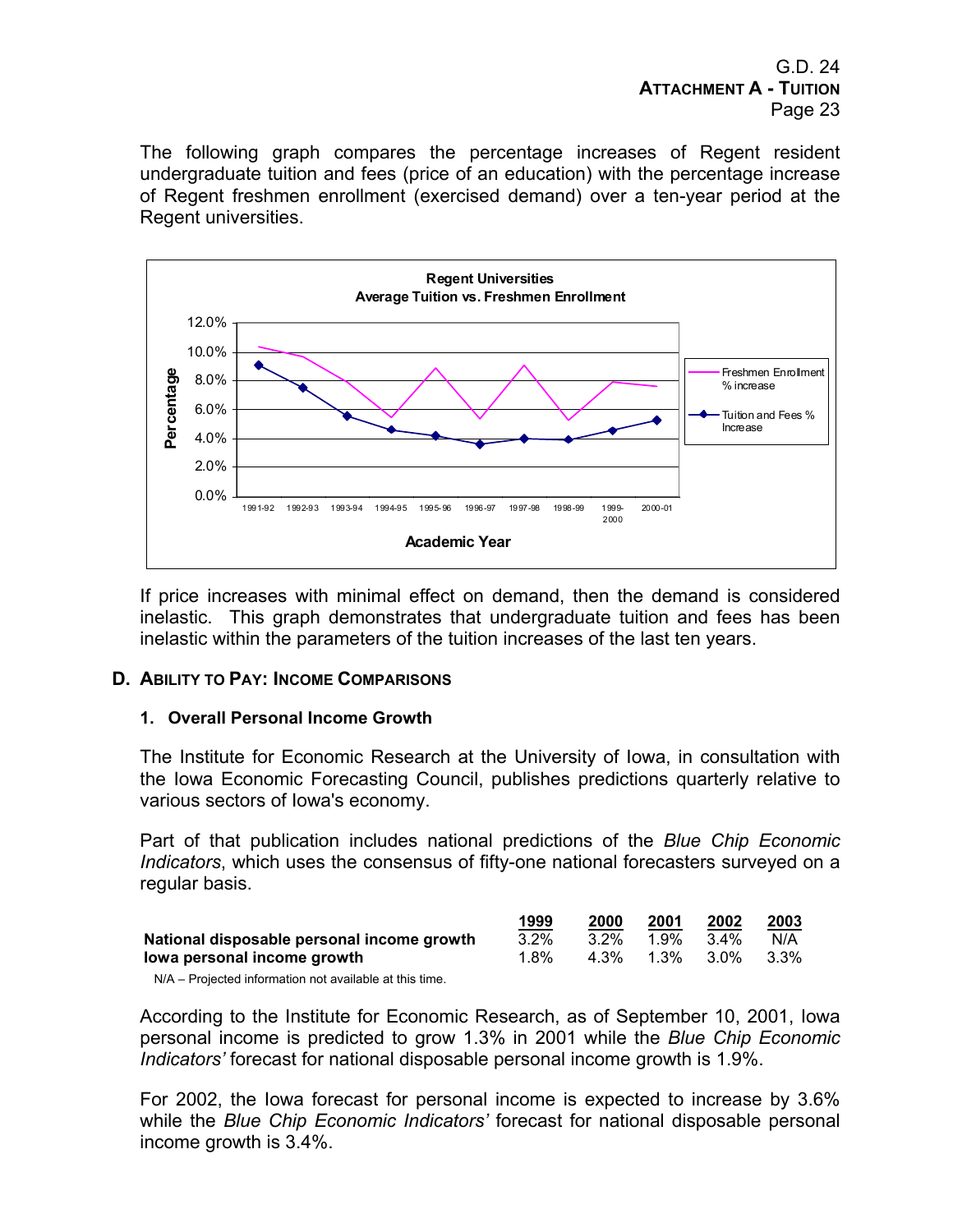#### **2. Tuition and Fees in Relation to Per Capita Income**

The following chart shows the Regent tuition as a percent of the national average compared to the Iowa per capita income as a percent of the national average.



Sources: Washington State Higher Education Coordinating Board, State Tuition and Fee Rates, January 2001 and US Department of Commerce, Bureau of Economic Analysis, June 2001.

Iowa's per capita personal income of \$26,723 in 2000-2001, as published by the US Department of Commerce was 90.0% of the national average of \$29,676. Regent tuition and fees of \$3,204 for 2000-2001 were 80.1% of the national average of \$4,000.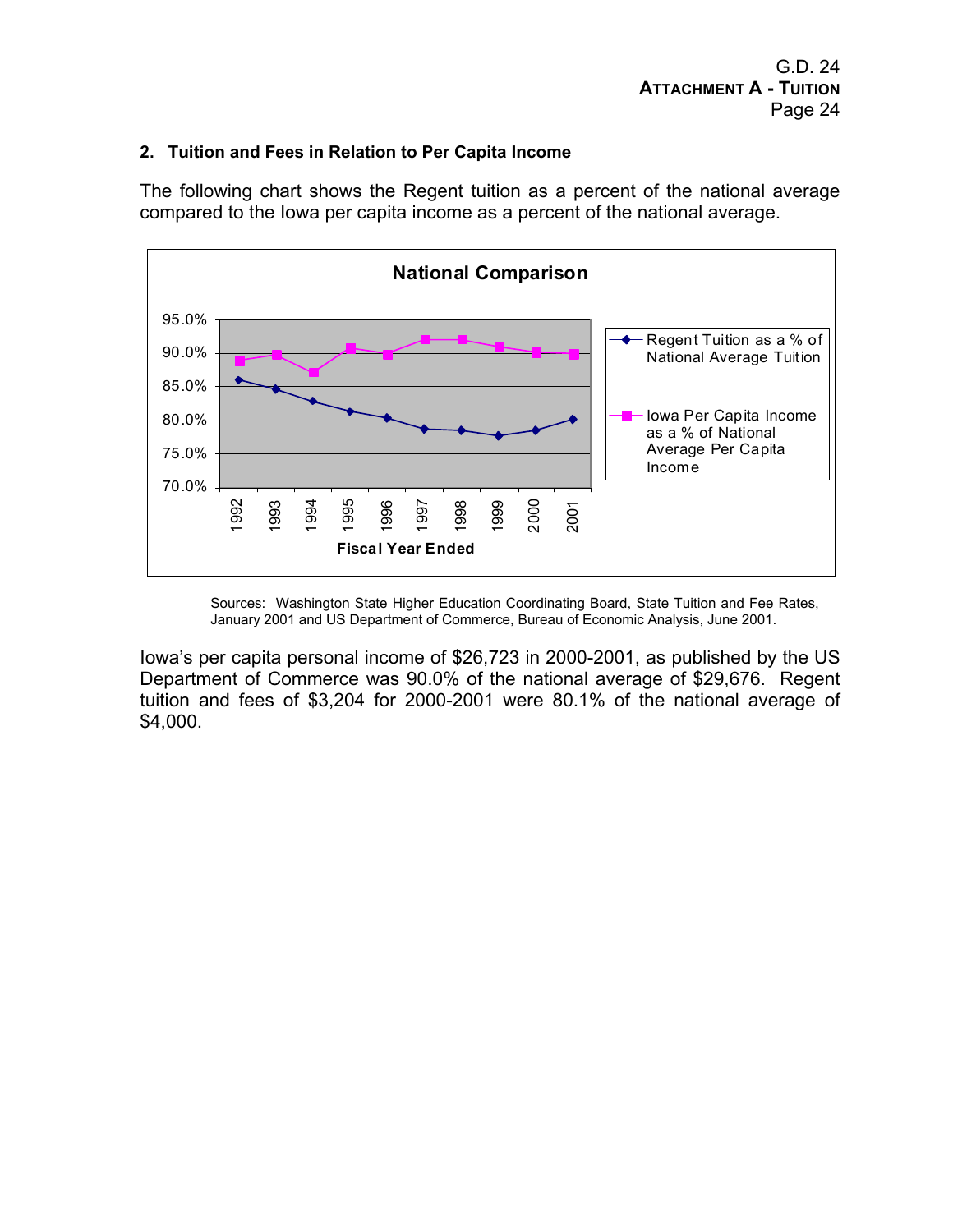The table below lists the ten states represented in the Regent universities peer comparison groups, along with other states contiguous to Iowa, and shows the average public university resident undergraduate tuition and fees charged in each state as a percentage of each state's per capita personal income.

#### **Tuition and Fees as a Percentage of Per Capita Personal Income\***

| <u>1991</u> | <u>1992</u> | <u>1993</u> | <u>1994</u> | <u> 1995</u>                                            | <u>1996</u> | <u>1997</u> | <u>1998</u> | <u>1999</u> | 2000                                                                                                         |
|-------------|-------------|-------------|-------------|---------------------------------------------------------|-------------|-------------|-------------|-------------|--------------------------------------------------------------------------------------------------------------|
| 11.6%       | 11.8%       | 12.4%       | 12.0%       | 12.1%                                                   |             | 11.6%       | 11.6%       | 11.7%       | 12.0%                                                                                                        |
| 9.1%        | 8.8%        | 9.8%        | 9.6%        | 9.5%                                                    | 9.3%        | 9.0%        | 8.9%        | 8.9%        | 9.2%                                                                                                         |
| 12.2%       | 14.3%       | 17.3%       | 18.5%       | 17.8%                                                   | 17.0%       | 16.3%       | 14.8%       | 13.6%       | 12.5%                                                                                                        |
| 14.9%       | 15.2%       | 15.0%       | 15.1%       | 15.5%                                                   | 15.5%       | 15.5%       | 15.4%       | 15.3%       | 15.5%                                                                                                        |
| 13.8%       | 13.9%       | 14.2%       | 15.9%       | 16.4%                                                   | 16.6%       | 16.4%       | 16.2%       | 16.1%       | 16.2%                                                                                                        |
| 20.9%       | 22.6%       | 23.9%       | 23.9%       | 23.1%                                                   | 23.4%       | 22.8%       | 22.7%       | 22.1%       | 22.0%                                                                                                        |
| 14.3%       | 15.3%       | 15.7%       | 15.4%       | 16.9%                                                   | 17.0%       | 16.2%       | 15.7%       | 15.2%       | 15.2%                                                                                                        |
| 13.6%       | 14.3%       | 15.3%       | 16.0%       | 17.1%                                                   | 17.8%       | 17.6%       | 17.7%       | 17.5%       | 17.2%                                                                                                        |
| 10.9%       | 10.8%       | 11.3%       | 11.4%       | 11.5%                                                   | 11.0%       | 11.4%       | 11.9%       | 11.9%       | 12.5%                                                                                                        |
| 6.8%        | 6.5%        | 7.1%        | 7.3%        | 7.5%                                                    | 9.2%        | $9.0\%$     | 8.8%        | 8.8%        | 10.0%                                                                                                        |
| 13.4%       | 13.8%       | 14.0%       | 14.0%       | 14.3%                                                   | 14.7%       | 14.6%       | 14.9%       | 15.2%       | 15.4%                                                                                                        |
| 11.7%       | 11.5%       | 11.7%       | 12.7%       | 13.4%                                                   | 12.5%       | 12.6%       | 12.7%       | 12.9%       | 13.2%                                                                                                        |
| 7.0%        | 7.4%        | 7.5%        | 8.3%        | 11.1%                                                   | 14.1%       | 13.7%       | 15.2%       | 14.9%       | 13.6%                                                                                                        |
| 11.7%       | 11.8%       | 12.3%       | 12.6%       | 12.8%                                                   | 12.9%       | 13.0%       | 13.0%       | 13.6%       | 13.4%                                                                                                        |
|             |             |             |             | 14.4%                                                   | 14.7%       | 14.5%       | 14.5%       | 14.3%       | 14.3%                                                                                                        |
| $12.0\%$    |             |             |             |                                                         | 13.6%       | 13.6%       | 13.6%       |             | 13.5%                                                                                                        |
|             |             |             | 12.5%       | Average of above 12.3% 12.8% 13.5% 13.9%<br>13.1% 13.4% |             | 13.5%       | 11.6%       |             | 13.4%<br>Courses: Washington State Higher Education Coordinating Poerd, State Tuitien and Eas Pates, Jonuary |

Sources: Washington State Higher Education Coordinating Board, State Tuition and Fee Rates, January 2001 and US Department of Commerce, Bureau of Economic Analysis, June 2001.

\* Certain states, such as Arizona and North Carolina, have constitutional restrictions on tuition.

Regent tuition and fees as a percentage of Iowa per capita personal income is less than the percentages of most of its peer group states, other midwestern states, and the nation as a whole. The average increase of the peer states and Midwestern states for 2000 is 14.3%, compared to Iowa's 12.0%.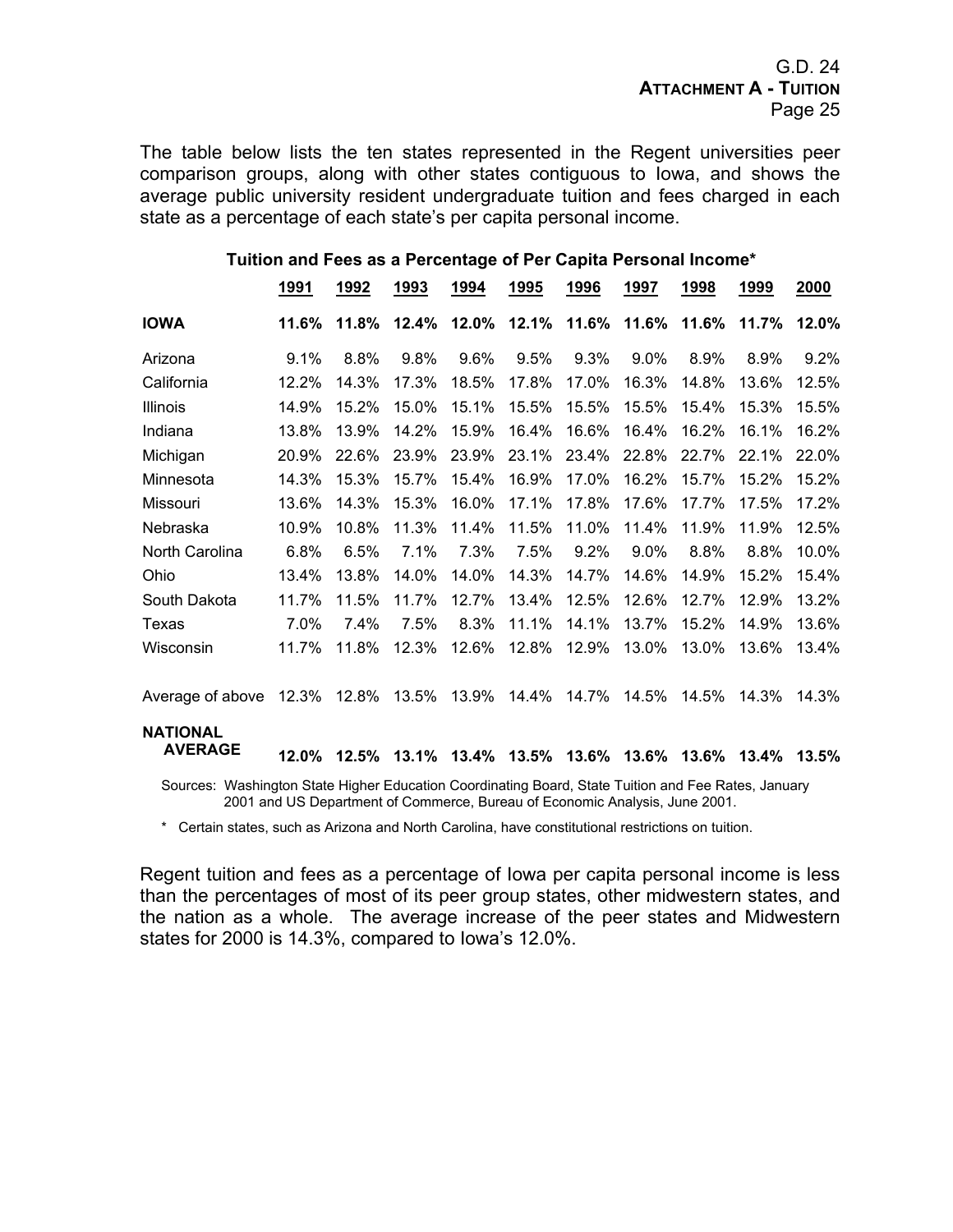#### **3. Student Financial Aid Considerations**

The universities, during recent years, have made significant efforts to increase student financial aid from institutional and private sources. These efforts help to ensure affordability and support access, a key result area in the Board's Strategic Plan.

As noted in the Annual Student Financial Aid Report, presented in G.D. 6 of the September docket, total student financial assistance for FY 2001 from all sources was \$483.8 million (+4.9%) and encompassed more than 156,000 awards (+1.9%).

|                     | FY 2001 Student Financial Assistance |                    |               |  |
|---------------------|--------------------------------------|--------------------|---------------|--|
|                     | # of<br>Awards                       | Value of<br>Awards | Mean<br>Award |  |
| Grants/Scholarships | \$59,405                             | \$118,004,169      | \$1,986       |  |
| Loans               | 65.650                               | 252,182,932        | 3,841         |  |
| Employment          | 31.594                               | 113,576,895        | 3,595         |  |
| Total               | \$156,649                            | \$483,763,996      | \$3,088       |  |

All students that apply for need-based financial assistance must use the Free Application for Federal Student Assistance (FAFSA). The institutions, through a combination of grants/scholarships, loans, and employment, address student's needs individually. The average need-based indebtedness for all graduating seniors at the time of graduation in FY 2001 was \$5,440 at SUI, \$7,455 at ISU, and UNI \$6,788.

The student aid set-aside percentages of the individual universities are commensurate with the overall tuition increases and, therefore, increase as a result of the tuition rate increases approved by the Board. Student aid set-asides include both merit and needbased assistance.

The following table shows the FY 2001 student aid set-aside by institution and the percentage that is merit and need-based. In many cases a student who receives meritbased financial assistance could have also qualified for need-based aid. The footnotes identify the portion of the merit-based aid that reflects need-based aid.

#### **FY 2001 Tuition Set-Aside Student Financial Aid**

|                                     | Student Aid<br>Set-Aside | % Need-<br>Based | % Merit             |
|-------------------------------------|--------------------------|------------------|---------------------|
| University of Iowa                  | \$20,852,667             | 77%              | $23\%$ <sup>1</sup> |
| <b>Iowa State University</b>        | 20,243,290               | 66%              | $34\%^{2}$          |
| University of Northern Iowa         | 7.556.398                | 43%              | $57\%$ <sup>3</sup> |
| $14.00 \,$ Mead and $0.01 \,$ Meath |                          |                  |                     |

1 45% Need and 55% Merit <sup>2</sup>Information not available 3 40% Need and 60% Merit

To accomplish the Board's key result areas on quality and access, it is essential that the universities attract quality students as well as provide affordable higher education. A mix of need-based aid and merit aid from tuition set-aside addresses both of these Board key result areas.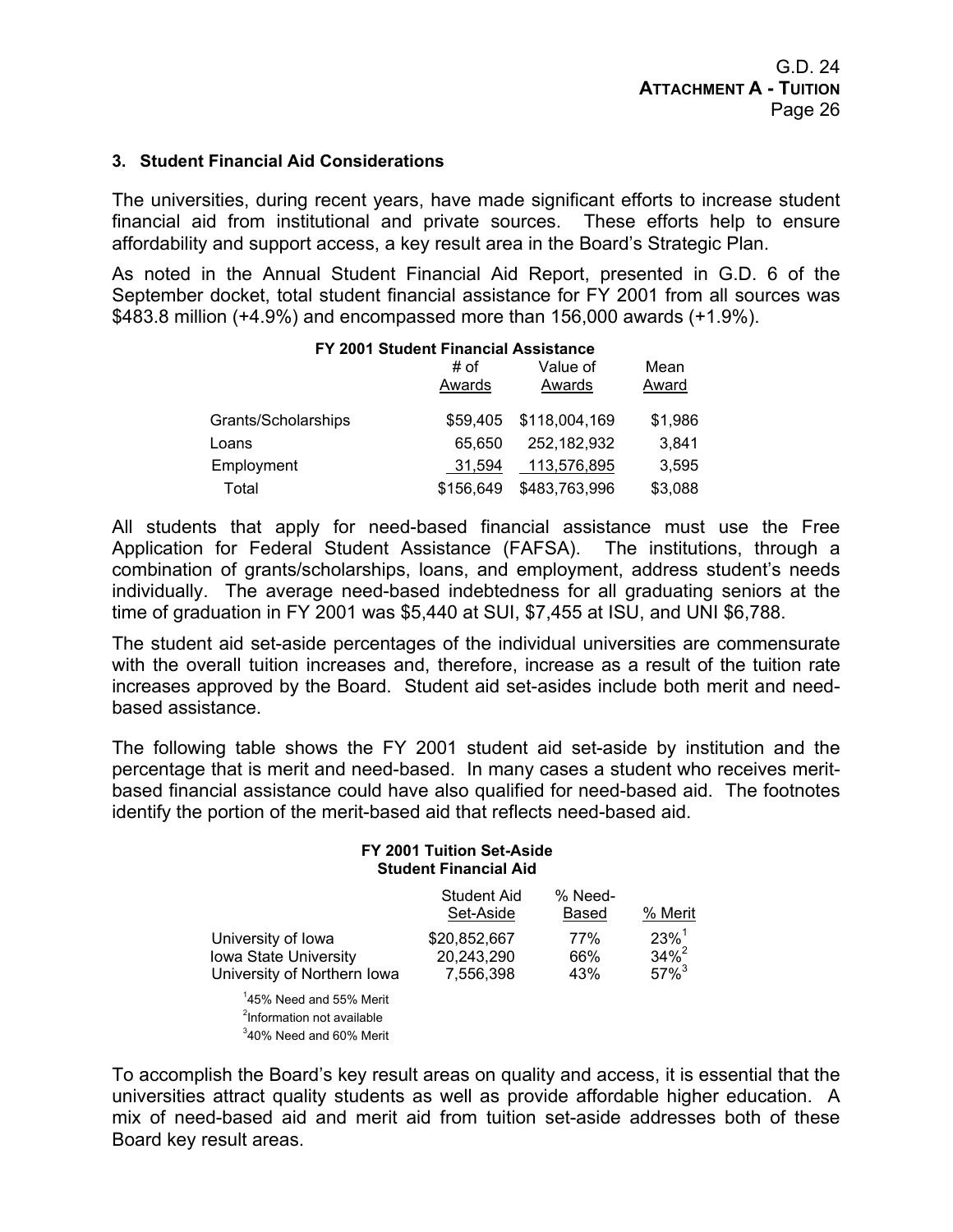## Additional Financial Aid Information

The Regent university financial aid directors were requested to run scenarios of financial need with varying tuition increases.

Using the 2001-02 enrolled undergraduate students that filed the FAFSA forms, the university financial aid directors identified the students with demonstrated need for the 2001-02 academic year and then projected the increases in students needing financial aid if an 11.5%, 13%, and 18% tuition increase were implemented. The following table presents the projected increases in students needing financial aid if tuition would be increased by 18%.

|             | <b>Students</b><br>Demonstrating<br><b>Need</b> | <b>Students Not</b><br>Demonstrating<br><b>Need</b> | Projected Increase in<br>Need with an 18%<br><b>Tuition Increase</b> |            |  |
|-------------|-------------------------------------------------|-----------------------------------------------------|----------------------------------------------------------------------|------------|--|
| SUI         |                                                 |                                                     | <b>Students</b>                                                      | Percentage |  |
| Resident    | 5,796                                           | 2,196                                               | 40                                                                   | 0.6%       |  |
| Nonresident | 1,870                                           | 943                                                 | 70                                                                   | 3.7%       |  |
| ISU         |                                                 |                                                     |                                                                      |            |  |
| Resident    | 9,410                                           | 3,228                                               | 205                                                                  | 2.2%       |  |
| Nonresident | 2,004                                           | 771                                                 | 82                                                                   | 4.1%       |  |
| UNI         |                                                 |                                                     |                                                                      |            |  |
| Resident    | 6,307                                           | 2,090                                               | 151                                                                  | 2.4%       |  |
| Nonresident | 296                                             | 76                                                  | 11                                                                   | 3.7%       |  |

Since the September Board meeting, Board Office staff surveyed 24 of the 25 peer institutions regarding institutional financial aid programs. Approximately two-thirds of these institutions have some form of institutional financial aid (need and merit), which may include fee remissions or waivers. Some programs subsidize the tuition differential between resident and nonresident tuition rates.

The average percentage of tuition revenues for financial aid among these institutions is approximately 7.5% including those without institutional programs and 11.7% excluding those with no institutional programs. The Regent universities tuition set-asides for financial aid are: SUI at 16%, ISU at 11%, and UNI at 18%.

Other universities, such as the University of Illinois and Michigan State University, (two of the highest resident undergraduate tuition rates in ISU's peer group) and the University of Wisconsin, responded that no such tuition revenue aid program is available.

The Board Office recommends retaining the percentages of tuition set-aside for financial aid without modification. The institutional financial aid set-aside would increase in proportion to tuition to assure access for students.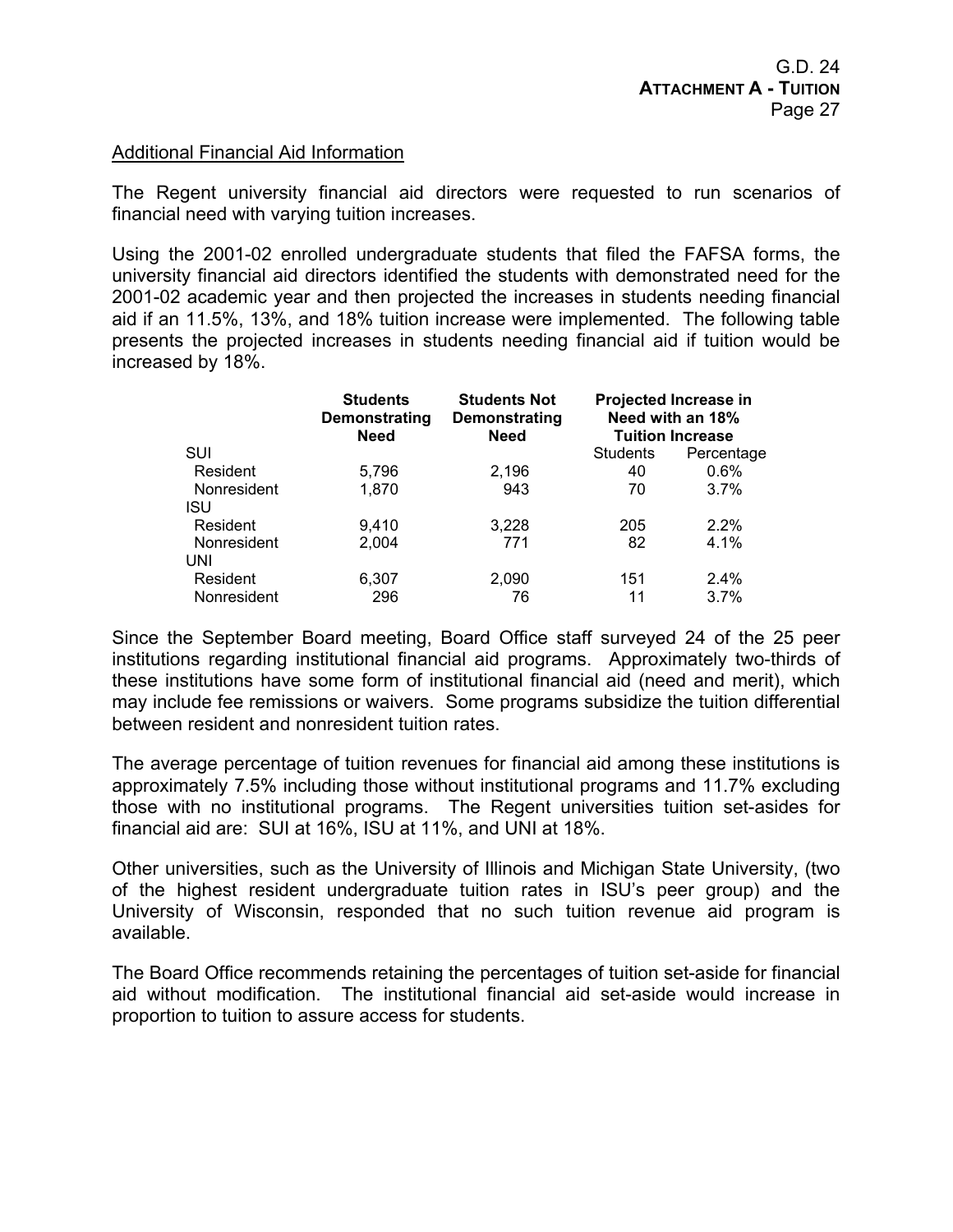## **ADJUSTED NONRESIDENT TUITION RATE – UNIVERSITY OF IOWA ONLY**

The University of Iowa is proposing that nonresident tuition rates, including certain professional degree programs, be increased at a rate different than the resident undergraduate tuition.

#### Nonresident Tuition Rate

The University is proposing a 15.5% tuition increase for its nonresident students rather than the 18.5% for resident tuition. The proposed undergraduate nonresident tuition increase would be \$1,790. This is more than three times the dollar increase of the resident undergraduate tuition increase of \$576.

The University's fall 2001 nonresident enrollment represents 36% of its total enrollment. Tuition revenues from these nonresident enrollments provide a diverse and significant funding base for the University of Iowa, consistent with the Board's aspirations for institutional excellence. Nonresident students are essential for the University of Iowa to achieve its strategic plan, which incorporates the Board's key result areas.

- Quality: To attract the best and brightest students from outside the state of Iowa, the University must maintain quality academic programs. Competition necessitates that these students receive a quality education for a reasonable cost.
- Access: The Board's strategic plan requires the institutions to identify and eliminate impediments to access and retention at Regent institutions. Affordability is a major factor in a nonresident's decision to attend the University of Iowa. The proposed nonresident undergraduate tuition and fees of \$13,833 should keep the University at or below the midpoint of its peer institutions.

| <b>Comparable Peer Universities</b> | 2001-02 Nonresident<br>Undergraduate<br><b>Tuition &amp; Fees</b> |
|-------------------------------------|-------------------------------------------------------------------|
|                                     |                                                                   |
| University of Michigan              | \$22,405                                                          |
| Univ. of Cal., Los Angeles          | 15,259                                                            |
| University of Wisconsin             | 15.976                                                            |
| University of Minnesota             | 15,167                                                            |
| Indiana University                  | 14,469                                                            |
| <b>Ohio State University</b>        | 13.554                                                            |
| University of Illinois              | 13,574                                                            |
| University of North Carolina        | 13,270                                                            |
| <b>University of lowa</b>           | 11,950                                                            |
| University of Texas                 | 10,096                                                            |
| University of Arizona               | 10.356                                                            |

- Diversity: The Board values a diverse educational community that enhances students' experiences. Nonresident students augment overall diversity.
- Accountability: In 16 of the last 21 years, nonresident tuition at the University of Iowa was increased at a rate greater than the undergraduate tuition. The Board's policy is that nonresident students pay, at a minimum, the full cost of their education at Regent universities. The proposed rate increase for the University of Iowa's nonresident tuition is more than sufficient to cover the anticipated "unit cost of Instruction."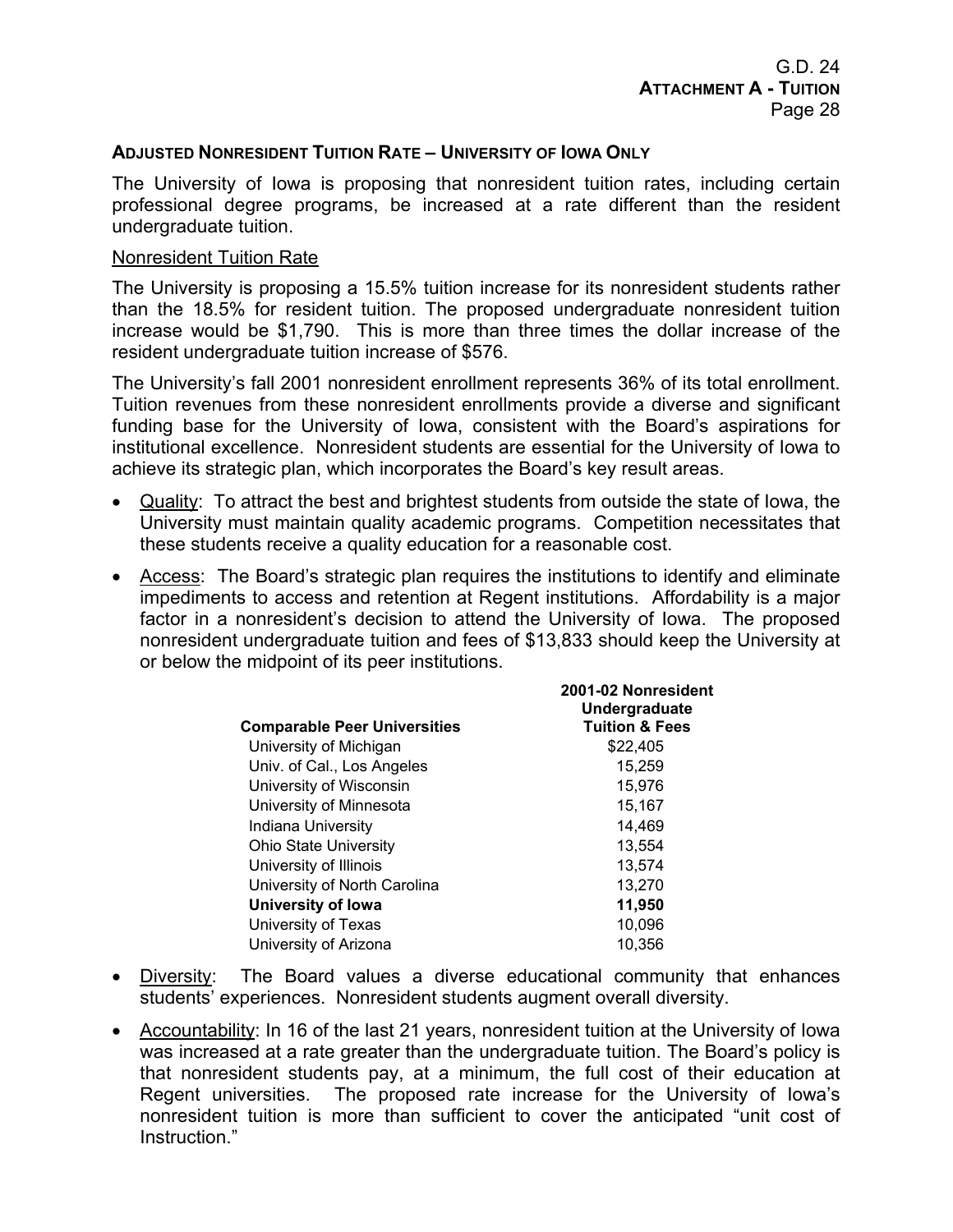## Certain Professional Degree Programs

The University cites a high degree of price sensitivity for the competition of excellent nonresident students in the Colleges of Business, Dentistry, and Medicine. Specifically, the University requests that the nonresident tuition for on-campus MBA, DDS, and MD degree programs be increased by the same dollar amount that the resident tuition rate will increase.

The deans of the colleges have identified competitive pressures in the national and international student recruiting market. The University believes that to successfully recruit the best and brightest nonresident student/scholars for these professional programs, an adjustment to nonresident tuition is in order for the 2002-03 academic year only.

The University does not anticipate a significant financial impact from this proposal and indicates that the mix of resident and nonresident students will not be altered as a result of the proposal. The University reports that these nonresident tuition rates will continue to cover the cost of educating these professional students using the Board's "unit costing" methodology.

## **TUITION PROCEEDS**

Assuming enrollments at the projected fall 2001 level, the estimated increases in tuition revenues for 2002-03 with the recommended tuition increases are as follows:

|                                        | In millions           |                          |                                |            |  |  |  |  |
|----------------------------------------|-----------------------|--------------------------|--------------------------------|------------|--|--|--|--|
|                                        | University<br>of lowa | Iowa State<br>University | University of<br>Northern Iowa | Total      |  |  |  |  |
| Inflation Component                    | \$13.0                | 10.7                     | 3.9                            | 27.6       |  |  |  |  |
| <b>Quality Component</b>               | 10.0                  | <u>10.1</u>              | 3.6                            | 23.7       |  |  |  |  |
| <b>Gross Tuition Increase</b>          | \$23.0                | 20.8                     | 7.5                            | 51.3       |  |  |  |  |
| <b>Student Financial Aid Set Aside</b> | 3.7                   | 2.3                      | 1.3                            | <u>7.3</u> |  |  |  |  |
| Net Tuition Increase                   | \$19.3                | 18.5                     | 6.2                            | 44.0       |  |  |  |  |

The Board Office recommends that general institutional financial aid for students be increased at the same rate as the proposed increase in tuition and mandatory fees to offset the impact on students receiving institutional financial aid.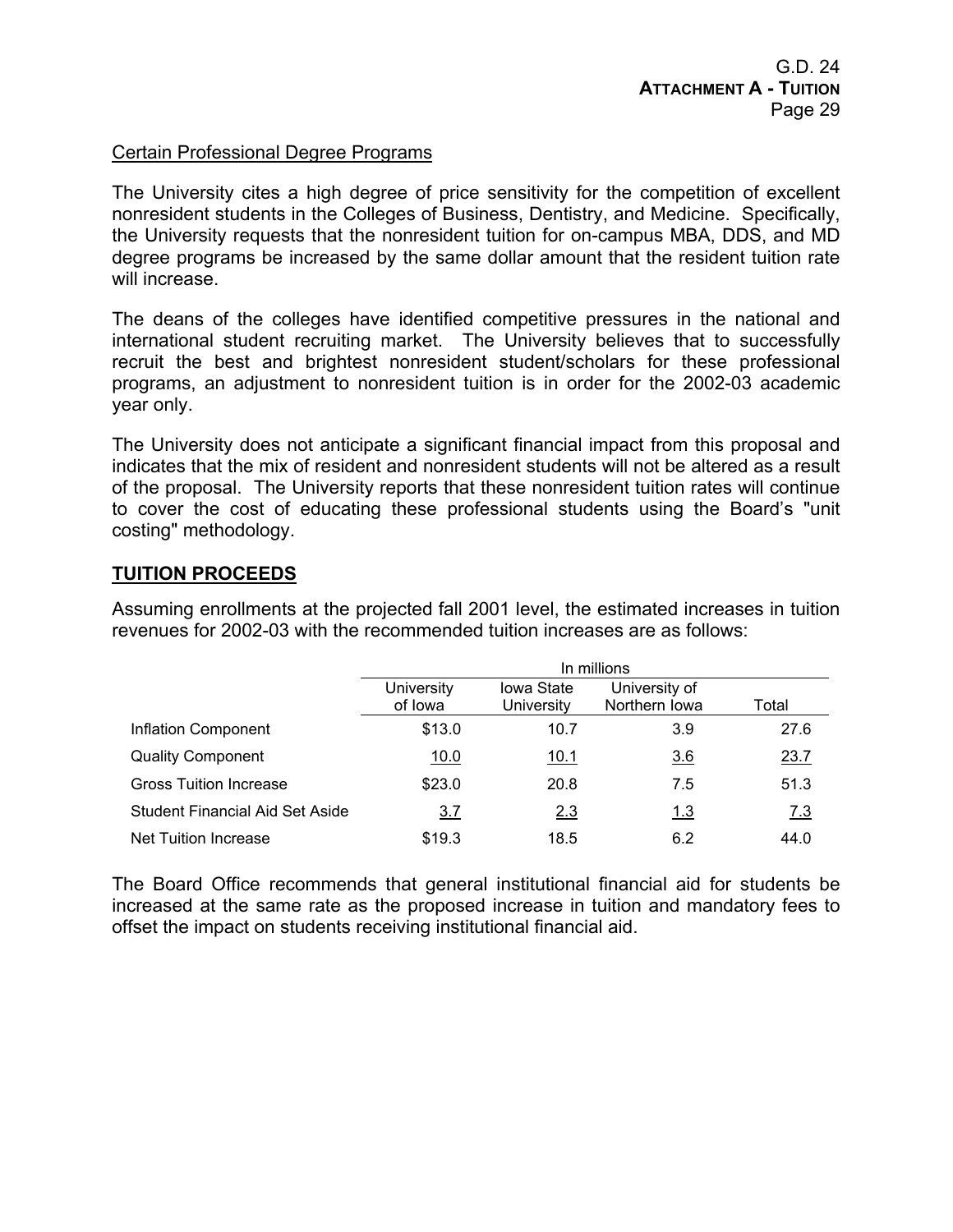## **USES OF TUITION PROCEEDS**

The Universities have provided general information regarding the expenditure of the tuition increases.

## **University of Iowa**

Tuition proceeds will be used for:

- Maintaining the student aid percentage at 16% of budgeted tuition revenues;
- Committing earmarked tuition surcharge and fee revenues in the specific described manner;
- Applying tuition attributable to enrollment increases to the cost of serving students including adequate course sections, academic counseling services, and other requirements;
- Fund inflationary and other non-discretionary costs; and
- Supporting investment opportunities including the following:
	- Revitalization of the College of Liberal Arts and Sciences this is a four year plan to support new faculty hires including start-up packages where needed;
	- Increase the retention of students who experience academic challenges; and
	- Student academic resource improvements.

## **Iowa State University**

Tuition proceeds will be used for:

- Attracting and retaining quality tenure and tenure-track faculty;
- Maintaining the student aid percentage at 11% of budgeted tuition revenues;
- Technological improvements to meet instructional needs;
- Offsetting the rapidly increasing costs associated with library subscriptions and acquisitions; and
- Offsetting unavoidable cost increases.

## **University of Northern Iowa**

Tuition proceeds will be used for:

- Unavoidable cost increases;
- Technology and equipment needs; and
- Building repair and classroom modernization;
- Improve the quality of education for students, including:
	- Continue the provision of financial aid for students (18%);
	- Meet demand for enrollment growth;
	- Reestablish equipment and supplies and services budgets as well as library support; and
	- Provide operations support for the Performing Arts Center.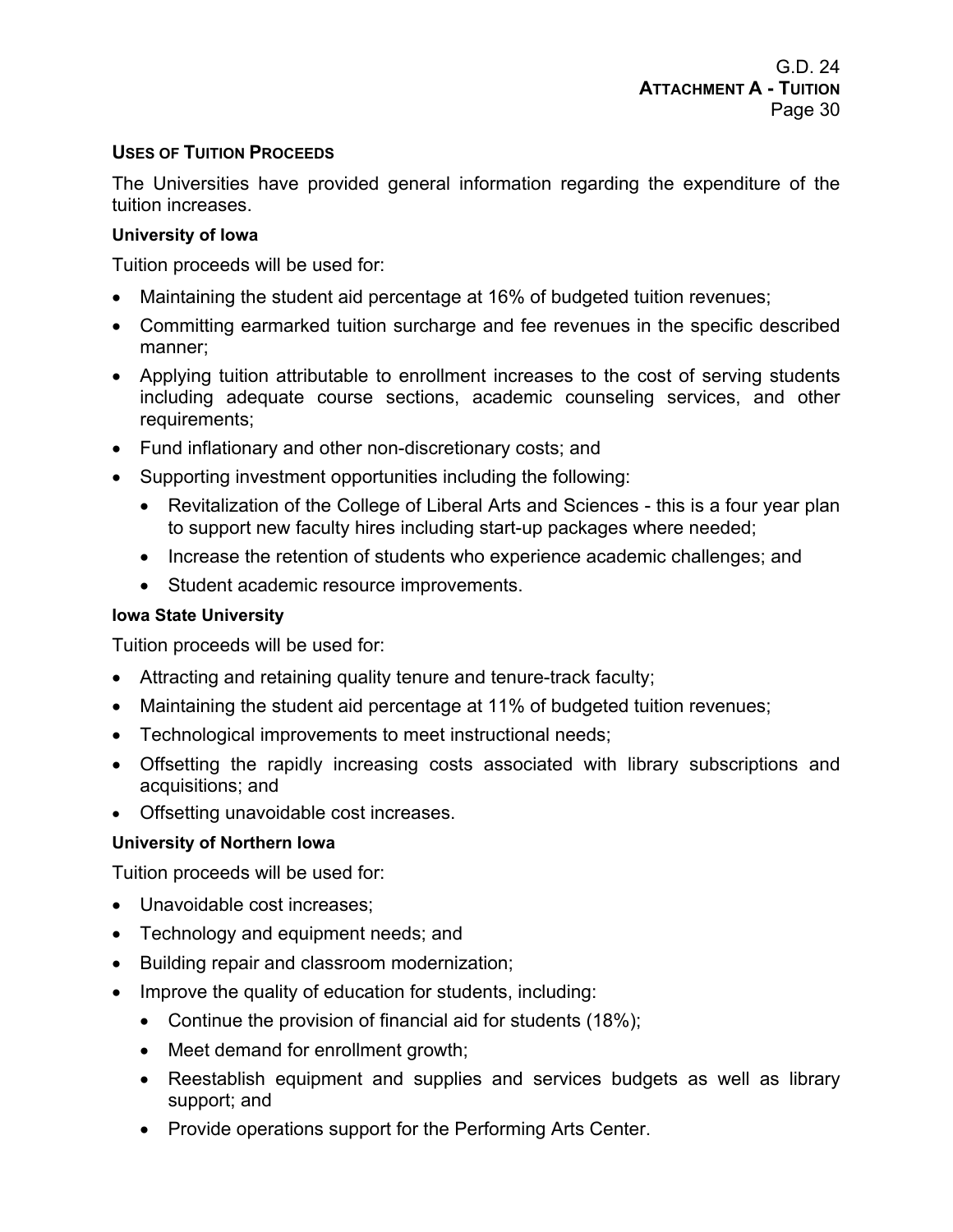## **MANDATORY FEES**

## **EXECUTIVE SUMMARY**

Mandatory fees provide a distinct resource to respond to specific needs of students.

The proposals for the 2002-03 academic year represent the second year of the implementation for ISU and UNI of the redirection of tuition to mandatory fees.

The University of Iowa's proposal includes an additional \$10 increase in its Student Union fee to deal with a decline in customer counts, which represents a 39.7% increase rather than the 22.4% increase recommended in September. The University's other proposed mandatory fee increases remained unchanged. Those included substantial increases in most of its mandatory fees: an increase of 33.3% in its computer fees; an 11.8% in its health fee; and a 19.5% increase in its student services fee (which includes a \$6 increase for Cambus to maintain current levels of service,.

Iowa State University proposed the second-year of a two-year plan to increase computer fees, 25% for the 2002-03 academic year. The 18.2% increase in the health fee is to provide stable funding for the operations of its Student Health Center. . Iowa State University requested that its new Student Services fee be reduced from \$64.80 to \$35.00 because of the significant proposed tuition increase.

The University of Northern Iowa proposed an 11.1% increase in its computer fee. In implementing the second year of its two-year plan to redirect tuition revenues, the University proposed to modify the name of its mandatory student fee from Student Activities to Student Services to avoid confusion with the designated tuition fee.

| <b>MANUALUI</b> V I GGS       |                   |                     |               |                          |                     |            |                   |                     |               |
|-------------------------------|-------------------|---------------------|---------------|--------------------------|---------------------|------------|-------------------|---------------------|---------------|
|                               |                   | <b>SUI</b>          |               |                          | <b>ISU</b>          |            |                   | <b>UNI</b>          |               |
|                               | Actual<br>2001-02 | Proposed<br>2002-03 | $\%$<br>Incr. | Actual<br>2001-02        | Proposed<br>2002-03 | %<br>Incr. | Actual<br>2001-02 | Proposed<br>2002-03 | $\%$<br>Incr. |
| Computer <sup>1</sup>         | \$135.00          | 180.00              | 33.3%         | 144.00                   | 180.00              | 25.0%      | 126.00            | 140.00              | 11.1%         |
| Health $^2$                   | 127.00            | 142.00              | 11.8%         | 110.00                   | 130.00              | 18.2%      | 106.00            | 112.00              | 5.7%          |
| <b>Health Facility</b>        | 10.00             | 10.00               | $0.0\%$       | 16.00                    | 16.00               | $0.0\%$    |                   |                     |               |
| <b>Student Activities</b>     | 35.00             | 37.00               | 5.7%          | 56.00                    | 57.00               | 1.8%       | 92.00             |                     |               |
| Student Services <sup>3</sup> | 41.00             | 49.00               | 19.5%         | $\overline{\phantom{a}}$ | 35.00               | <b>New</b> | ۰.                | 173.50              | 88.6%         |
| <b>Student Union</b>          | 58.00             | 71.00               | 22.4%         |                          |                     |            |                   |                     |               |
| <b>TOTAL</b>                  | \$406.00          | 489.00              | 20.4%         | 326.00                   | 418.00              | 28.2%      | 324.00            | 425.50              | 31.3%         |

**Mandatory Foos** 

<sup>1</sup> Computer fees for student in Business Administration, Engineering, and Law at SUI; and Computer Science and Management

Information Systems at ISU are higher than the above proposed computer fees for the 2002-03 academic year.<br>
2015-201-02 year is included in the Health fee.

 $3$  UNI proposed to reclassify its Student Activities Fee as a Student Services fees; percentage increase reflects the change and increase.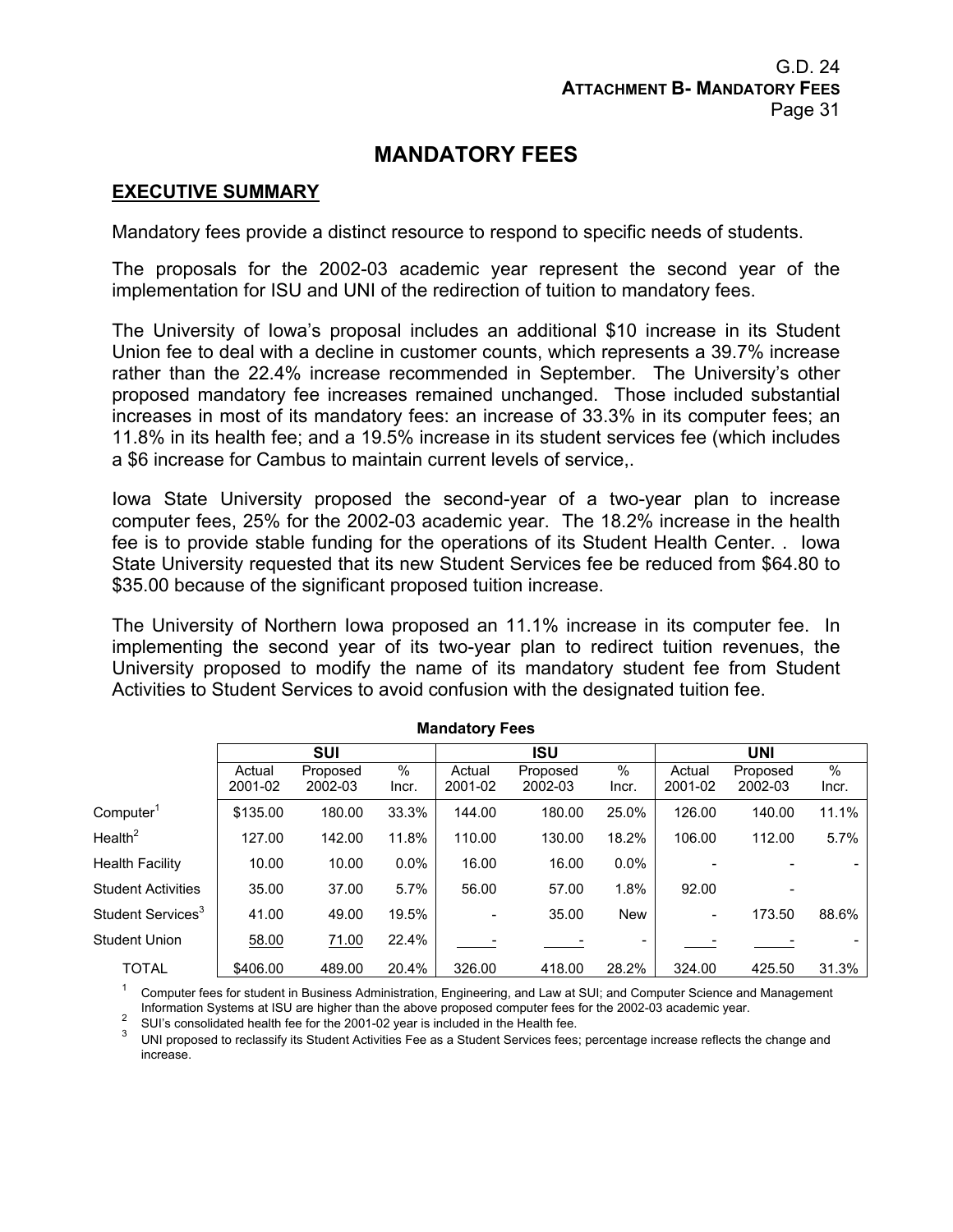## **BACKGROUND**

During the early 1990's, the Regents approved three types of mandatory fees - health fees, computer fees, and health facility fees.

- The computer fee was initiated in the fall of 1990 for FY 1992. The institutions were charging numerous, miscellaneous computer fees for courses/programs. The Board consolidated these miscellaneous computer fees into a comprehensive fee to improve computer education and access for all students. The mandatory computer fee continues to serve the purpose for which it was established, providing a distinct resource to respond to computer infrastructure and technology needs to support instructional initiatives and programs.
- The student health fee was approved for FY 1991, after several months of study. This fee eliminated the existing voluntary health fee and created a mandatory student health fee for the benefit of all students.
- The health facility fee was initiated at the University of Iowa for FY 1998 to be applied to debt service obligations on a bond sale that funded the relocation and improvements of facilities for the Student Health Service.

## **REDIRECT OF TUITION TO MANDATORY FEES FOR ACADEMIC PURPOSES**

For many years, the Board has set tuition and mandatory fees in the fall of each year. During the following May Board meeting, the Board has designated a portion of tuition for specific purposes such as student activities, student services, and debt service. These designations of tuition, in accordance with the Board's Strategic Plan, help assure that the institutional funding base is diverse and consistent with the Board's aspirations for educational excellence.

In October 1999, the Board made a fundamental change in the structure of tuition and fees at the University of Iowa, approving a request of the University of Iowa to establish new mandatory fees for certain student activities and student services rather than using tuition revenues. The change took tuition revenues at the University of Iowa that had been designated historically for student activities and student services, and established them as separate and distinct mandatory fees.

In October 2000, the Board made a similar redirection of tuition to new mandatory fees for Iowa State University and the University of Northern Iowa so that an additional portion of tuition revenues could be utilized for academic programs.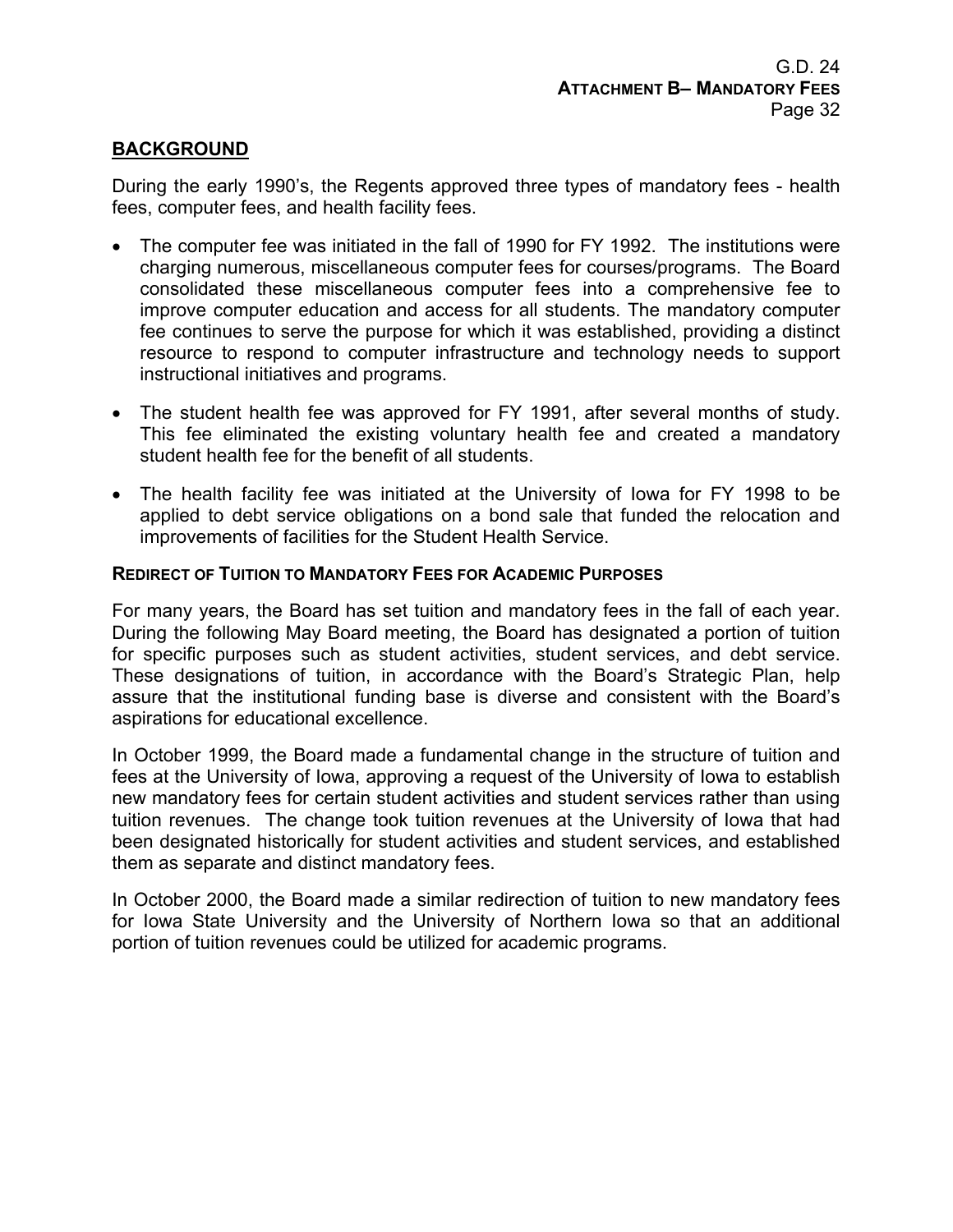

This redirection from tuition to mandatory fees had significant consequences:

- Tuition dollars became available for academic areas and needs.
- Students paid mandatory fees rather than tuition to support specific programs that promote student activities and services.
- Students continued to pay the same amount for tuition, plus any base tuition increase approved by the Board for next year (i.e. students continued to pay the same level of tuition, but the funds are spent for different purposes).

Iowa Code §262.34B establishes a procedure for proposing student activity fee changes. The law requires that a Student Fee Committee at each university, composed of five students and five university employees, make recommendations to the university president, who in turn makes a recommendation to the Board. The final decision on student activity fee changes rests with the Board. This redirection of the designated tuition will not modify the procedure established in Iowa Code §262.34B. The Student Fee Committee process will continue to determine the specific allocations of student activity fee revenues.

In approving this redirection, the Board required the universities to return to the Board for specific approval of any increase in fees and to do the following:

- Consult with students regarding the proposed expenditures of the newly available tuition revenues released by redirection of tuition to fees.
- Report to the Board on revenues and expenditures for all tuition and fees generated by this proposal (including the disposition of unallocated funds).
- Address the applicability of mandatory fees for part-time students, off-campus students, and summer session students.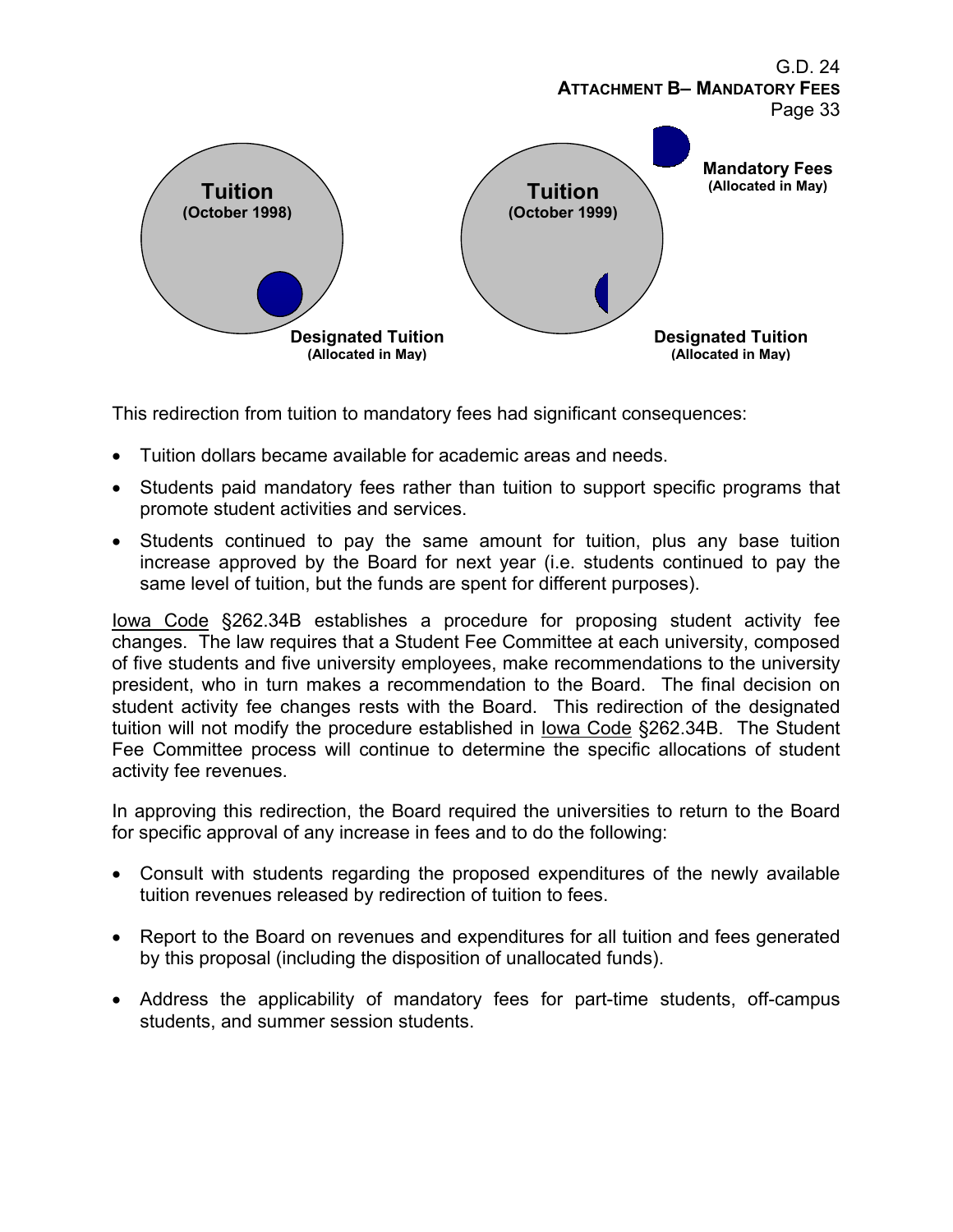## **University of Iowa**

| University of lowa             |          |                           |         |          |                       |          |         |  |  |
|--------------------------------|----------|---------------------------|---------|----------|-----------------------|----------|---------|--|--|
| Per Academic Year              |          |                           |         |          |                       |          |         |  |  |
| <b>Fees</b>                    |          | <b>Designated Tuition</b> |         |          | <b>Mandatory Fees</b> |          |         |  |  |
|                                | Approved |                           | Est.    | Approved | Approved              | Proposed | $\%$    |  |  |
|                                | 2000-01  | 2001-02                   | 2002-03 | 2000-01  | 2001-02               | 2002-03  | Incr.   |  |  |
| Computer                       |          |                           |         | \$110.00 | \$135.00              | 180.00   | 33.3%   |  |  |
| Health                         |          |                           |         | 102.00   | 107.00                | 142.00   | 11.8%   |  |  |
| <b>Health Facility</b>         |          |                           |         | 10.00    | 10.00                 | 10.00    | $0.0\%$ |  |  |
| <b>Student Health Services</b> | \$20.18  |                           |         |          |                       |          |         |  |  |
| <b>Consolidated Health</b>     |          |                           |         |          | \$20.00               |          |         |  |  |
| <b>Building</b>                | 81.64    | \$87.64                   | \$87.64 |          |                       |          |         |  |  |
| <b>Student Activities</b>      |          |                           |         | \$35.00  | 35.00                 | 37.00    | 5.7%    |  |  |
| <b>Student Services</b>        |          |                           |         | 41.00    | 41.00                 | 49.00    | 19.5%   |  |  |
| <b>Student Union **</b>        |          |                           |         |          | 58.00                 | 81.00    | 39.7%   |  |  |
|                                | \$101.82 | \$87.64                   | \$87.64 | \$298.00 | \$406.00              | \$499.00 | 22.9%   |  |  |

\* Net of inflationary increases.

\*\* The 2002-03 amount revised from \$71 presented in September.

#### **Computer**

The University of Iowa proposed a \$45 dollar (33.3%) increase to its basic computer fee and other significant increases to its Law and Medicine computer fees. The University anticipates that the increase in the computer fees will generate approximately \$950,000 to meet the growing cost of technology and its support.

| University of Iowa Computer Fees                  |         |          |      |          |  |  |  |
|---------------------------------------------------|---------|----------|------|----------|--|--|--|
|                                                   | Actual  | Proposed |      | Increase |  |  |  |
|                                                   | 2001-02 | 2002-03  | \$   | %        |  |  |  |
| All students except Business Administration, Law, |         |          |      |          |  |  |  |
| Engineering, and Medicine students                | \$135   | \$180    | \$45 | 33.3%    |  |  |  |
| Law students                                      | 232     | 280      | 48   | 20.7%    |  |  |  |
| Business Administration and Engineering students  | 382     | 402      | 20   | 5.2%     |  |  |  |
| College of Medicine students and students in      |         |          |      |          |  |  |  |
| division of associated medical sciences           | 144     | 180      | 36   | 25.0%    |  |  |  |

The University reported that it intends to utilize the computer fees in two major areas: 1) site licensing for Microsoft products used by students, and 2) extension of technical staffing support for shared use classrooms and collegiate innovation and technical staffing support costs, especially in the College of Liberal Arts & Sciences. The University also plans to replace equipment and software in public labs.

The University allocates the collegiate share of student computing fees collected based on the number of students in the colleges. The colleges then support the central information technology infrastructure, which includes general student computing labs, technology classrooms, student help desk, and off-campus Internet access, in relation to the number of students it teaches.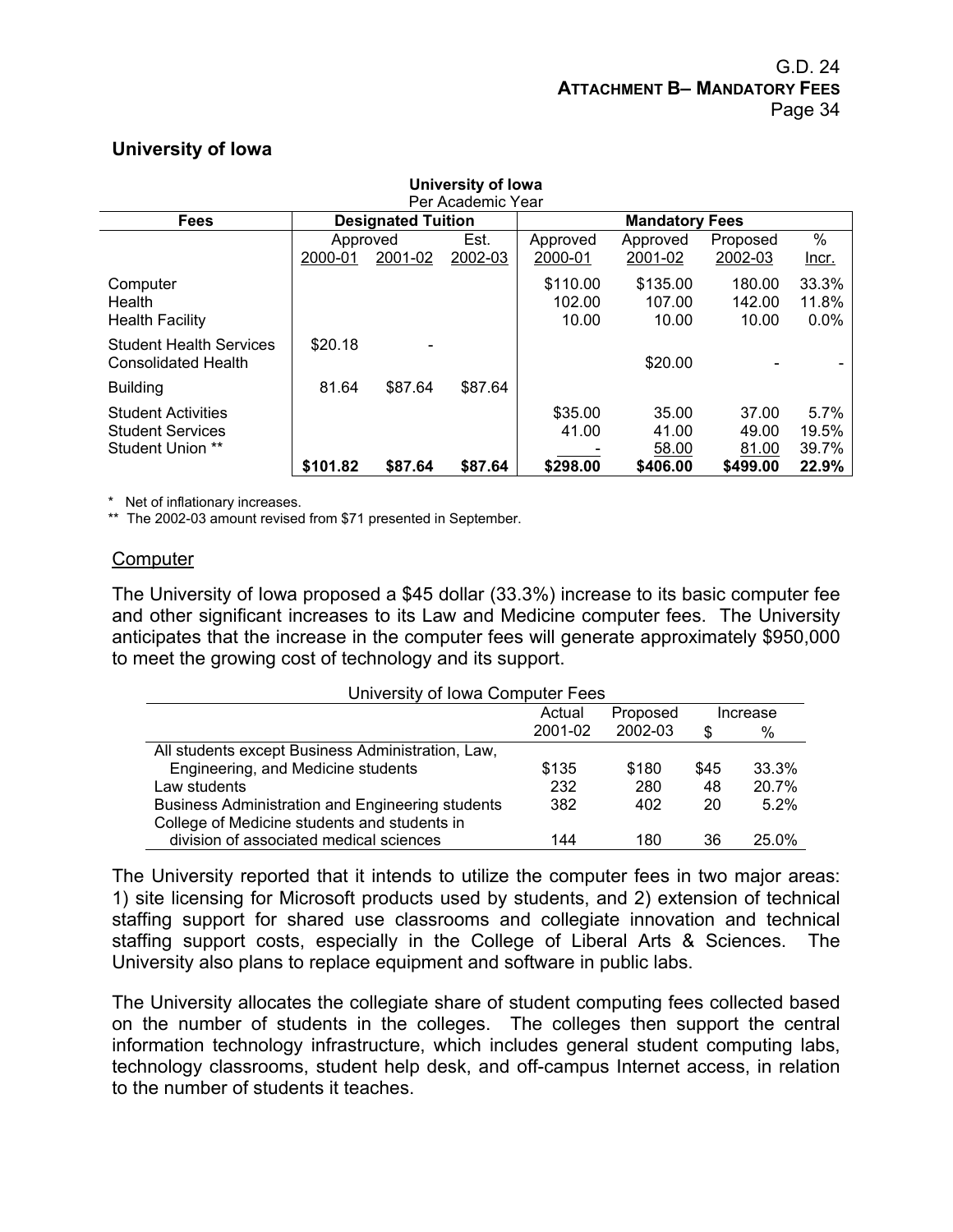The University indicates that the colleges would continue to include students in the decision making process of funding allocations, with oversight of the computer fees provided by the university-wide faculty/student advisory committee.

#### **Health**

In October 2000, the Board approved the establishment of a \$20 consolidated health Mandatory Fee. The University is proposing to combine that fee with the previously established mandatory health fee of \$107 and increase the entire combined health fee by \$15 (11.8%). The University reports that \$300,000 of additional revenues are needed for the basic operations of the Student Health Service.

The University indicates that 71% of the student health center income is from the health and health facility fees. Another 20% is from service fees and the remaining 9% was from a University allocation. Several factors have already impacted the FY 2002 projected revenues negatively, including a decrease in general university allocation.

The University does not propose changes to the health facility fee.

## Student Activities

The University also proposes a \$2 increase (5.7%) for the 2002-03 academic year in the student activities fee. The Student Government had recommended a 5% inflationary increase.

## Student Services

The University is requesting an inflationary increase in the Student Services fee of \$2 and an additional \$6 increase for support of the Cambus for a total 2002-03 fee of \$49  $(19.5\%)$ .

Cambus is the University's student run public transit system, which employs 140 students, 4 full time mechanics, and one full time manager. Cambus operates a fleet of twenty-eight buses. It provided 3.4 million rides in FY 2001. The University reports that ridership on Cambus is second in Iowa only to the city of Des Moines.

The revenues for the Cambus have traditionally come from student fees, state and federal transit assistance, and campus parking revenues for the shuttle service. Recently, state and federal program funding has declined. To provide continued services, the University is proposing to increase the fee by \$6, which would provide an additional \$150,000 in revenues, for estimated total revenues for FY 2003 from fees of \$770,000. The University parking system would also contribute an additional \$150,000, for a total of \$550,000 for FY 2003.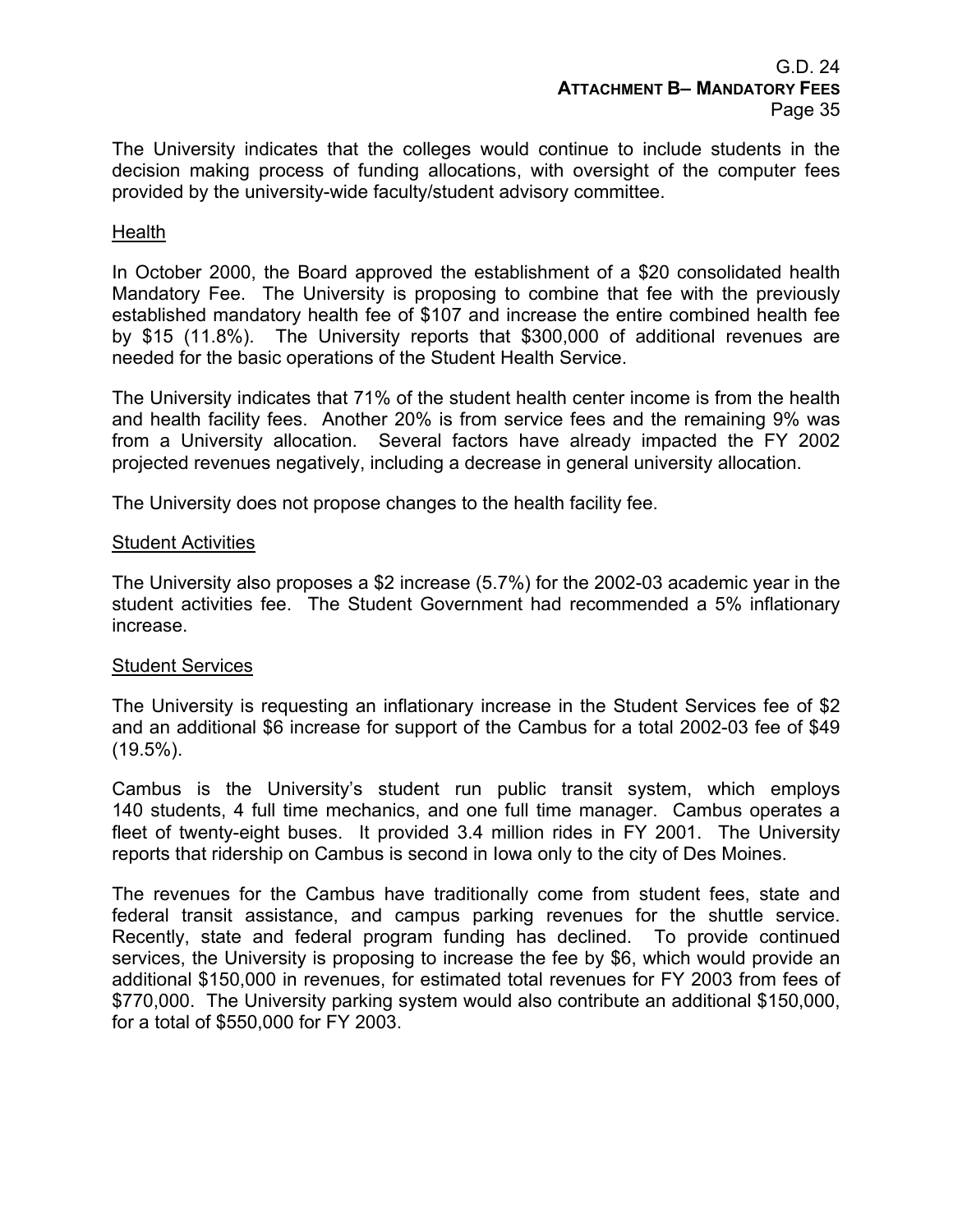## Student Union

In September, the University proposed an inflationary increase of \$3 and additional increase of \$10. This month, the University proposes to add another \$10 increase in this fee, for an overall increase of \$23 (39.7%), for a total Student Union fee of \$81. The additional \$20 fee is expected to generate approximately \$500,000 for the Student Union. The University indicated that the original fee of \$58 supplanted the \$1.4 million of general education funding the University had previously subsidized the union operations. The University had budgeted \$250,000 from the general education fund for the union for FY 2002 operations. It anticipates that another \$250,000 is needed for FY 2003. The University reported that it has informed Student Government leaders about the proposed increases in mandatory fees.

The Student Union is an integral part of student life, even though customer counts have declined in the Bookstore, Food Service, and the Iowa House. The University reports that the management of the Student Union has implemented several cost cutting measures to combat this customer, and related revenue decline. The University wishes to maintain the financial viability of the Student Union, and relieve the general education fund of the budget burden.

|                  |                              |                          |                              |                              |                          | 2001-02                        |                          |                          |                            |                          |                                                 |
|------------------|------------------------------|--------------------------|------------------------------|------------------------------|--------------------------|--------------------------------|--------------------------|--------------------------|----------------------------|--------------------------|-------------------------------------------------|
|                  | Academic<br>Service          | Activity                 | Athletic                     | Computing                    | <b>Facilities</b>        | General<br>Student<br>Services | Health<br>Service        | Recreation               | Total<br>Mandatory<br>Fees | Tuition                  | <b>Total Tuition &amp;</b><br>Mandatory<br>Fees |
| Michigan         | \$-                          | $\overline{a}$           | $\blacksquare$               | $\overline{\phantom{a}}$     | 370                      | 174                            | 238                      | $\overline{\phantom{0}}$ | \$782                      | \$6,593                  | \$7,375                                         |
| Illinois         | $\overline{\phantom{0}}$     | $\overline{\phantom{0}}$ | $\overline{a}$               | $\overline{\phantom{0}}$     | 650                      | 60                             | 634                      | $\overline{\phantom{0}}$ | 1,344                      | 4,410                    | 5,754                                           |
| Minnesota        | 150                          |                          |                              | $\overline{\phantom{a}}$     | 150                      | 549                            | $\overline{\phantom{0}}$ |                          | 849                        | 4,852                    | 5,701                                           |
| Ohio State       | $\qquad \qquad \blacksquare$ | $\overline{a}$           | $\overline{\phantom{a}}$     | $\overline{\phantom{a}}$     |                          | 378                            |                          | $\overline{\phantom{0}}$ | 378                        | 4,410                    | 4,788                                           |
| Indiana          | $\overline{\phantom{0}}$     | 118                      | $\overline{\phantom{a}}$     | 200                          | -                        | 455                            | 166                      | $\overline{\phantom{0}}$ | 539                        | 4,196                    | 4,735                                           |
| <b>UCLA</b>      | $\overline{\phantom{0}}$     | $\overline{\phantom{0}}$ | $\overline{a}$               | $\overline{\phantom{0}}$     | -                        | 4,235                          | $\overline{\phantom{0}}$ | $\qquad \qquad$          | 4,235                      | $\overline{\phantom{a}}$ | 4,235                                           |
| <b>Wisconsin</b> | $\overline{a}$               | 14                       | $\overline{\phantom{0}}$     | $\overline{\phantom{a}}$     | 145                      | 92                             | 230                      | 39                       | 520                        | 3,568                    | 4,088                                           |
| Texas            | 322                          | $\overline{\phantom{0}}$ | $\overline{\phantom{0}}$     | 284                          | 180                      | 299                            | 121                      | 40                       | 1,246                      | 2,520                    | 3,766                                           |
| lowa             | ٠                            | 35                       | ٠                            | 135                          | 58                       | 41                             | 137                      | ۰                        | 406                        | 3,116                    | 3,522                                           |
| N Carolina       | $\overline{\phantom{0}}$     | $\overline{\phantom{a}}$ | $\qquad \qquad \blacksquare$ | $\overline{\phantom{a}}$     | $\overline{\phantom{0}}$ | 949                            | $\overline{\phantom{0}}$ |                          | 949                        | 2,234                    | 3,183                                           |
| Arizona          |                              |                          |                              | $\qquad \qquad \blacksquare$ | 50                       | 2,440                          |                          | -                        | 2,490                      |                          | 2,490                                           |

#### **University of Iowa Resident Undergraduate Mandatory Fees & Tuition**  Peer Group Comparison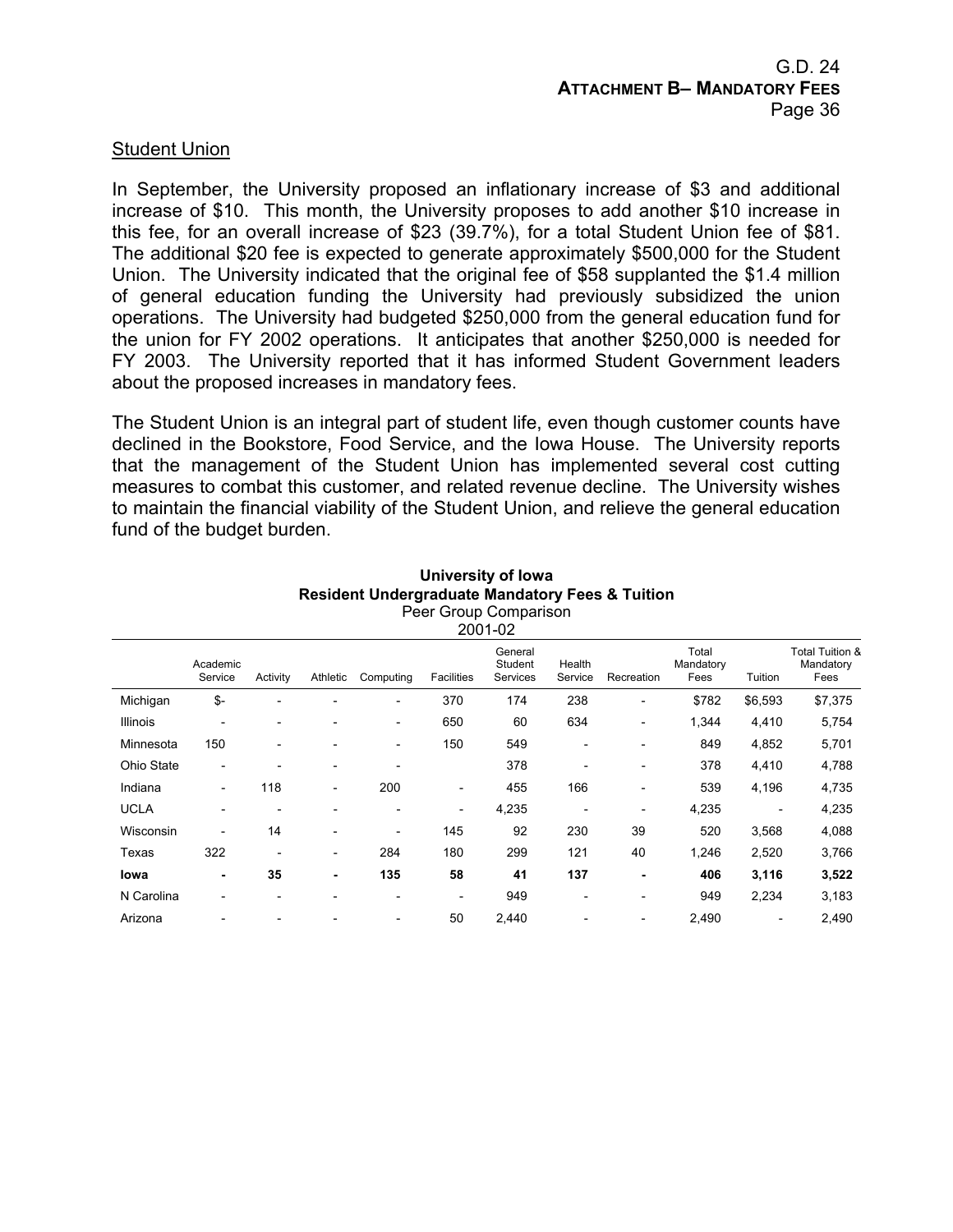#### **Iowa State University**

The Board approved Iowa State University to implement a multi-year plan to redirect current designated tuition toward a student activities and services mandatory fee through the 2003-04 academic year. The University proposed to modify its plan to redirect designated tuition: the \$50.00 Memorial Union fee would remain in the proposal for the 2003-04 academic year but the redirection of the Recreation fee of \$34.20 would be postponed until the 2004-05 academic year.

Iowa State University has lowered its student fees proposal for the 2002-03 academic year from what was presented in September by reducing the amount of designated tuition that would be converted to mandatory fees. The proposed new Student Services fee would be \$35 for 2002-03 academic year rather than \$64.80. This change was made because of the significant tuition increases being proposed.

The Government of the Student Body of ISU had indicated general support for the redirection of the tuition to mandatory fees.

|                                                                                                                               |                                  | <b>Iowa State University</b><br>Per Academic Year |                                  |                                                                  |                             |                             |                             |
|-------------------------------------------------------------------------------------------------------------------------------|----------------------------------|---------------------------------------------------|----------------------------------|------------------------------------------------------------------|-----------------------------|-----------------------------|-----------------------------|
|                                                                                                                               |                                  | <b>Designated Tuition*</b>                        |                                  |                                                                  | <b>Mandatory Fees</b>       |                             |                             |
|                                                                                                                               | Approved<br>2000-01              | Approved<br>2001-02*                              | Proposed<br>2002-03*             | Proposed<br>2003-04*                                             | Approved<br>2001-02         | Proposed<br>2002-03*        | Proposed<br>2003-04*        |
| Computer<br><b>Health</b><br><b>Health Facility</b>                                                                           |                                  |                                                   |                                  |                                                                  | \$144.00<br>110.00<br>16.00 | \$180.00<br>130.00<br>16.00 | \$180.00<br>130.00<br>16.00 |
| <b>Student Activities</b><br><b>Student Government</b><br>Reserve for Legislative Relations<br>Equipment/Program Support      | \$54.98<br>0.10<br>0.20          | \$-                                               | \$-                              | $S-$<br>$\overline{\phantom{a}}$<br>$\qquad \qquad \blacksquare$ | 55.70<br>0.10<br>0.20       | 56.70<br>0.10<br>0.20       | 56.70<br>0.10<br>0.20       |
| <b>Student Services</b><br>Cy-Ride (Bus System)<br><b>Memorial Union Operation</b><br>Intercollegiate Athletics<br>Recreation | 43.00<br>47.60<br>36.00<br>31.40 | 46.80<br>50.00<br>36.00<br>34.20                  | 29.80<br>50.00<br>36.00<br>34.20 | $\overline{\phantom{a}}$<br>36.00<br>34.20                       |                             | 35.00                       | 64.80<br>50.00              |
| <b>Building Fees</b>                                                                                                          | \$67.96                          | 75.22                                             | 75.22                            | 75.22                                                            |                             |                             |                             |
| <b>TOTALS</b><br>Net of adjustments and inflationary increases                                                                | \$281.24                         | \$242.22                                          | \$225.22                         | \$145.42                                                         | \$326.00                    | \$418.00                    | \$497.80                    |

Net of adjustments and inflationary increases.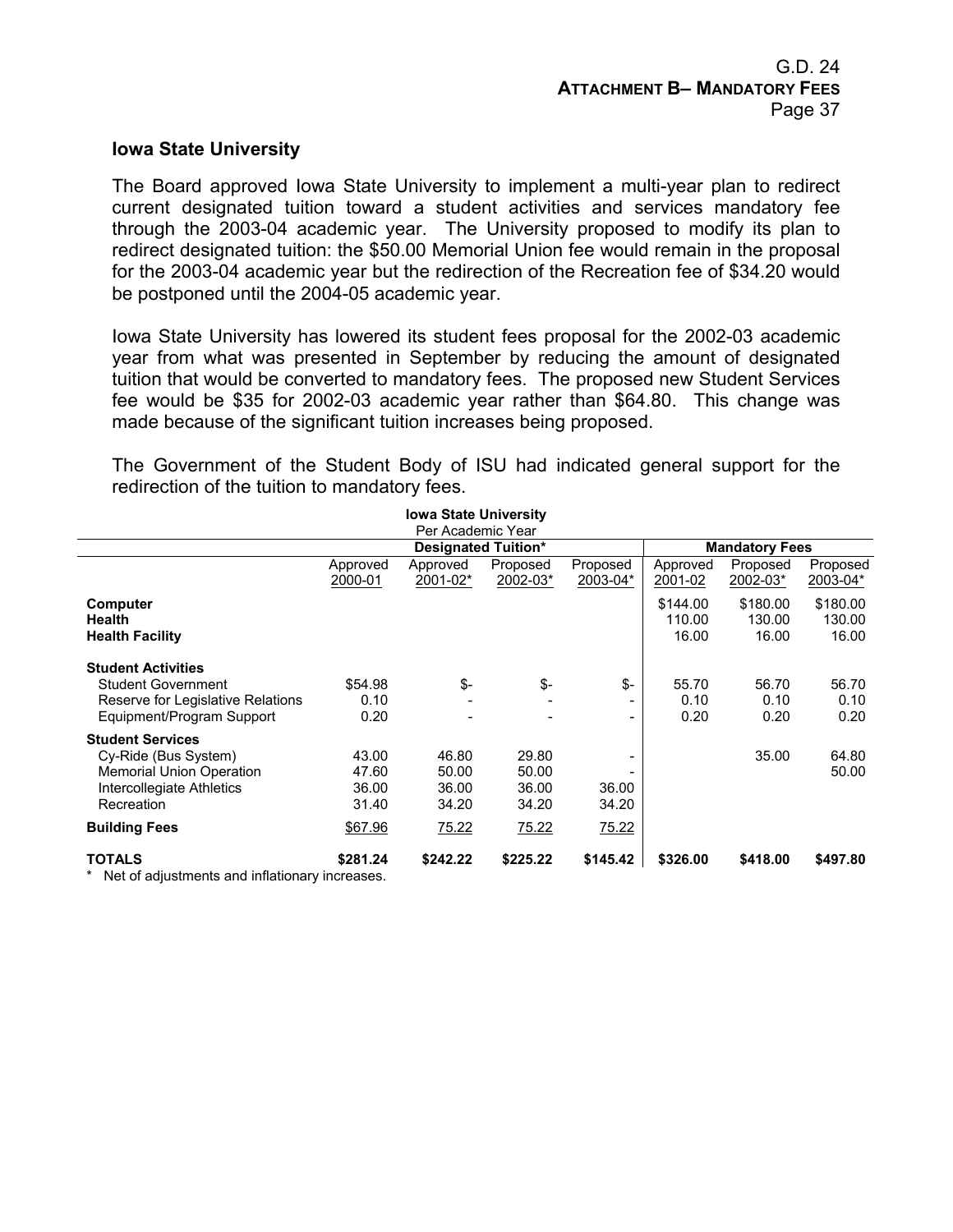#### **Computer**

| <b>Computer Fees</b>                                |        |          |      |          |
|-----------------------------------------------------|--------|----------|------|----------|
|                                                     | Actual | Proposed |      | Increase |
|                                                     | 200-02 | 2002-03  | S    | %        |
| All students except Engineering, Computer Science & |        |          |      |          |
| Management Information Systems students             | \$144  | \$180    | \$36 | 25.0%    |
| <b>Engineering students</b>                         | 366    | 386      | 20   | 5.5%     |
| Computer Science & Management Information           |        |          |      |          |
| Systems students                                    | 292    | 308      | 16   | 5.5%     |

Iowa State University proposed a 25.0% increase in its basic computer fee and an inflationary increase of 5.5% in all other categories of computer fees. The University estimates that the additional fee will generate approximately \$1.1 million for the 2002-03 academic year.

These fees support microcomputing, as well as other student instructional computing facilities and services, such as print services, short courses, computer training opportunities, and library databases and other information services. Individual colleges use funds for hardware maintenance, hardware and software upgrades, student laboratory monitors, and printing supplies.

Iowa State University splits the generated fees evenly between a Central Pool and a College Pool. The additional amount for the specific computer fees is allocated to those programs based on the student's major. The Central Pool allocates funds for access to the Center for Academic Information technologies facilities and services, for databases and other information services in the Parks Library, and for other projects on a competitive basis.

The College Pool is allocated to the colleges using an algorithm of student credit hours and majors. The funds are used to upgrade and replace outdated hardware and software and support many other student instructional projects. The University states that, each year, the funding needs for maintaining, upgrading, and replacing hardware and software have a growing impact on funding available for innovative computer technology applications.

The University reported that current maintenance and upgrade costs are so high that they consume more money than is received from the student computer fee, leaving no funds for more innovative uses of the computer. Computer laboratories are core services for learning and scholarship.

This is the second year of a two-year plan, endorsed by the Government of the Student Body, to provide appropriate computer facilities. The University indicates that the twoyear plan will cover approximately two-thirds of the expected costs for core laboratory resources.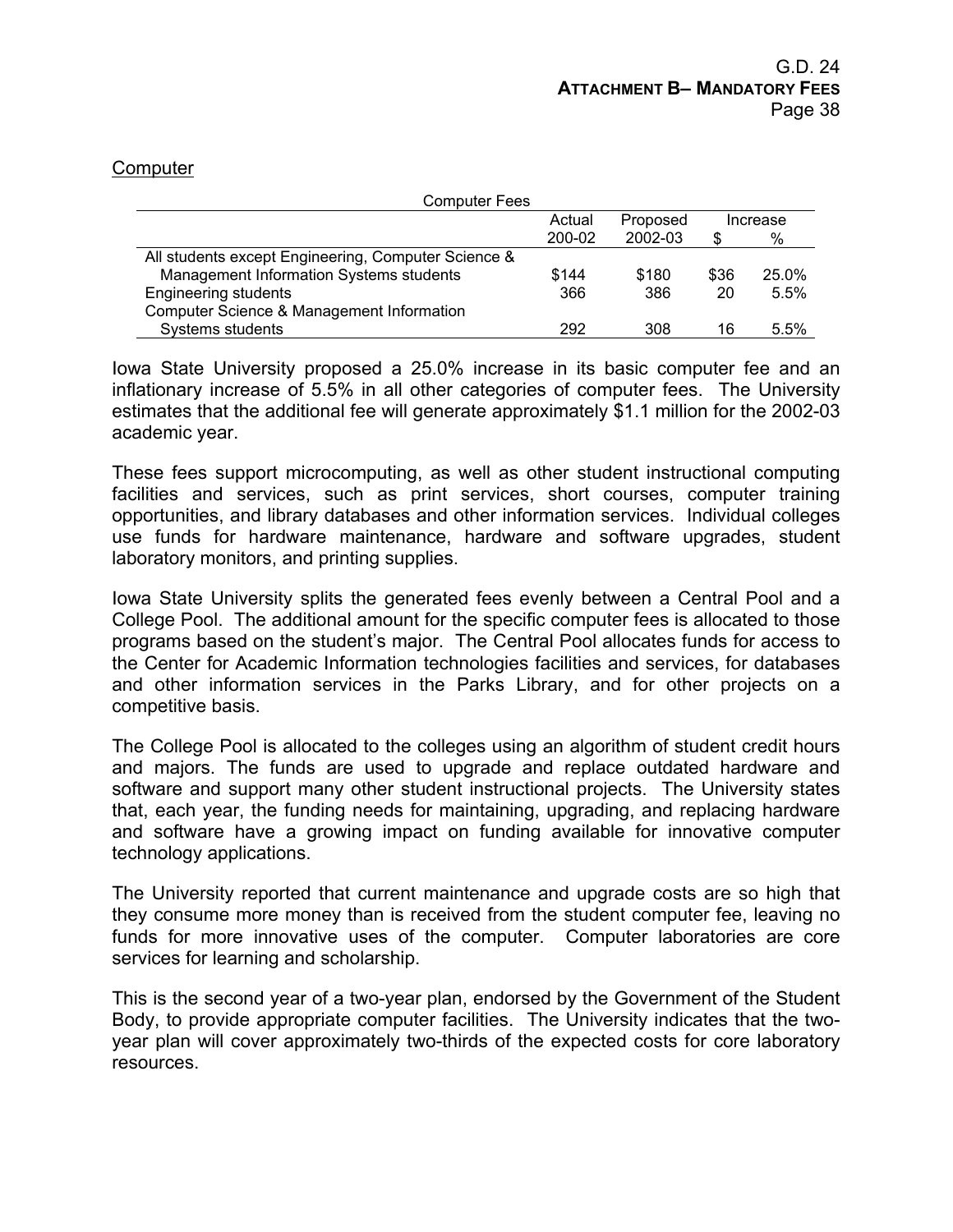## **Health**

The University proposed an increase of \$10 (18.2%) in its student health fee and no change in its health facility fee. The University reports that the additional fee would generate approximately \$500,000 to provide stable funding for the operations of the Student Health Center.

The University indicates that some of the major elements impacting the revenues of the Center include: loss of general university support, increased medical inflation, state and federal safety requirements, and personnel shortages in medical occupations.

#### Student Activities

In preliminary discussions with the student government leaders, an inflationary increase of \$1 (1.8%) was proposed for the 2002-03 academic year in the student activities fee.

#### Student Services

In student government elections held this past spring, a student referendum passed to increase the fee for the Cyride bus fees by \$18 per year to make access to the bus system free to all students and to expand the bus services. Because of this increase, the University proposed to modify its plan presented in the fall of 2000 to redirect designated tuition: the \$50.00 Memorial Union fee would remain in the proposal for the 2003-04 academic year but the redirection of the Recreation fee of \$34.20 would be postponed until the 2004-05 academic year.

Between September and October 2001, the University proposed to reduce the amount of designated tuition to be converted to mandatory fees. This change was made because of the significant tuition increases being proposed

|                   |                              |                          |                 |                          |                          | Peer Group Comparison<br>2000-01 |                          |            |                            |                          |                                      |
|-------------------|------------------------------|--------------------------|-----------------|--------------------------|--------------------------|----------------------------------|--------------------------|------------|----------------------------|--------------------------|--------------------------------------|
|                   | Academic<br>Service          | Activity                 | Athletic        | Computing                | <b>Facilities</b>        | General<br>Student<br>Services   | Health<br>Service        | Recreation | Total<br>Mandatory<br>Fees | Tuition                  | Total Tuition &<br>Mandatory<br>Fees |
| Mich.State        | \$-                          | $\overline{\phantom{0}}$ |                 |                          |                          | 654                              |                          |            | \$654                      | \$5,258                  | \$5,912                              |
| <b>Illinois</b>   | $\qquad \qquad \blacksquare$ |                          |                 | $\overline{\phantom{a}}$ | 650                      | 60                               | 634                      |            | 1,344                      | 4,410                    | 5,754                                |
| Minnesota         | 150                          | $\overline{\phantom{a}}$ |                 | $\overline{\phantom{a}}$ | 150                      | 549                              |                          |            | 849                        | 4,852                    | 5,701                                |
| Ohio State        | $\qquad \qquad \blacksquare$ |                          |                 | $\overline{a}$           | $\overline{\phantom{a}}$ | 378                              |                          |            | 378                        | 4,410                    | 4,788                                |
| UC - Davis        | $\overline{\phantom{a}}$     | 324                      |                 | $\overline{\phantom{a}}$ | 223                      | 3,429                            | 618                      |            | 4,594                      | $\overline{\phantom{a}}$ | 4,594                                |
| Purdue            | 24                           | 101                      | $\qquad \qquad$ | 108                      | 78                       |                                  | 124                      |            | 334                        | 3,830                    | 4,164                                |
| Wisconsin         | $\qquad \qquad$              | 14                       |                 | $\overline{\phantom{a}}$ | 146                      | 92                               | 230                      | 39         | 521                        | 3,568                    | 4,089                                |
| Texas A&M         | 384                          | $\overline{\phantom{a}}$ | $\qquad \qquad$ | 278                      | 285                      | $\qquad \qquad \blacksquare$     | 100                      | 156        | 1,203                      | 2,520                    | 3,723                                |
| <b>Iowa State</b> | 56                           | ۰                        | ۰               | 144                      | 16                       | $\blacksquare$                   | 110                      |            | 326                        | 3,116                    | 3,442                                |
| N Car State       | 147                          | $\overline{\phantom{a}}$ | 84              | 320                      | 67                       | 119                              | $\overline{\phantom{0}}$ | 58         | 974                        | 2,326                    | 3,302                                |
| Arizona           | $\overline{\phantom{0}}$     |                          |                 | $\overline{\phantom{a}}$ | 50                       | 2,440                            |                          |            | 2,490                      | $\overline{\phantom{a}}$ | 2,490                                |

**Iowa State University Resident Undergraduate Mandatory Fees & Tuition**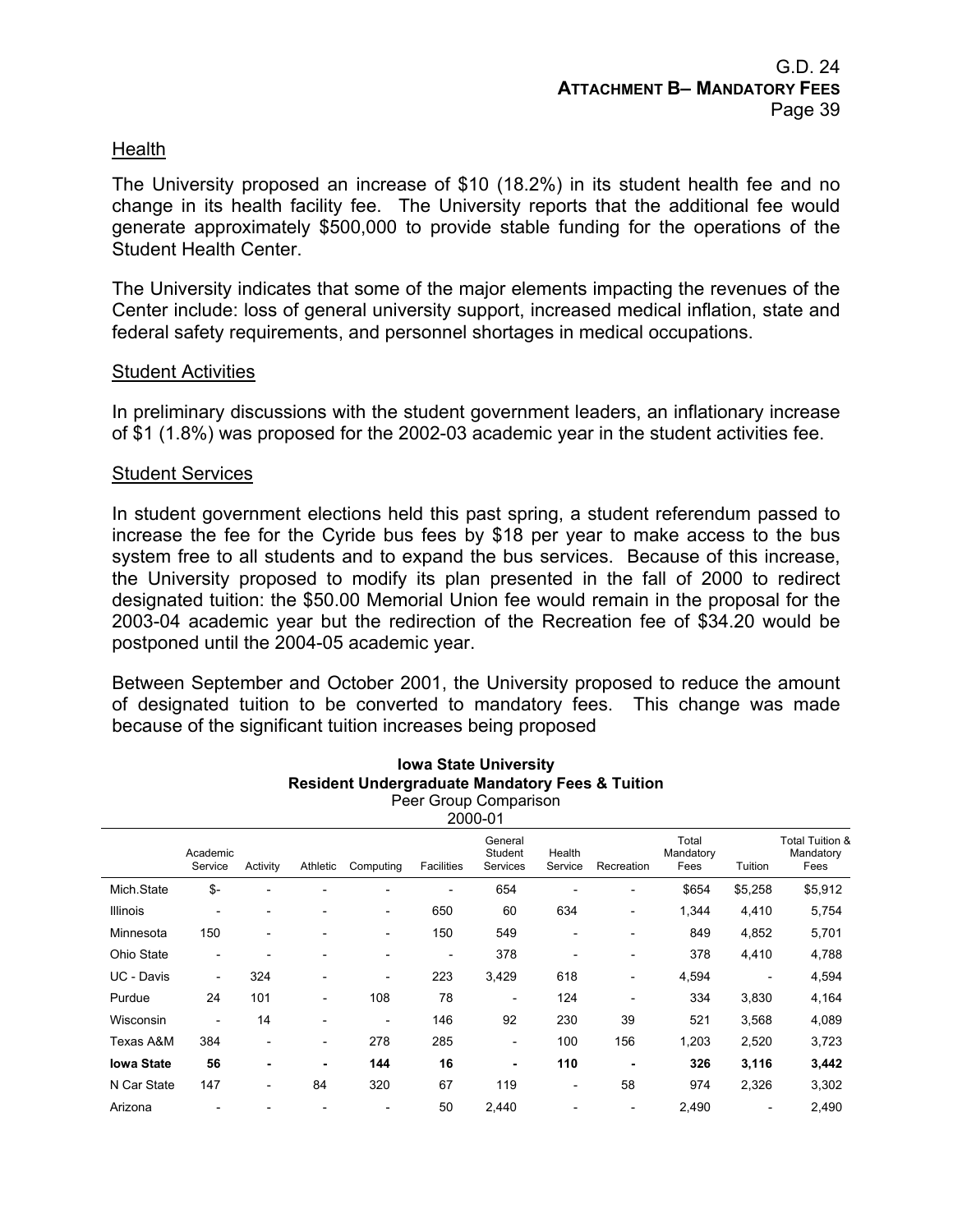## **University of Northern Iowa**

The Board approved a two-year plan for the University of Northern Iowa to redirect current designated tuition toward a mandatory student fee. The University proposed to change the name of its mandatory student fee from Student Activities to Student Services to avoid confusion with the designated tuition fee.

In October, the University reported that it has been having on-going conversations with student government leaders to detail the uses of the Student Services fees. The following table reflects the detailed information.

|                                           | Per Academic Year |                     |          |                       |          |  |
|-------------------------------------------|-------------------|---------------------|----------|-----------------------|----------|--|
|                                           |                   | Designated Tuition* |          | <b>Mandatory Fees</b> |          |  |
|                                           | Approved          | Approved            | Est.     | Approved              | Proposed |  |
|                                           | 2000-01           | 2001-02             | 2002-03* | 2001-02               | 2002-03  |  |
| Computer                                  |                   |                     |          | 126.00                | 140.00   |  |
| Health                                    |                   |                     |          | 106.00                | 112.00   |  |
| <b>Student Activities</b>                 |                   |                     |          |                       |          |  |
| Intercollegiate Athletics                 | 48.60             | 52.00               | 15.00    |                       |          |  |
| Fine Arts/Cultural                        | 12.60             | 13.80               | 13.80    |                       |          |  |
| Intercollegiate Academics                 | 6.30              | 6.90                | 6.90     |                       |          |  |
| Northern Iowa                             | 2.30              | 2.50                | 2.50     |                       |          |  |
| Homecoming                                | 1.20              | 1.20                | 1.20     |                       |          |  |
| <b>Child Care Committee</b>               | .80               | 1.20                | 1.20     |                       |          |  |
| <b>Student Activities Programming</b>     | 3.40              | 5.50                | 5.50     |                       |          |  |
| <b>Wellness and Recreation</b>            | 8.90              | 8.90                | 8.90     |                       |          |  |
| <b>Center for Multicultural Education</b> |                   | 2.00                | 2.00     |                       |          |  |
| <b>Student Activities</b>                 | \$84.10           | \$94.00             | \$57.00  | \$92.00               |          |  |
| <b>Student Services</b>                   |                   |                     |          |                       | 173.50   |  |
| <b>Building Fees</b>                      | 53.30             | 53.30               | 90.30    |                       |          |  |
| TOTALS                                    | \$137.40          | \$147.30            | \$147.30 | \$324.00              | \$425.50 |  |

## **University of Northern Iowa**

\* Net of adjustments and inflationary increases.

Mandatory or designated student fees can be pledged as a source of repayment of revenue bonds. Any bond resolution will affirm the covenant of the Board to maintain student fees at a level sufficient with project income to pay debt service and otherwise comply with the requirements of the bond resolution. It is expected that the student fees will be maintained to at an annual level equal to one times debt service so long as project income is adequate to maintain coverage at an acceptable level.

#### **Computer**

The University of Northern Iowa proposed an 11.1% increase per academic year in computer fees, from \$126 to \$140. The University estimates that the additional fee would generate approximately \$170,000 additional revenues for the 2002-03 academic year.

UNI reported that computer fees are used for any technology-related expenditure that will directly benefit students. Students are expected to use e-mail and the Internet. Faculty increasingly use multimedia to enhance their teaching and provide disciplinespecific computer experiences for students.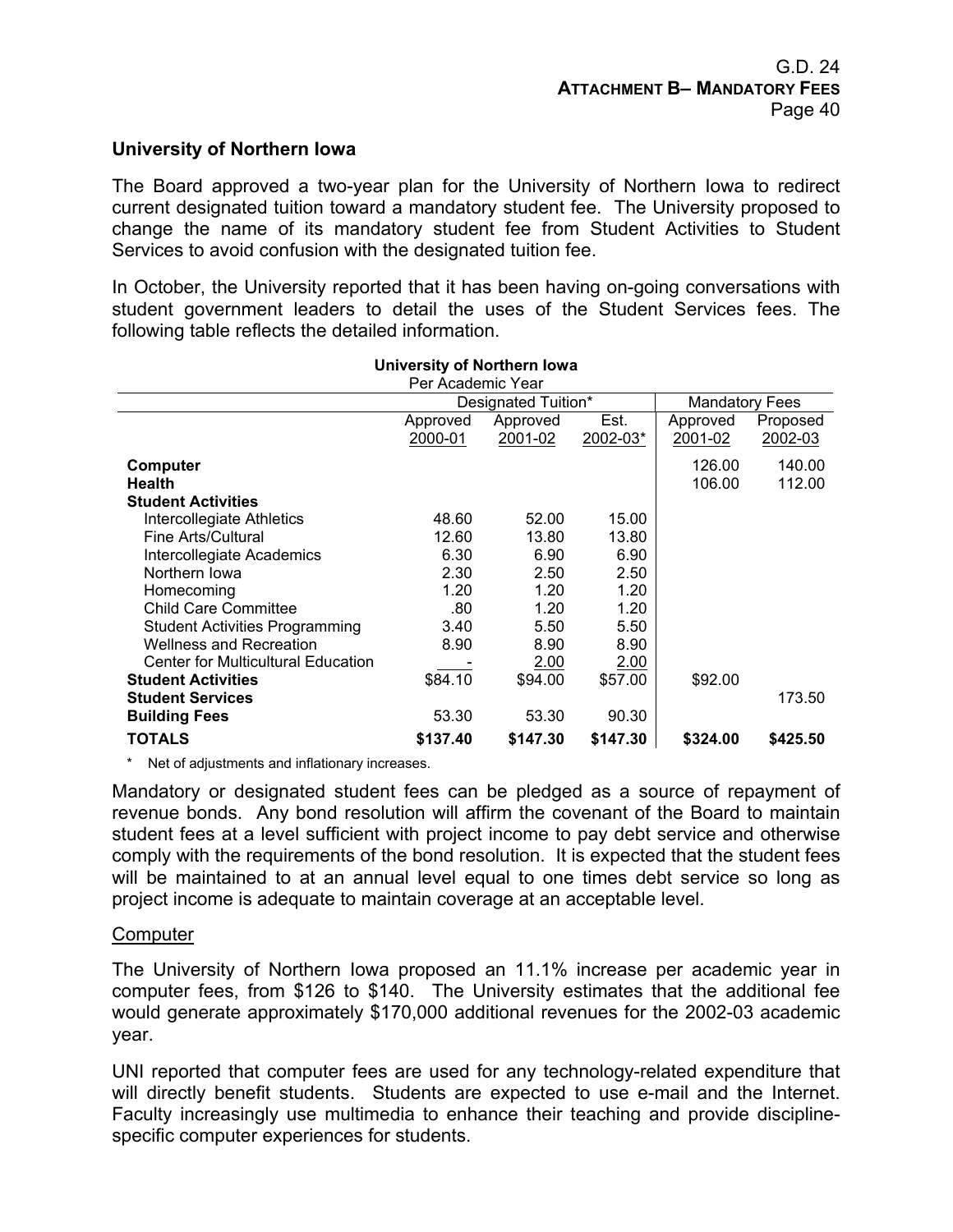A portion of the computer fees fund proposals developed by numerous sectors of the University. Campus technology advisory committees and student computer advisory committees review the proposals and provide input. Funding awards are made on a competitive basis.

Historically, the funds have been used for expansion of discipline specific computer support including laboratories, multimedia, presentation classrooms, and demonstration stations for students and faculty. The fee is also used to replace obsolete computer equipment in student labs, support for interdisciplinary curriculum development, expanded networking for access to existing software resources, creation of student ID cards, and improvements in the library access system.

## **Health**

The University proposed a \$6 (5.7%) increase in its student health fee and a change in the methodology of charging summer students. The combination of the increase and the modified summer charge would result in new income of \$125,000 for the 2002-03 academic year.

The change proposal would be for the University to charge the fee to all students registering for at least three credit hours, (approximately 1/3 of a full summer academic load) rather than the current practice of charging when five credit hours are taken.

The fee increase would be used to cover salary/wage and operating increases, operating expenditures during an expanded summer session, and non-recurring capital expenses. The University Health Services plans to deal with issues of preventive care and consumer education as student access care through the clinic as well as address the increasing international travel by students.

## Student Services

The University proposed to increase its mandatory Student Services fee by \$81.50 per year (88.6%). The University, after working with the student government leaders to identify specifics of the fee proposal, proposes that \$37 be separated from the Student Activity designated tuition from Intercollegiate Athletics. An additional \$19.95 would be added to the Maucker Union fee and, at the students' requests, \$30 of the fee would be allocated for the implementation of a Panther Pass, which would provide free admission for student to UNI athletic, music, and theatre events. The Panther Shuttle would be eliminated for 2002-03 while student government studies the value of the service.

|                              | Approved           | Proposed           |
|------------------------------|--------------------|--------------------|
|                              | 2001-02 Allocation | 2002-03 Allocation |
| Student Services Fee         |                    |                    |
| <b>Student Organizations</b> | \$16.45            | 16.40              |
| <b>Panther Pass</b>          |                    | 30.00              |
| <b>Panther Shuttle Bus</b>   | 5.50               |                    |
| <b>Maucker Union</b>         | 70.05              | 90.00              |
| Intercollegiate Athletics    |                    | 37.00              |
|                              | \$92.00            | \$173.40           |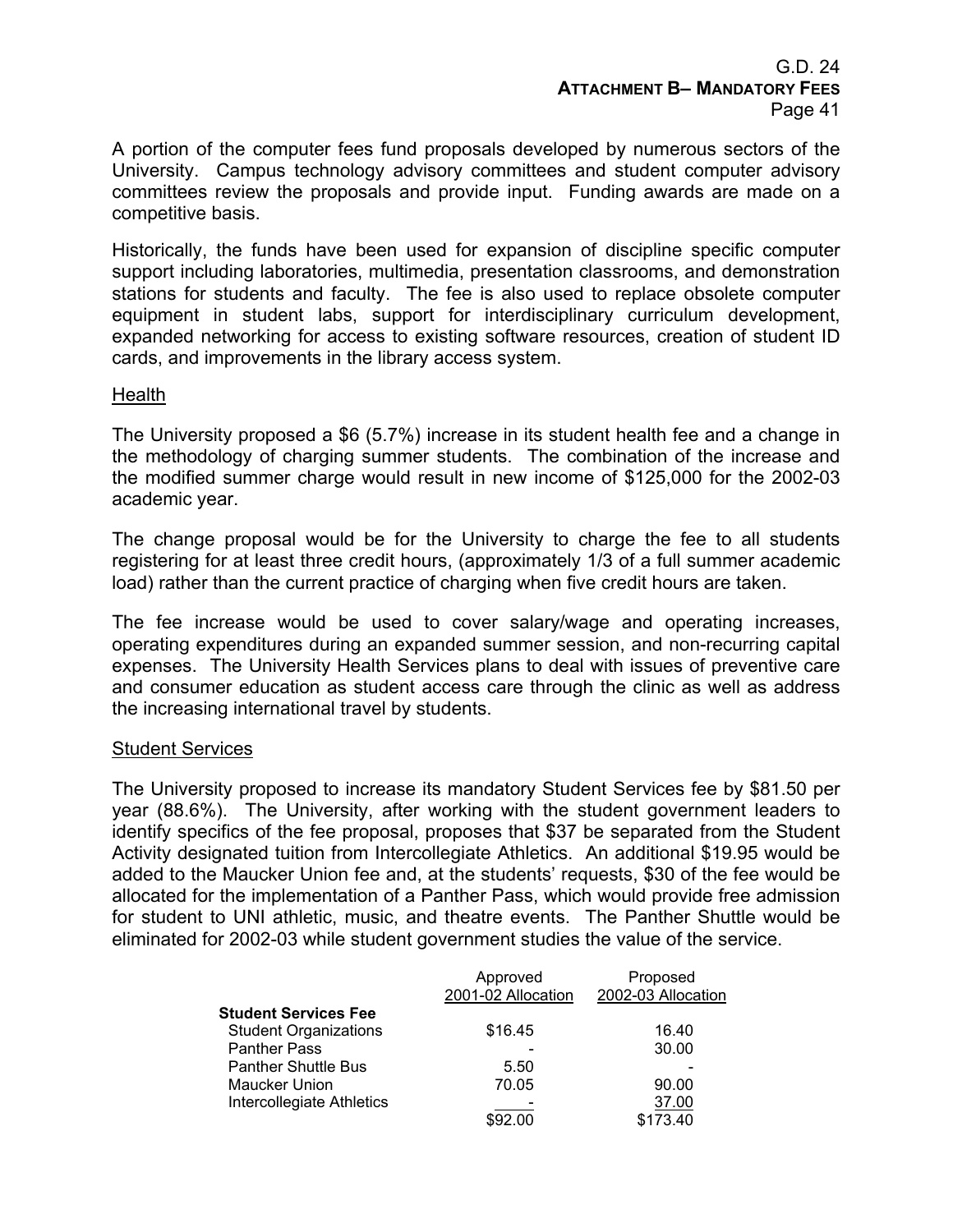## G.D. 24 **ATTACHMENT B– MANDATORY FEES** Page 42

#### **University of Northern Iowa Resident Undergraduate Mandatory Fees & Tuition**  Peer Group Comparison 2000-01

| Academic<br>Service      | Activity                 | Athletic                 | Computing                | <b>Facilities</b>        | General<br>Student<br>Services | Health<br>Service            | Recreation               | Total<br>Mandatory<br>Fees | Tuition                  | Total Tuition &<br>Mandatory<br>Fees |
|--------------------------|--------------------------|--------------------------|--------------------------|--------------------------|--------------------------------|------------------------------|--------------------------|----------------------------|--------------------------|--------------------------------------|
|                          |                          | $\overline{\phantom{0}}$ | ٠                        | $\overline{\phantom{a}}$ | 1,290                          | $\overline{\phantom{0}}$     | $\overline{\phantom{0}}$ | 1,290                      | 4,203                    | 5,493                                |
|                          | $\overline{\phantom{a}}$ | 38                       | 371                      | 105                      | 40                             | 98                           | 69                       | 722                        | 3,936                    | 4,658                                |
| $\overline{\phantom{0}}$ | 125                      | 212                      | $\overline{\phantom{a}}$ | 256                      | 156                            | 312                          | 84                       | 1,145                      | 3,332                    | 4,477                                |
| $\overline{\phantom{a}}$ | 100                      | $\overline{\phantom{a}}$ | 220                      | 75                       | 210                            | $\overline{\phantom{a}}$     | $\overline{a}$           | 605                        | 3,567                    | 4,172                                |
|                          |                          | $\overline{\phantom{a}}$ | 50                       | $\overline{\phantom{a}}$ | $\overline{\phantom{0}}$       | $\overline{\phantom{0}}$     |                          | $\overline{\phantom{a}}$   | 3,744                    | 3,794                                |
| 135                      | 240                      | $\overline{\phantom{a}}$ | $\overline{\phantom{a}}$ | 183                      | 38                             | $\overline{\phantom{a}}$     | $\overline{\phantom{a}}$ | 596                        | 2,876                    | 3,472                                |
| ۰                        | 92                       | ٠                        | 126                      | ۰                        | ۰                              | 106                          | ۰                        | 324                        | 3,116                    | 3,440                                |
| 165                      | 80                       | $\overline{\phantom{a}}$ | 216                      | $\overline{\phantom{a}}$ | 300                            | 50                           | $\overline{a}$           | 811                        | 2,460                    | 3,271                                |
|                          | 271                      | 320                      | 190                      | 272                      | 12                             | 178                          | $\overline{\phantom{0}}$ | 1,243                      | 1,358                    | 2,601                                |
|                          |                          | $\overline{\phantom{a}}$ | $\overline{\phantom{a}}$ | 50                       | 2,438                          | $\qquad \qquad \blacksquare$ | $\overline{\phantom{a}}$ | 2,488                      | $\overline{\phantom{a}}$ | 2,488                                |
| 36                       | 20                       |                          |                          | 6                        | 1,570                          | 130                          |                          | 1,762                      |                          | 1,762                                |
| <b>Illinois State</b>    |                          |                          |                          |                          |                                |                              |                          |                            |                          |                                      |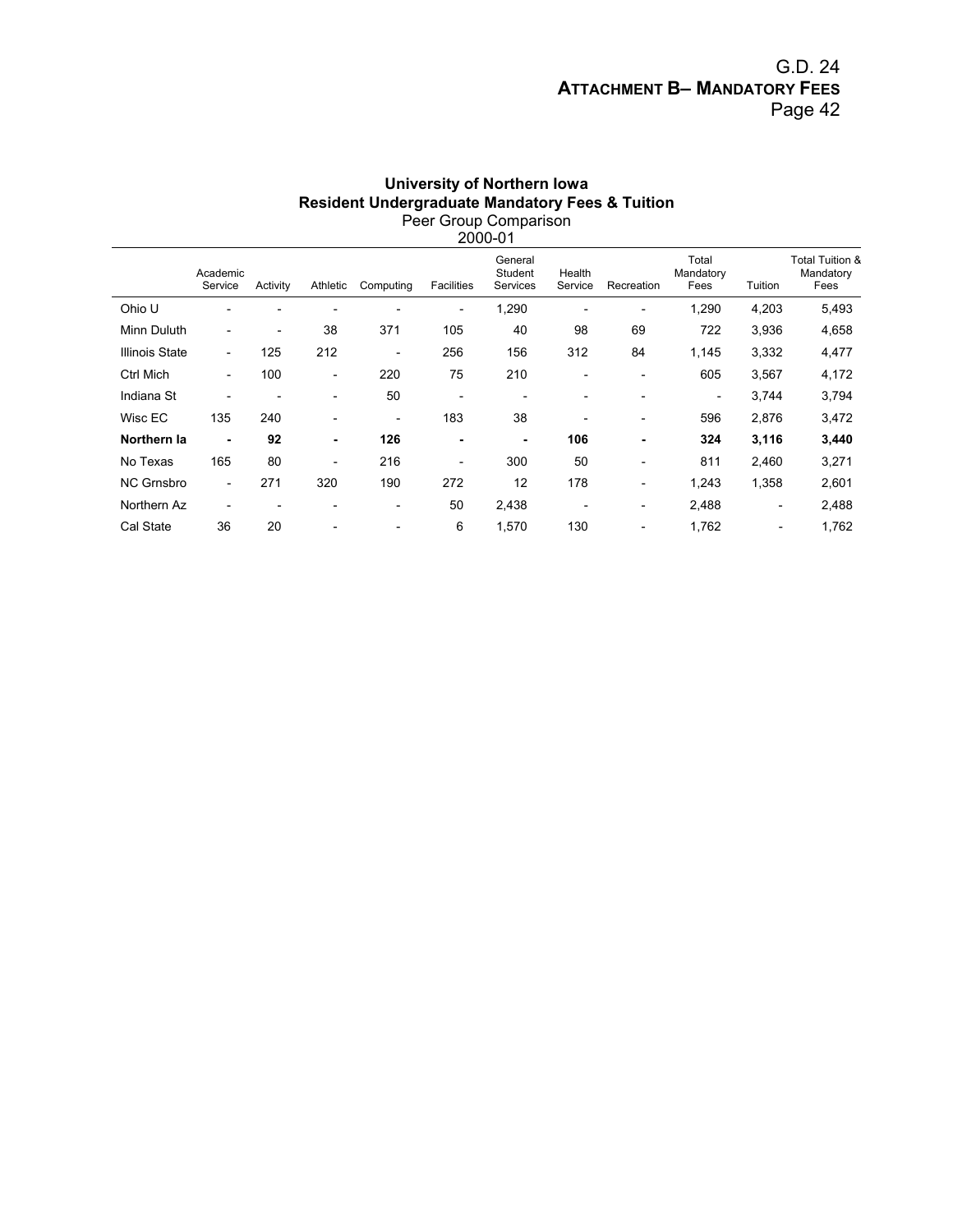# **SURCHARGES**

Tuition surcharges represent earmarked amounts for specific colleges and purposes. Students enrolled in specific colleges pay the surcharge in addition to the university's base tuition and receive the benefits of additional resources. Base tuition and base tuition increases are not earmarked for special academic units, but are part of the overall general university fund budgeting process.

In addition to the University of Iowa surcharges presented in September, Iowa State University proposed a surcharge for its College of Veterinary Medicine program.

The following table represents the proposed surcharges:

|                                                | <b>Resident</b> | <b>Nonresident</b> |
|------------------------------------------------|-----------------|--------------------|
| UNIVERSITY OF IOWA                             |                 |                    |
| <b>College of Business</b>                     | \$1,065         | \$1,065            |
| <b>Masters of Business Administration</b><br>▶ |                 |                    |
| Masters in Management Information Systems      |                 |                    |
| Masters in Accountancy                         |                 |                    |
| <b>College of Dentistry</b>                    | \$3,000         | \$3,000            |
| College of Law                                 | \$250           | \$250              |
| <b>College of Nursing</b>                      | \$1,350         | \$1,350            |
| Masters Degree in Care Management              |                 |                    |
| College of Public Health                       | \$1,000         | \$1,000            |
| <b>Masters of Health Administration</b>        |                 |                    |
| <b>Masters of Public Health</b>                |                 |                    |
| <b>Graduate College</b>                        | \$1,350         | \$1,350            |
| Masters of Physical Therapy                    |                 |                    |
| <b>IOWA STATE UNIVERSITY</b>                   |                 |                    |
| College of Veterinary Medicine                 | \$1,593         | \$4,340            |

## **PROPOSED SURCHARGES – 2002-03 Academic Year**

The Board has not yet approved the University of Iowa's College of Nursing Masters in Care Management. The surcharge for this program would be subject to the Board's approval of the program.

On the following pages, each of the surcharge proposals includes identification of the surcharge, the related tuition and mandatory fee amounts, and details on the uses of the new surcharge revenues. The Universities will set aside student financial aid dollars in the same percentage as tuition.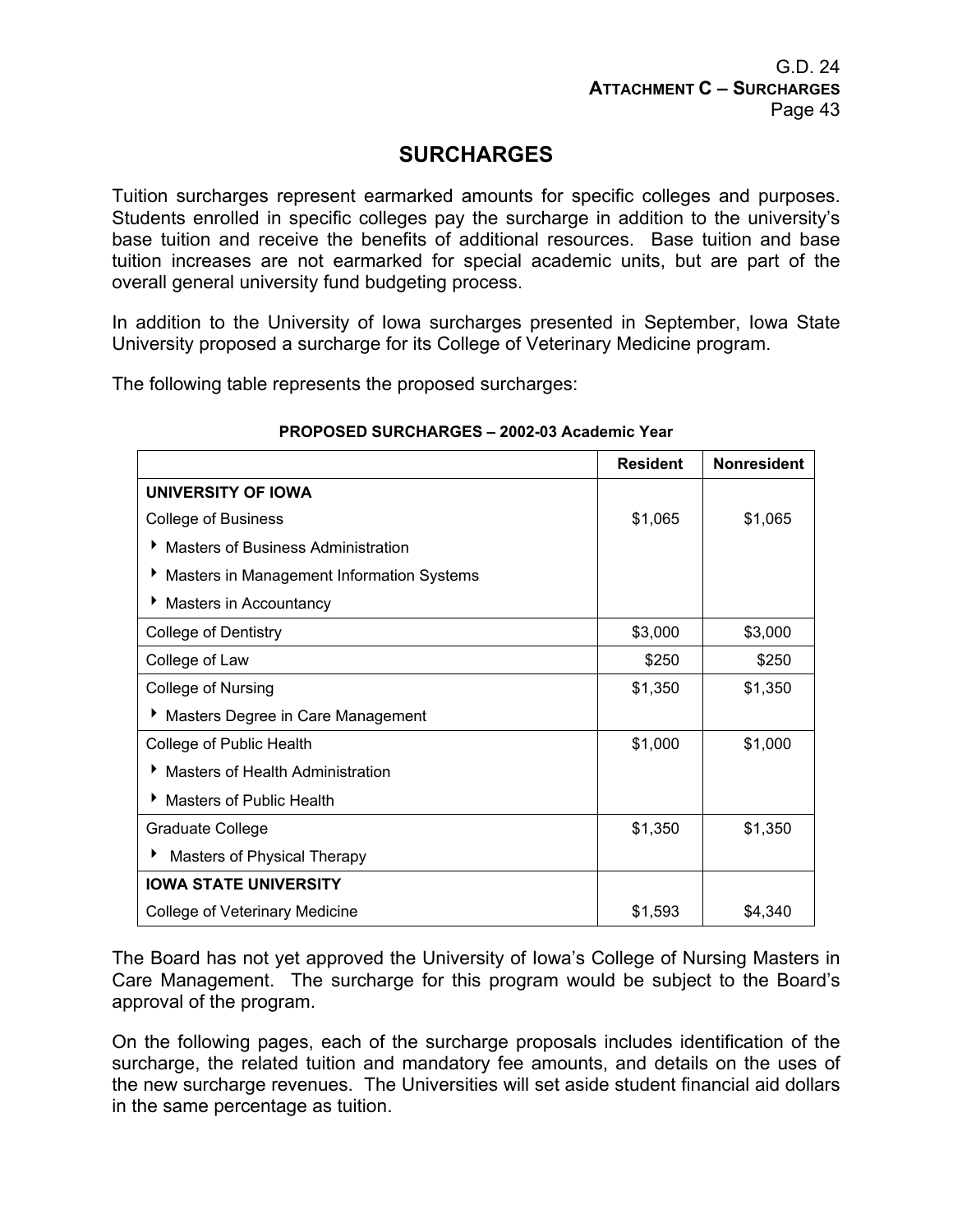## **Henry B. Tippie College of Business: Masters of Business Administration**

The University of Iowa proposed the third of three annual tuition surcharges of \$1,065 for resident and nonresident students in the Masters of Business Administration (MBA) program. Surcharges will be applied based on enrollment date.

#### **SURCHARGES**

| Currently presented to the Board for consideration               | <b>Cumulative Surcharge</b> |
|------------------------------------------------------------------|-----------------------------|
| \$1,065 for students entering in the fall of 2002                | \$3,195                     |
| Previously approved by the Board                                 |                             |
| \$1,065 for students entering in the fall of 2001 (October 2000) | \$2,130                     |
| \$1,065 for students entering in the fall of 2000 (October 1999) | \$1,065                     |

|                                    |                     | <b>Resident</b>       | <b>Nonresident</b>  |                     |                       |                     |
|------------------------------------|---------------------|-----------------------|---------------------|---------------------|-----------------------|---------------------|
|                                    | FY 2002<br>(actual) | FY 2003<br>(proposed) | Percent<br>Increase | FY 2002<br>(actual) | FY 2003<br>(proposed) | Percent<br>Increase |
| <b>Enrolled fall 2002</b>          |                     |                       |                     |                     |                       |                     |
| <b>Base Tuition/Surcharge</b>      |                     | \$9,400               | 33.6%               |                     | \$17,712              | 15.4%               |
| <b>Mandatory Fees</b>              |                     | 499                   | 22.9%               |                     | 499                   | 22.9%               |
| Total                              |                     | \$9,899               | 33.1%               |                     | \$18,211              | 15.6%               |
| <b>Enrolled fall 2001</b>          |                     |                       |                     |                     |                       |                     |
| <b>Base Tuition/Surcharge</b>      | \$7,034             | \$8,336               | 18.5%               | \$15,346            | \$16,648              | 8.5%                |
| <b>Mandatory Fees</b>              | 406                 | 499                   | 22.9%               | 406                 | 499                   | 22.9%               |
| Total                              | \$7,440             | \$8,835               | 18.8%               | \$15,752            | \$17,147              | 8.9%                |
| <b>Enrolled fall 2000</b>          |                     |                       |                     |                     |                       |                     |
| <b>Base Tuition/Surcharge</b>      | \$5,970             | \$7,074               | 18.5%               | \$14,282            | \$15,386              | 7.7%                |
| <b>Mandatory Fees</b>              | 406                 | 499                   | 22.9%               | 406                 | 499                   | 22.9%               |
| Total                              | \$6,376             | \$7,573               | 18.8%               | 14,688              | \$15,885              | 8.1%                |
| <b>Enrolled prior to fall 2000</b> |                     |                       |                     |                     |                       |                     |
| <b>Base Tuition/Surcharge</b>      | \$4,628             | \$5,484               | 18.5%               | \$13,142            | \$13,998              | 6.5%                |
| <b>Mandatory Fees</b>              | 406                 | 499                   | 22.9%               | 406                 | 499                   | 22.9%               |
| Total                              | \$5,034             | \$5,983               | 18.9%               | \$13,548            | \$14,497              | 7.0%                |

#### **PROGRAM CHARGES**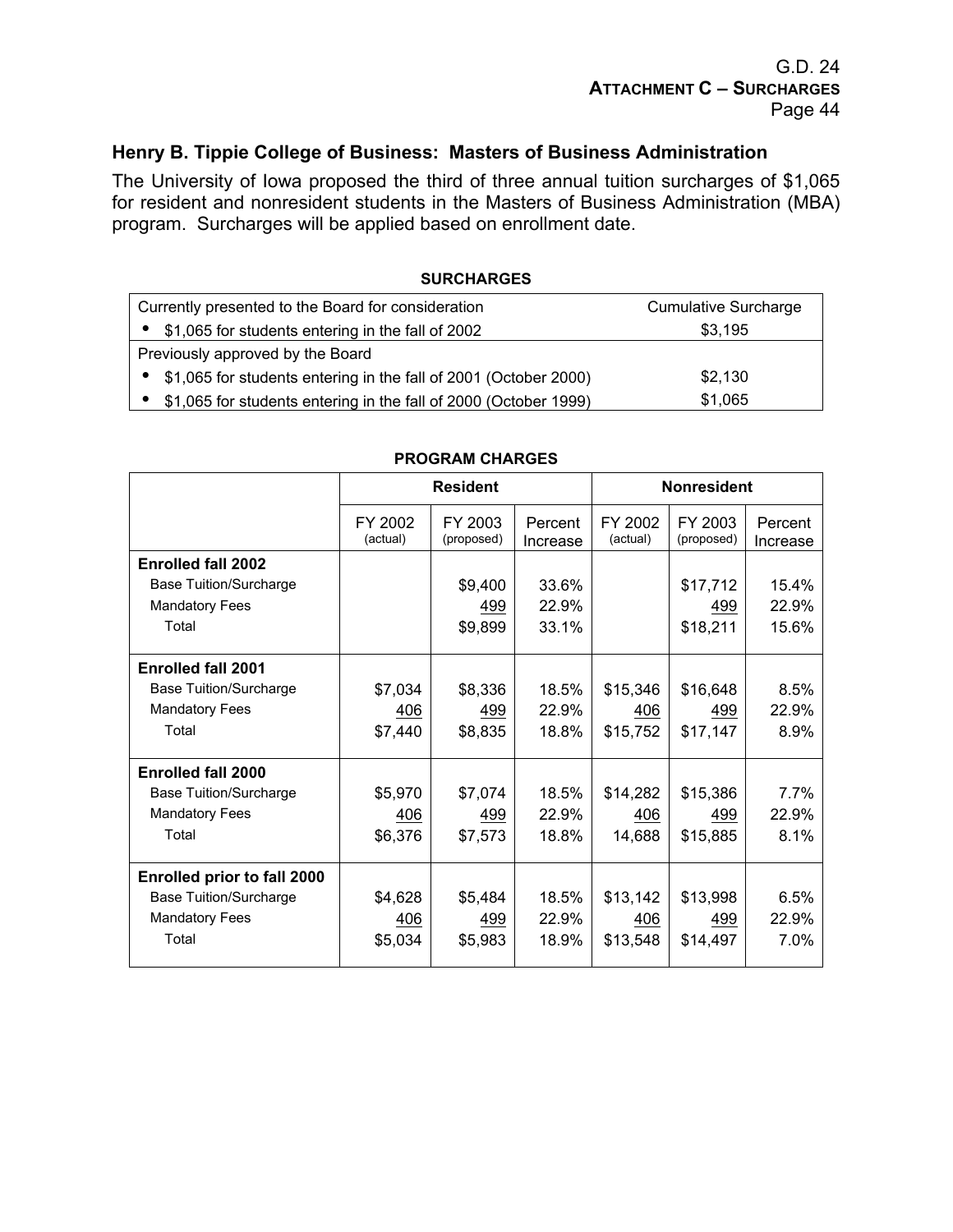The University reports that it plans to utilize the revenues generated from the proposed surcharge in the following ways:

| <b>Amount</b> | <b>Expenditure Category</b>      | <b>Descriptions</b>                                                                                                                                                                                                                                                                                                 |
|---------------|----------------------------------|---------------------------------------------------------------------------------------------------------------------------------------------------------------------------------------------------------------------------------------------------------------------------------------------------------------------|
| \$70,600      | <b>Improved Student Services</b> | Support for a business writing tutor, career placement<br>assistance, and support for alumni relations.                                                                                                                                                                                                             |
| \$57,300      | <b>Technology Enhancement</b>    | Represents per student expenditure equal to technology<br>fee paid by undergraduates in business. Projects<br>include expansion of wireless LAN and purchase of<br>loaner notebook for the library and addition of on-line<br>financial information systems that allow hands-on<br>experience for the MBA students. |
| \$25,560      | Student Financial Aid (16%)      | Aid will be based on academic merit.                                                                                                                                                                                                                                                                                |
| \$6,290       | <b>Student Development</b>       | Travel to visit companies and bring business speakers<br>to campus. Support for Students for Responsible<br>Business Association, particularly in the area of<br>speakers and to attend national conference.                                                                                                        |
| \$159,750     |                                  |                                                                                                                                                                                                                                                                                                                     |

|  | <b>USES OF NEW FUNDS</b> |
|--|--------------------------|
|  |                          |

#### **PEER COMPARISONS 2001-02 Data**

The University of Iowa MBA is currently the second lowest in its peer group for both resident and nonresident tuition. According to SUI, students have indicated that the increased cost of the Iowa MBA has not been an obstacle to attending the program.



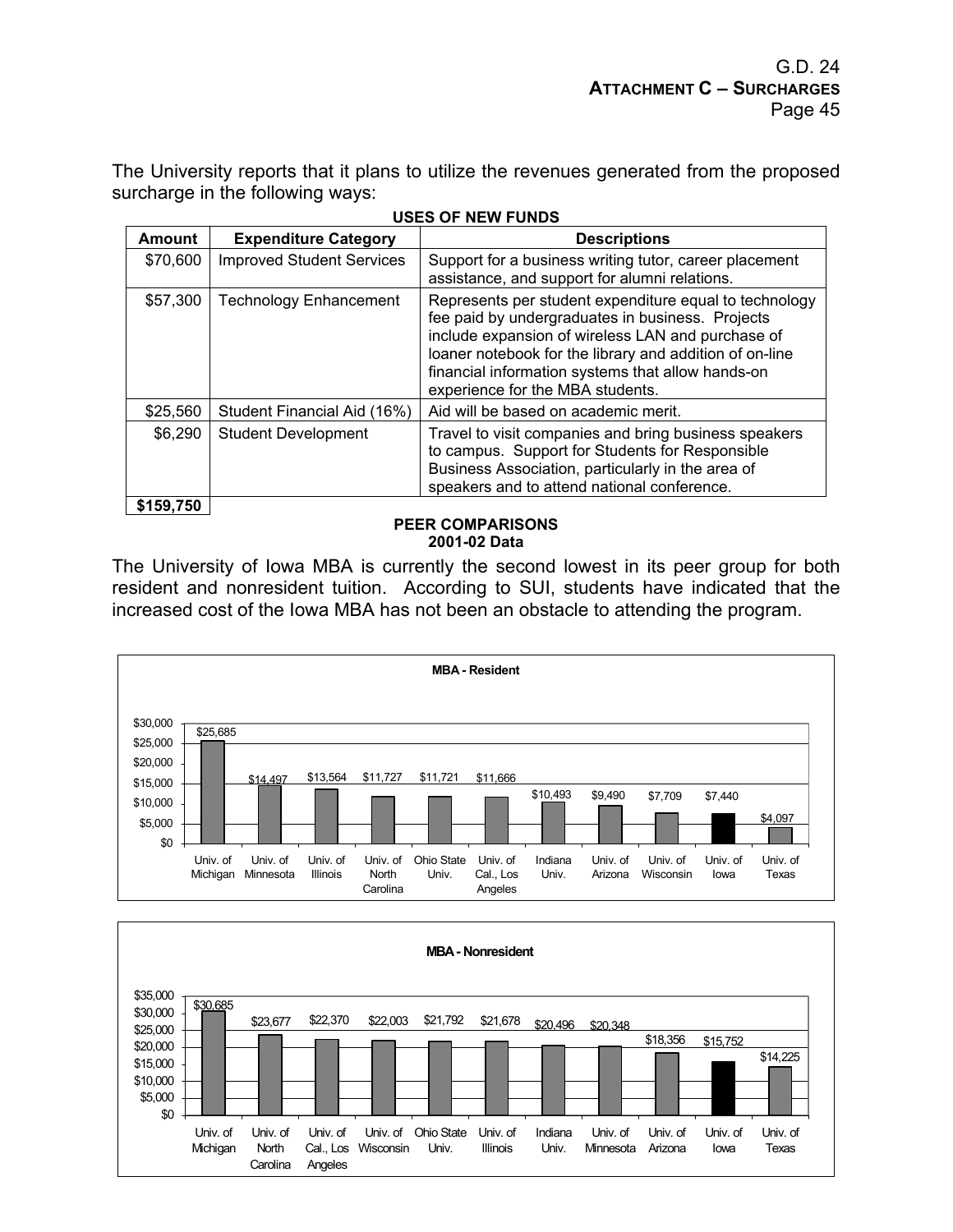## **Henry B. Tippie College of Business: Masters Program in Management Information Systems (MIS) and Masters Program in Accountancy (MAC)**

The University of Iowa proposed the second of three annual tuition surcharges of \$1,065 for resident and nonresident students in the MIS and the MAC programs. Surcharges will be applied based on enrollment date.

| <b>SURCHARGES</b>                                          |                             |
|------------------------------------------------------------|-----------------------------|
| Previously approved by the Board (October 2000)            | <b>Cumulative Surcharge</b> |
| \$1,065 for students entering in the fall of 2001          | \$1,065                     |
| Currently presented to the Board for consideration         |                             |
| \$1,065 proposed for students entering in the fall of 2002 | \$2,130                     |
| To be presented to the Board in October 2002               |                             |
| \$1,065 for students entering in the fall of 2003          | \$3,195                     |

|                                                                                                       |                           | <b>Resident</b>           |                         | <b>Nonresident</b>          |                             |                         |
|-------------------------------------------------------------------------------------------------------|---------------------------|---------------------------|-------------------------|-----------------------------|-----------------------------|-------------------------|
|                                                                                                       | FY 2002<br>(actual)       | FY 2003<br>(proposed)     | Percent<br>Increase     | FY 2002<br>(actual)         | FY 2003<br>(proposed)       | Percent<br>Increase     |
| <b>Enrolled fall 2002</b><br><b>Base Tuition/Surcharge</b><br><b>Mandatory Fees</b><br>Total          |                           | \$6,716<br>499<br>\$7,215 | 40.9%<br>22.9%<br>39.4% |                             | \$16,068<br>499<br>\$16,567 | 23.7%<br>22.9%<br>23.7% |
| <b>Enrolled fall 2001</b><br><b>Base Tuition/Surcharge</b><br><b>Mandatory Fees</b><br>Total          | \$4,768<br>406<br>\$5,174 | \$5,650<br>499<br>\$6,149 | 18.5%<br>22.9%<br>18.8% | \$12,989<br>406<br>\$13,395 | \$15,002<br>499<br>\$15,501 | 15.5%<br>22.9%<br>15.7% |
| <b>Enrolled prior to fall 2001</b><br><b>Base Tuition/Surcharge</b><br><b>Mandatory Fees</b><br>Total | \$3,702<br>406<br>4,108   | \$4,388<br>499<br>\$4,887 | 18.5%<br>22.9%<br>19.0% | \$11,924<br>406<br>\$12,330 | \$13,772<br>499<br>\$14,271 | 15.5%<br>22.9%<br>15.7% |

## **PROGRAM CHARGES**

The University reports that it plans to utilize the revenues generated from the proposed surcharge in the following ways:

#### **USES OF NEW FUNDS**

| <b>Amount</b><br><b>MIS</b> | <b>Amount</b><br><b>MAC</b> | <b>Expenditure Category</b>            | <b>Descriptions</b>                                                                                                                                                                                                                      |
|-----------------------------|-----------------------------|----------------------------------------|------------------------------------------------------------------------------------------------------------------------------------------------------------------------------------------------------------------------------------------|
| \$40,200                    | \$8,000                     | Career Services and<br>Program Support | Provide support to improve student programs<br>and opportunities, job readiness skills and<br>placement assistance. Money for student<br>recruitment, new student orientation, and<br>professional development programs for<br>students. |
| \$16,088                    | \$44.419                    | <b>Faculty Support</b>                 | Recruit and retain the very best faculty.                                                                                                                                                                                                |
| \$15,280                    | \$5,730                     | Technology<br>Enhancement              | Represents per student expenditure equal to<br>technology fee paid by undergraduates in<br>business. Access to computer labs, software<br>support, and upgrades for computers.                                                           |
| \$13,632                    | \$11,076                    | <b>Student Financial Aid</b><br>(16%)  | Aid will be based on academic merit.                                                                                                                                                                                                     |
| \$85,200                    | \$69,225                    |                                        |                                                                                                                                                                                                                                          |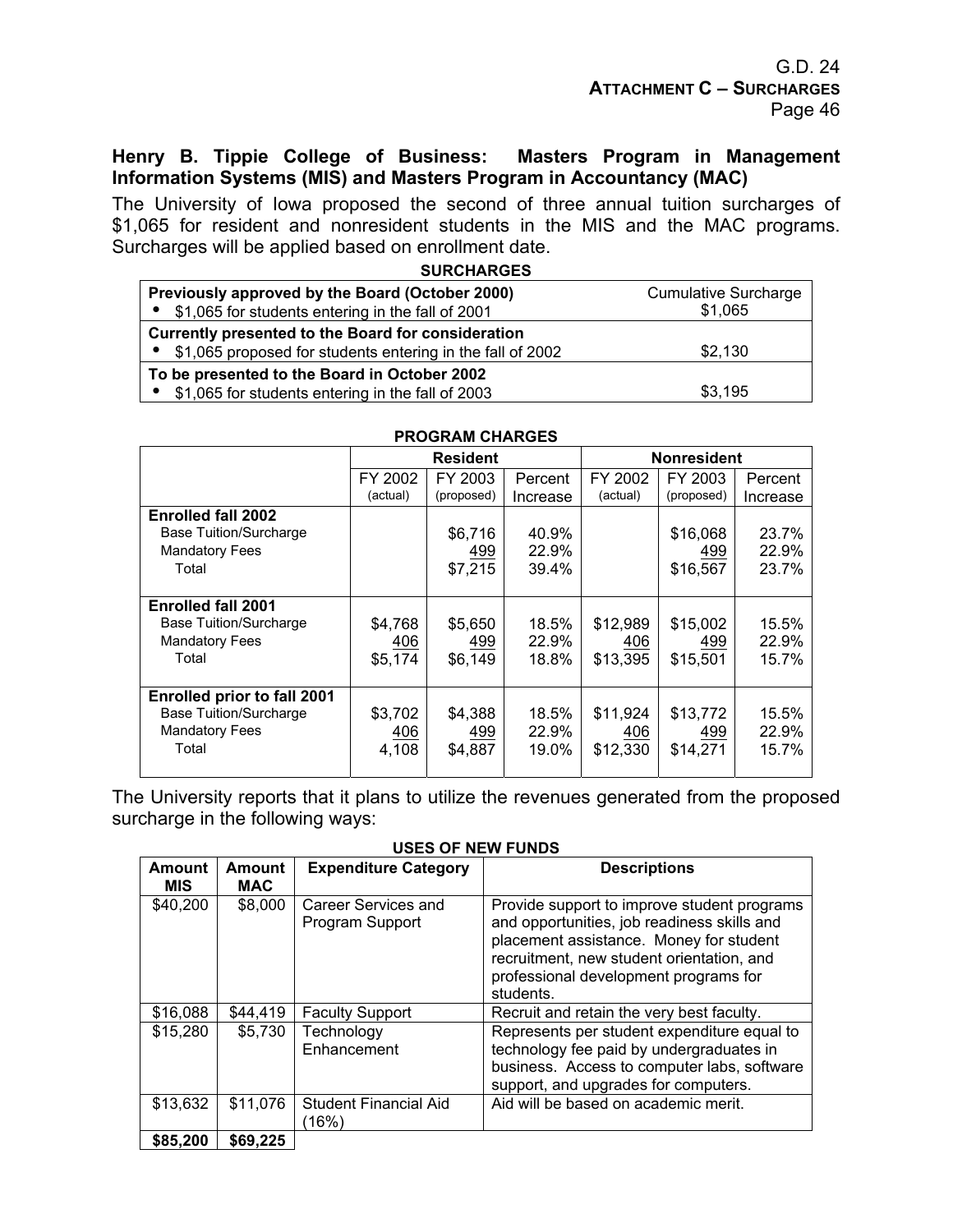#### **PEER COMPARISONS – MIS 2001-02 Data**

MIS resident tuition and fees at the University of Iowa is the second lowest in its peer group. MIS nonresident tuition and fees are the lowest in its peer group. Tuition and fees in the MIS program at the University of Iowa are less than the average resident tuition (\$8,068) by almost \$3,000 and less than the average nonresident tuition (\$17,400) by just over \$4,000.



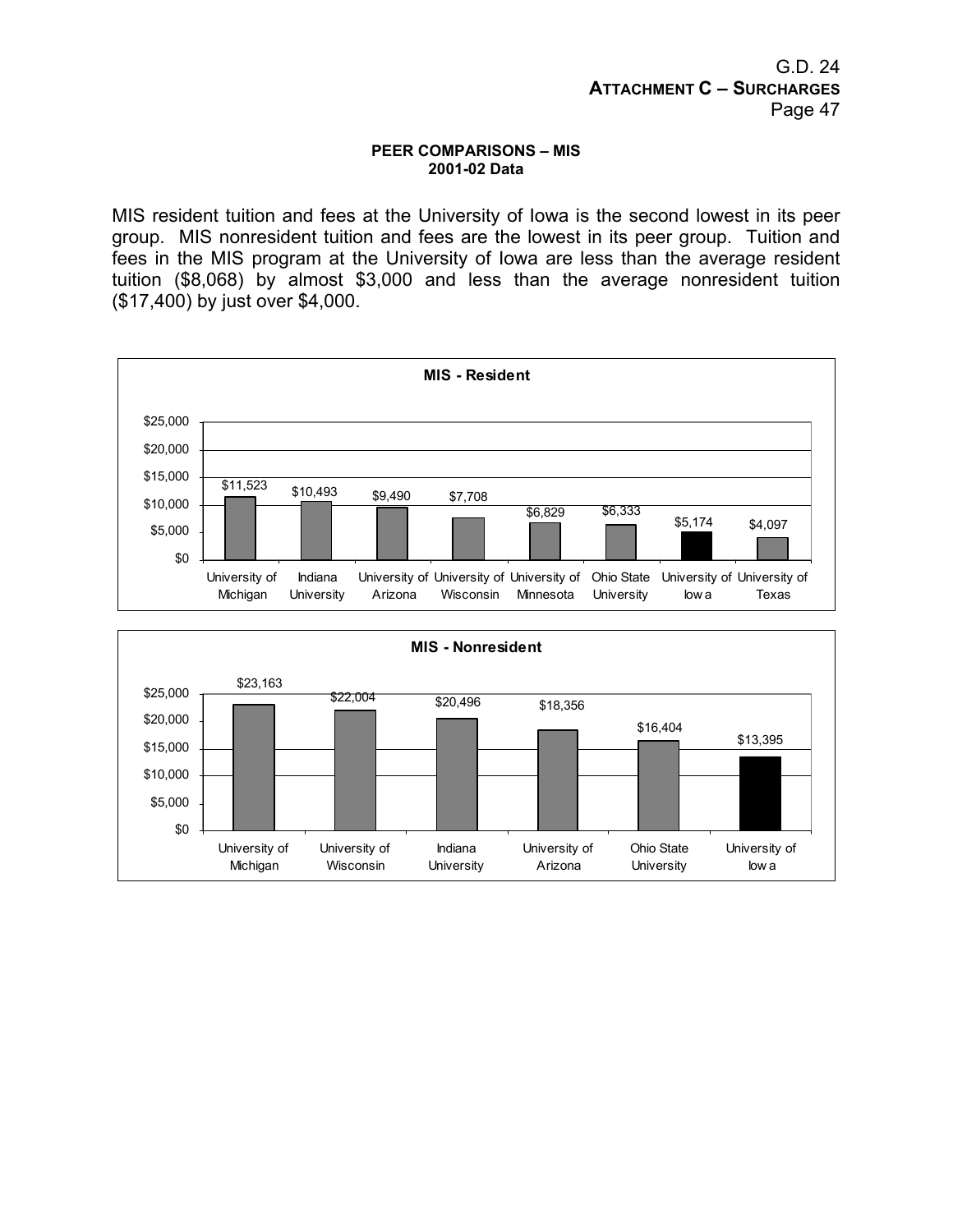#### **PEER COMPARISONS - MAC 2001-02 Data**

Resident and nonresident tuition and fees for the Masters in Accountancy at the University of Iowa are the lowest among the colleges in its peer group. The University reports that the program is intended to produce graduates who are professionally prepared to enter the workforce and to provide immediate value and focused competence to employers. The demand for these graduates in business is high, and starting salaries are generous and rising.



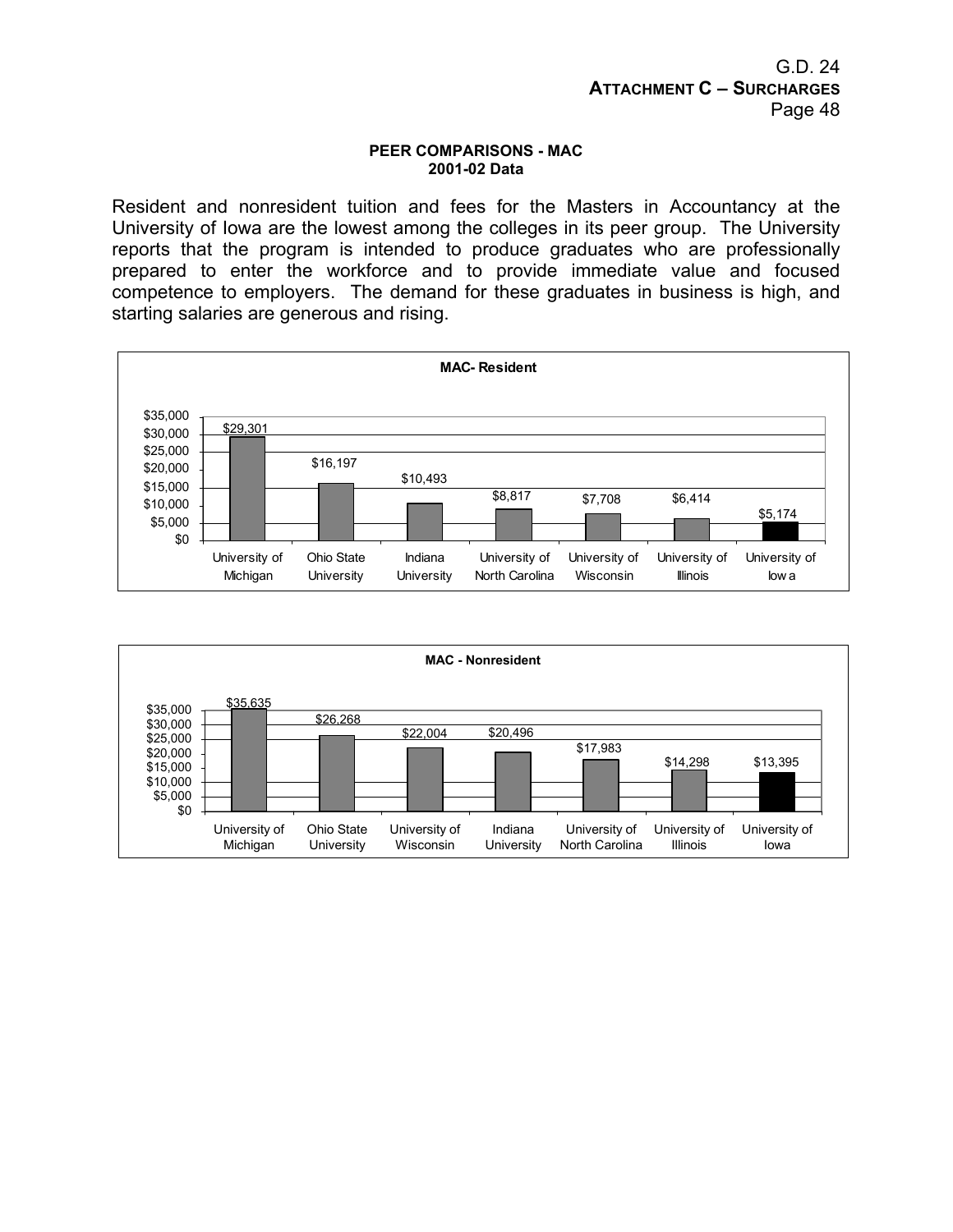## **College of Dentistry**

The University of Iowa proposed an additional annual tuition surcharge of \$3,000 for resident and nonresident students in the College of Dentistry for students enrolling in fall 2002. Surcharges are to be applied based on enrollment date. In October 1999, the Board approved a \$2,000 surcharge for students enrolling in the fall of 2000.

#### **SURCHARGES**

| Previously approved by the Board (October 1999)            | <b>Total Surcharge</b> |
|------------------------------------------------------------|------------------------|
| \$2,000 for students entering in the fall of 2000          | \$2,000                |
| Presented to the Board this month for consideration        |                        |
| \$3,000 proposed for students entering in the fall of 2002 | \$3,000                |
|                                                            | \$5,000                |

|                                    | <b>Resident</b>     |                       | <b>Nonresident</b>  |                     |                       |                     |
|------------------------------------|---------------------|-----------------------|---------------------|---------------------|-----------------------|---------------------|
|                                    | FY 2002<br>(actual) | FY 2003<br>(proposed) | Percent<br>Increase | FY 2002<br>(actual) | FY 2003<br>(proposed) | Percent<br>Increase |
| <b>Enrolled fall 2002</b>          |                     |                       |                     |                     |                       |                     |
| <b>Base Tuition/Surcharge</b>      |                     | \$15,284              | 47.4%               |                     | \$30,250              | 19.4%               |
| <b>Mandatory Fees</b>              |                     | 499                   | 22.9%               |                     | 499                   | 22.9%               |
| Total                              |                     | \$15,783              | 46.5%               |                     | \$30,749              | 19.5%               |
|                                    |                     |                       |                     |                     |                       |                     |
| <b>Enrolled fall 2001</b>          |                     |                       |                     |                     |                       |                     |
| <b>Base Tuition/Surcharge</b>      | \$10,366            | \$12,284              | 18.5%               | \$25,332            | \$27,250              | 7.6%                |
| <b>Mandatory Fees</b>              | 406                 | 499                   | 22.9%               | 406                 | 499                   | 22.9%               |
| Total                              | \$10,772            | \$12,783              | 18.7%               | \$25,738            | \$27,749              | 7.8%                |
|                                    |                     |                       |                     |                     |                       |                     |
| <b>Enrolled prior to fall 2001</b> |                     |                       |                     |                     |                       |                     |
| <b>Base Tuition/Surcharge</b>      | \$8,222             | \$9,744               | 18.5%               | \$23,188            | \$24,710              | 6.6%                |
| <b>Mandatory Fees</b>              | 406                 | 499                   | 22.9%               | 406                 | 499                   | 22.9%               |
| Total                              | \$8,628             | \$10,243              | 18.7%               | \$23,594            | \$25,209              | 6.8%                |
|                                    |                     |                       |                     |                     |                       |                     |

#### **PROGRAM CHARGES**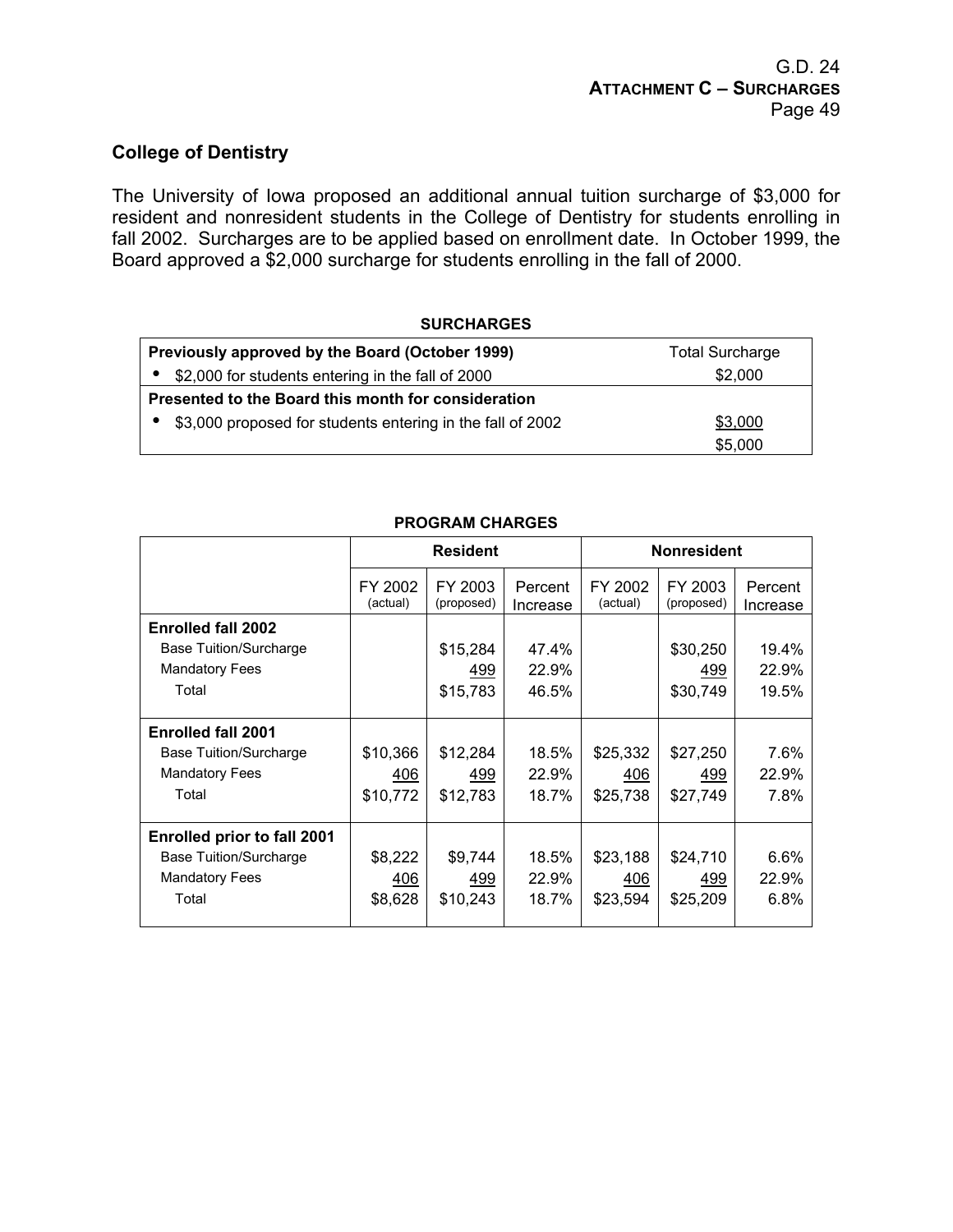The University reports that it plans to utilize the revenues generated from the proposed surcharge in the following ways:

|               | Phased in tuition surcharges of \$2,000   |                                                                                                                                                                          |  |  |  |  |  |
|---------------|-------------------------------------------|--------------------------------------------------------------------------------------------------------------------------------------------------------------------------|--|--|--|--|--|
| <b>Amount</b> | <b>Expenditure Category</b>               | <b>Descriptions</b>                                                                                                                                                      |  |  |  |  |  |
| \$127,680     | <b>Faculty Salaries and</b><br>Technology | Additional faculty in procedure-intense clinical<br>areas; faculty retention efforts to recruit and keep<br>top faculty; and support for technology-related<br>advances. |  |  |  |  |  |
| \$24,320      | Student Financial Aid (16%)               | Aid will be based on academic merit.                                                                                                                                     |  |  |  |  |  |
| \$152,000     |                                           |                                                                                                                                                                          |  |  |  |  |  |

## **USES OF NEW FUNDS**

#### **New Tuition Surcharge of \$3,000**

| Amount    | <b>Expenditure Category</b>  | <b>Descriptions</b>                                                                                                    |
|-----------|------------------------------|------------------------------------------------------------------------------------------------------------------------|
|           | \$191,520   Faculty Salaries | Three faculty positions will be added. The<br>remaining funds will be applied to faculty<br>recruitment and retention. |
| \$36,480  | Student Financial Aid (16%)  | Aid will be based on academic merit.                                                                                   |
| \$228,000 |                              |                                                                                                                        |

#### **PEER COMPARISONS 2001-02 Data**

Dentistry resident tuition and fees at the University of Iowa for the 2001-2001 academic year are the third lowest in its peer group and less than the average tuition (\$14,698) of its peer group. Dentistry nonresident tuition and fees at the University of Iowa are the fourth lowest and also lower than average (\$27,699) in comparison to its peer universities. SUI expects the College of Dentistry to remain competitive with peer and regional dental schools after the increase. The University reported that growing scholarships and low-interest loan programs ensure that no qualified Iowa applicant will be unable to attend because of costs.



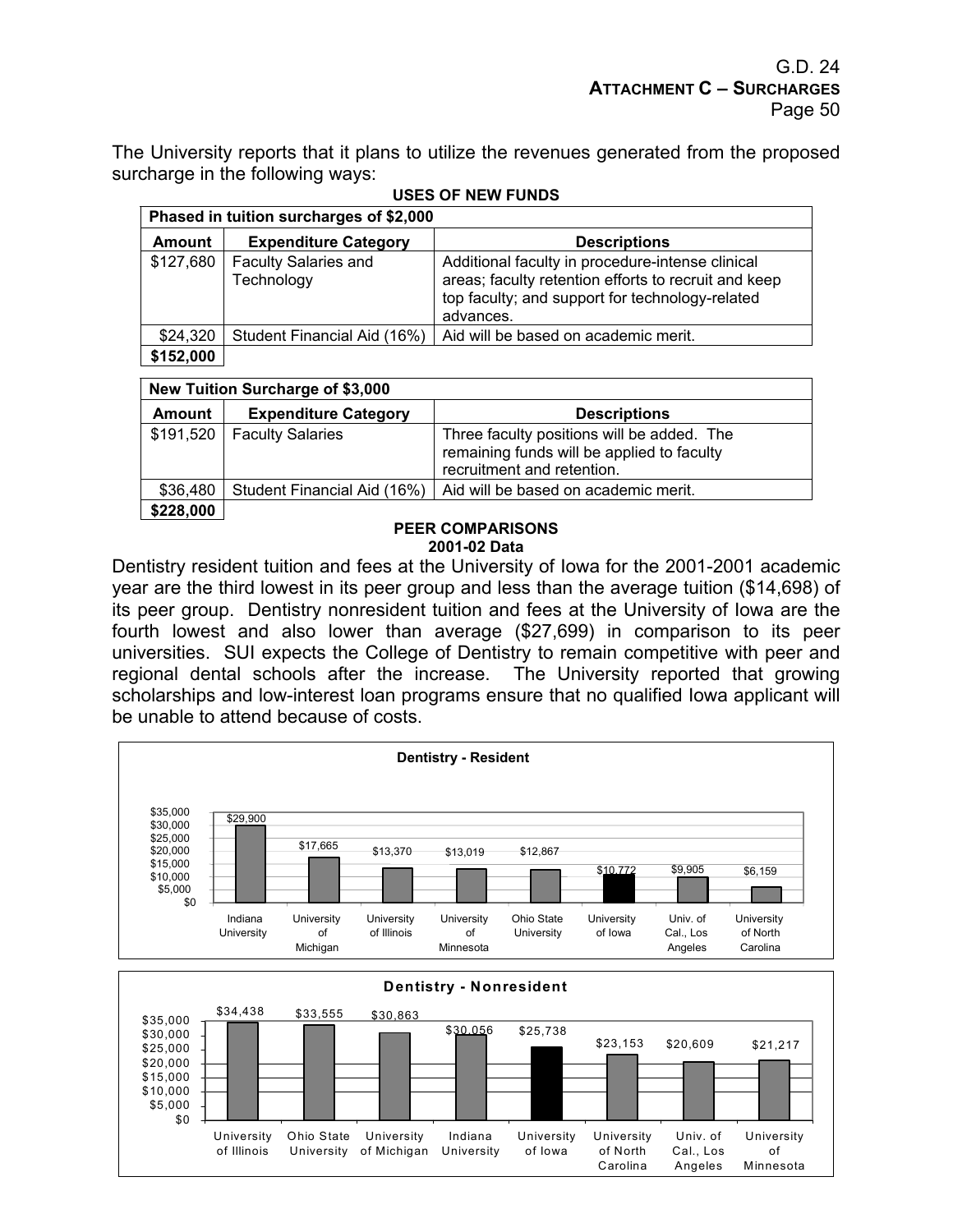## **College of Law**

The University of Iowa proposed a tuition surcharge of \$250 for all resident and nonresident students in the College of Law. This would be the  $9<sup>th</sup>$  College of Law surcharge in 10 years. The average surcharge of the previous nine years is \$278 for residents and \$448 for nonresidents.

# **SURCHARGES Currently presented to the Board for consideration <b>Total Surcharge Total Surcharge** • \$250 for resident and nonresident students entering in the fall of 2002 \$250 **Surcharge History**  • Entering Fall of: 1993 1994 1995 1996 1997 1998 1999 2000 2001 Resident 0 350 350 350 350 300 300 300 200 Nonresident 0 500 735 500 500 500 500 500 300

#### **PROGRAM CHARGES**

|                        | <b>Resident</b>     |                       |                     | <b>Nonresident</b>  |                       |                     |
|------------------------|---------------------|-----------------------|---------------------|---------------------|-----------------------|---------------------|
|                        | FY 2002<br>(actual) | FY 2003<br>(proposed) | Percent<br>Increase | FY 2002<br>(actual) | FY 2003<br>(proposed) | Percent<br>Increase |
| Base Tuition/Surcharge | \$8,152             | \$9,910               | 21.6%               | \$20,274            | \$23,668              | 16.7%               |
| <b>Mandatory Fees</b>  | 503                 | 599                   | 19.1%               | 503                 | 599                   | 19.1%               |
| Total                  | \$8,655             | \$10,509              | 21.4%               | \$20,777            | \$24,267              | 16.8%               |

The University reports that it plans to utilize the revenues generated from the proposed surcharge in the following ways:

#### **USES OF NEW FUNDS**

| Amount    | <b>Expenditure Category</b>                         | <b>Descriptions</b>                                                                                                                                                         |
|-----------|-----------------------------------------------------|-----------------------------------------------------------------------------------------------------------------------------------------------------------------------------|
| \$47,500  | Assistant Director of<br>Admissions                 | This person will organize and carry out off-<br>campus student recruitment activities and plan<br>and administer on-campus events for<br>prospective and admitted students. |
| \$45,000  | Library Assistant and<br><b>Secretarial Support</b> | The half-time Library Assistant will restore full<br>coverage to the Circulation Desk. The half-time<br>Secretary will provide support to three co-<br>curricular programs. |
| \$42,500  | Law Research Assistant<br>(RA) Positions            | These RA's will assist the faculty in their<br>research and will supervise lawyer skill-training<br>exercises in student-run, co-curricular<br>programs.                    |
| \$25,715  | Student Financial Aid (16%)                         | Aid will be based on academic merit.                                                                                                                                        |
| \$160,715 |                                                     |                                                                                                                                                                             |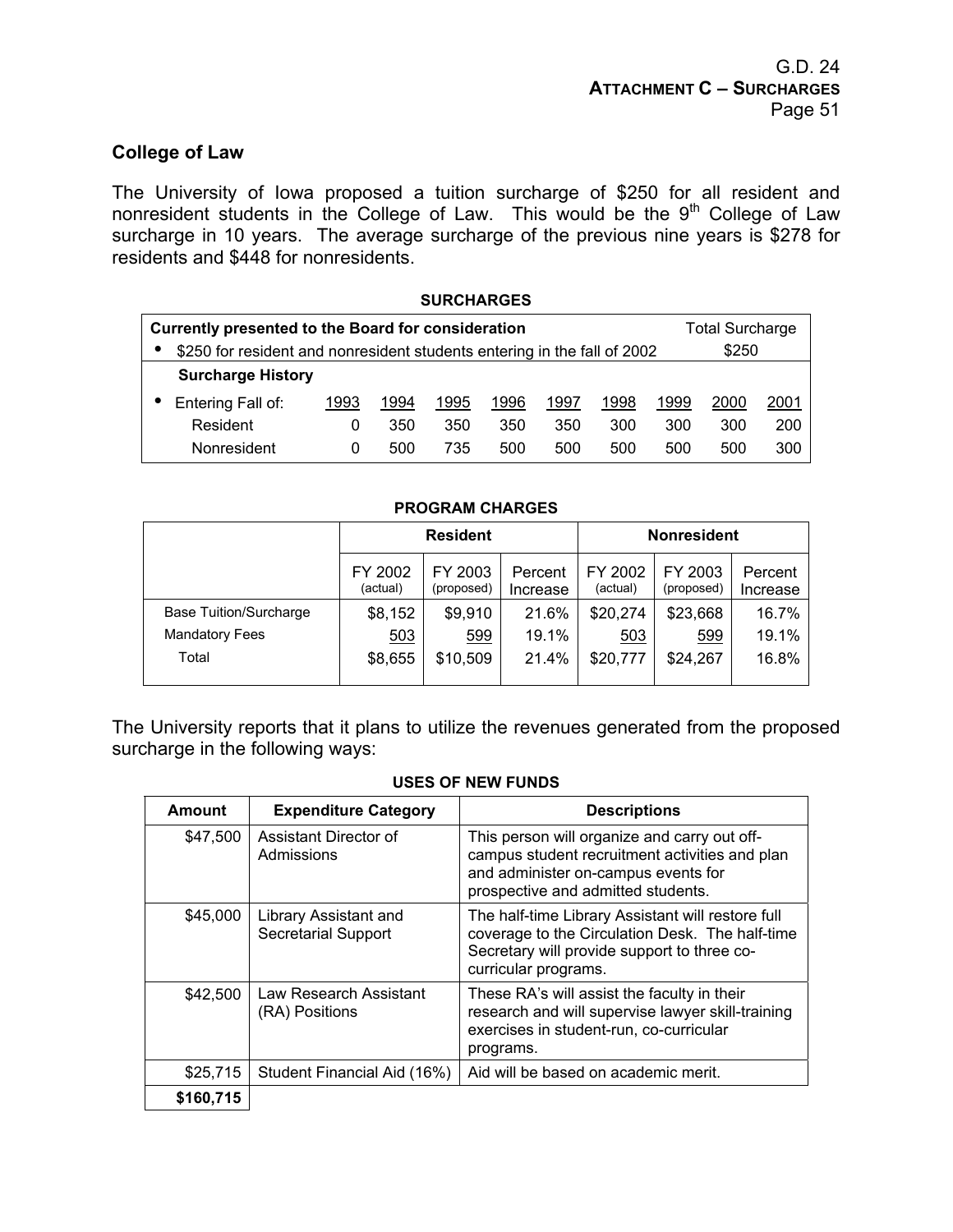#### **PEER COMPARISONS 2001-02 Data**

Resident and nonresident tuition and fees in the Law program at the University of Iowa rank in the bottom half of the institutions in the University's peer group. The University reports that the recently approved surcharges have not changed the College's relative position among its peers.



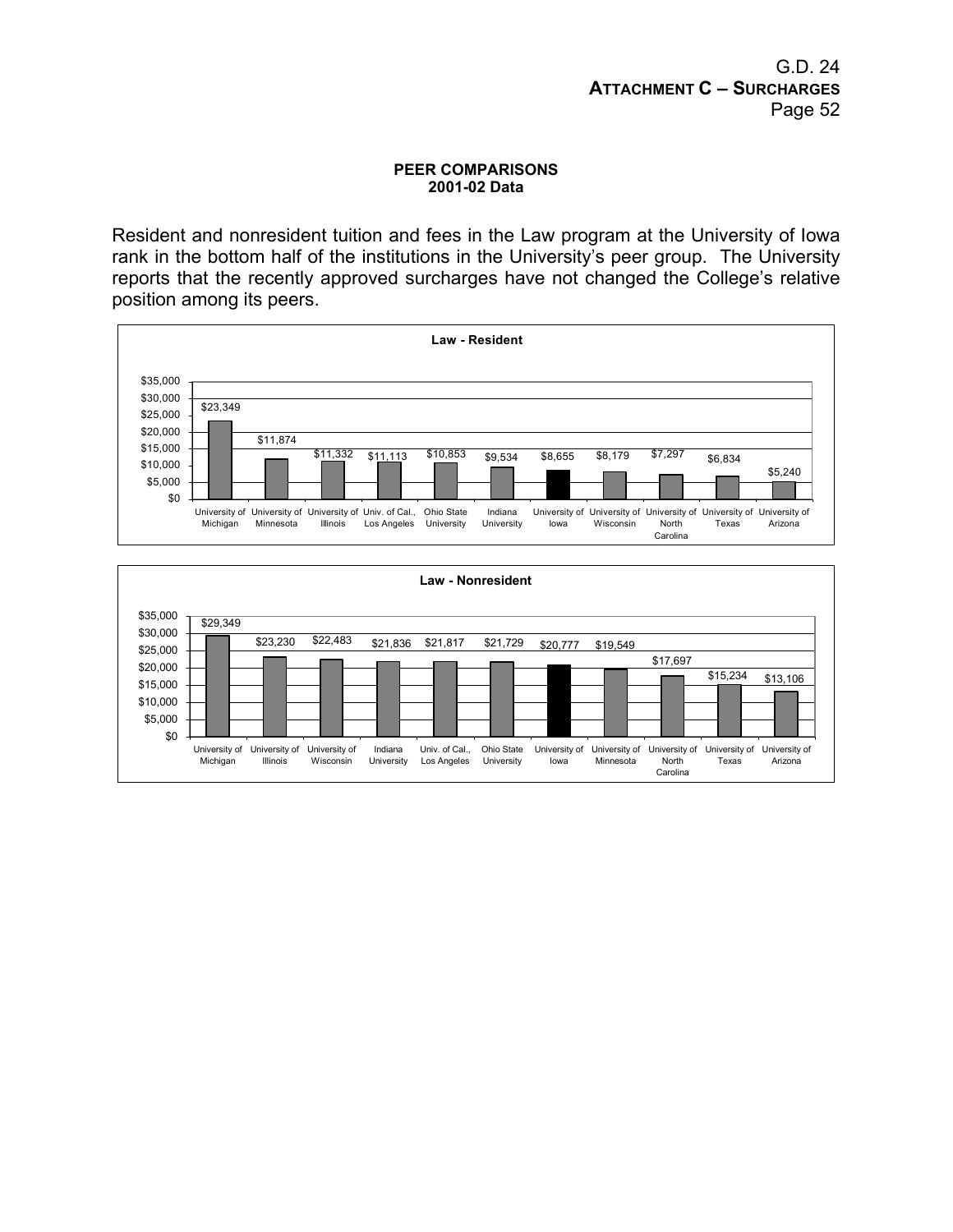## **College of Nursing: Masters Degree in Care Management**

The University of Iowa proposed a tuition surcharge of \$1,350 for resident and nonresident students in the Master of Care Management program. The Board has not yet approved the University of Iowa's College of Nursing Masters in Care Management. The surcharge for this program would be subject to the Board's approval of the program.

#### **SURCHARGES**

| Currently presented to the Board for consideration                      | <b>Cumulative Surcharge</b> |
|-------------------------------------------------------------------------|-----------------------------|
| \$1,350 per year proposed for students entering in the fall of<br>2002. | \$1,350                     |
| To be presented to the Board in October 2002                            |                             |
| \$1,350 for students entering in the fall of 2003.                      | \$2,700                     |

#### **PROGRAM CHARGES**

|                        | <b>Resident</b>      |                       |                     |                      | <b>Nonresident</b>    |                     |
|------------------------|----------------------|-----------------------|---------------------|----------------------|-----------------------|---------------------|
|                        | FY 2002<br>(actual)* | FY 2003<br>(proposed) | Percent<br>Increase | FY 2002<br>(actual)* | FY 2003<br>(proposed) | Percent<br>Increase |
| Base Tuition/Surcharge | \$3,702              | \$5,738               | 55.0%               | \$11,924             | \$15,122              | 26.8%               |
| <b>Mandatory Fees</b>  | 406                  | 499                   | 22.9%               | 406                  | 499                   | 22.9%               |
| Total                  | \$4,108              | \$6,237               | 51.8%               | \$12,330             | \$15,621              | 26.7%               |
|                        |                      |                       |                     |                      |                       |                     |

\*Graduate nursing tuition.

The University reports that it plans to utilize the revenues generated from the proposed surcharge in the following ways:

#### **USES OF NEW FUNDS**

| <b>Amount</b> | <b>Expenditure Category</b>   | <b>Descriptions</b>                                                                                   |
|---------------|-------------------------------|-------------------------------------------------------------------------------------------------------|
| \$380,000     | <b>Faculty Support</b>        | Recruit and retrain faculty to match the growth of<br>the anticipated increase in student enrollment. |
| \$104,000     | Student Financial Aid (16%)   | Aid will be based on academic merit.                                                                  |
| \$100,000     | <b>Faculty Support</b>        | Teaching assistants to run the program.                                                               |
| \$50,000      | <b>Administration Support</b> | Personnel to administer the program.                                                                  |
| \$16,000      | Program Expenses              | General operating costs.                                                                              |
| \$650,000     |                               |                                                                                                       |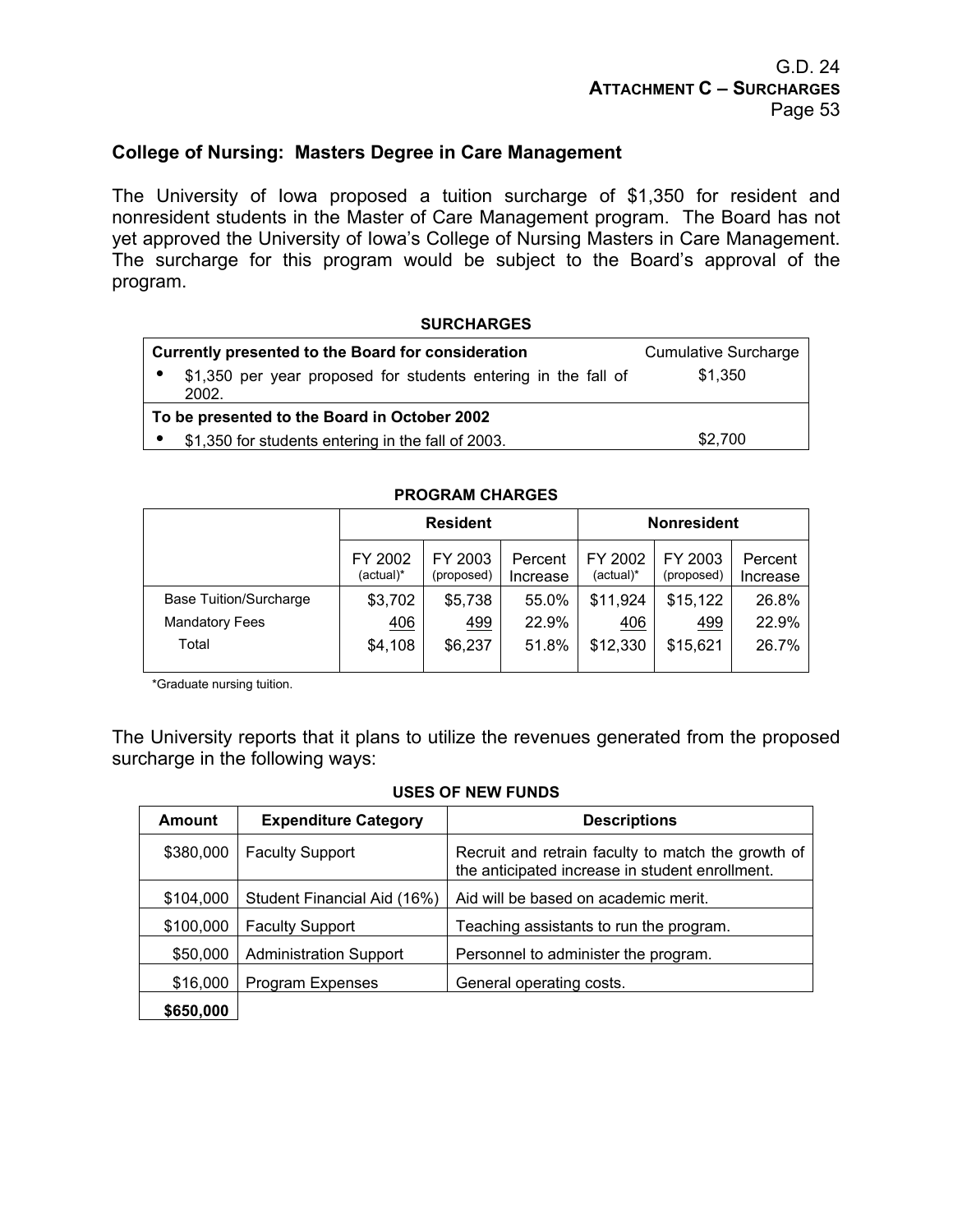#### **PEER COMPARISONS 2001-02 Data**

Graduate nursing tuition and fees at the University of Iowa are the third lowest in its peer group for both residents and nonresidents. The University of Iowa's program is also less than the average tuition for residents (\$4,604) by just over \$1,000 and less than the average tuition for nonresidents (\$14,202) by more than \$2,200.



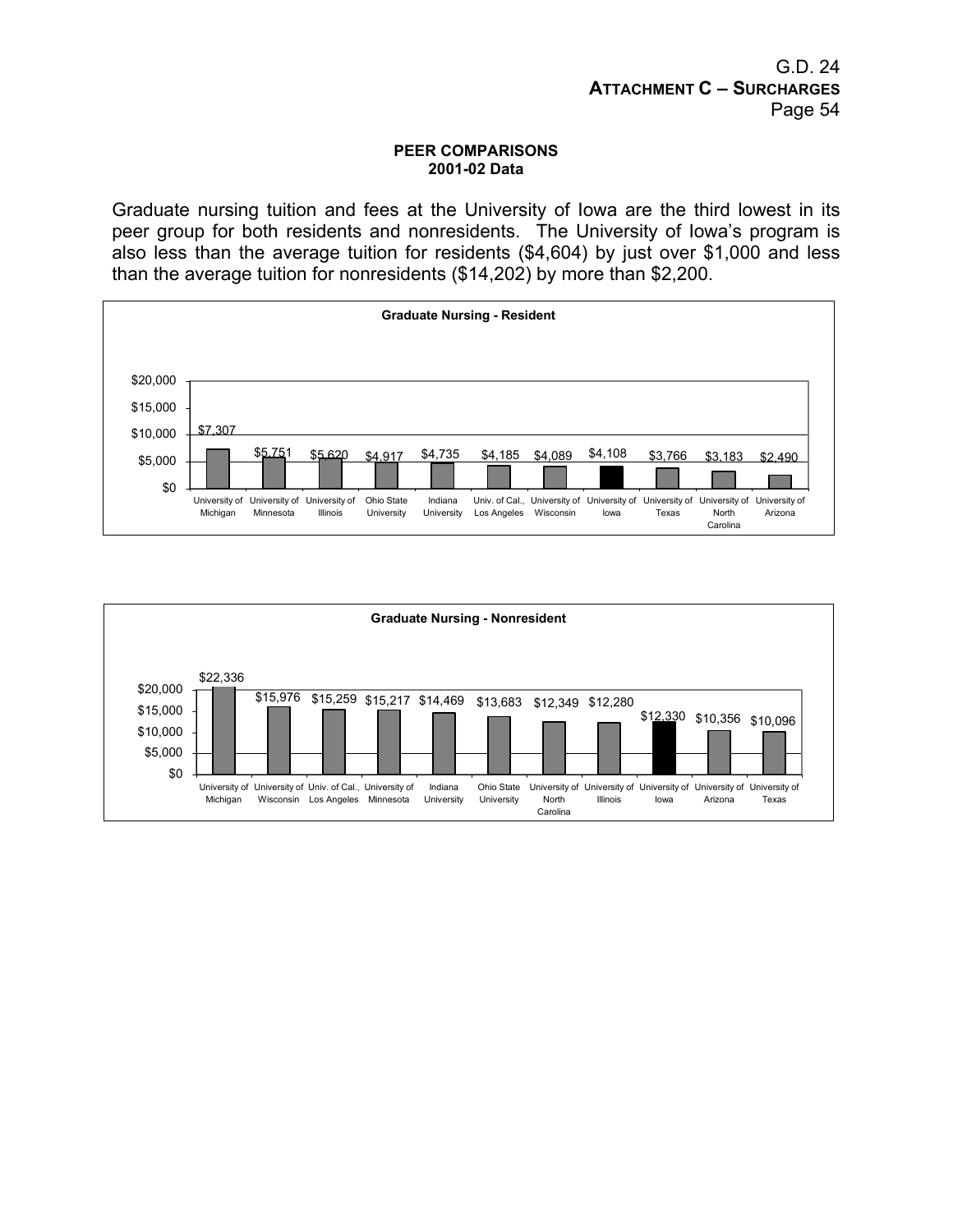## **College of Public Health: Master of Health Administration**

The University of Iowa proposed the first of three annual tuition surcharges of \$1,000 for resident and nonresident students entering the Master of Health Administration program in the fall of 2002. Surcharges will be applied based on enrollment date.

#### **SURCHARGES**

| Currently presented to the Board for consideration  | <b>Cumulative Surcharge</b> |
|-----------------------------------------------------|-----------------------------|
| • \$1,000 for students entering in the fall of 2002 | \$1,000                     |
| To be presented to the Board in subsequent years    |                             |
| • \$1,000 for students entering in the fall of 2003 | \$2,000                     |
| • \$1,000 for students entering in the fall of 2004 | \$3,000                     |

|                                    | <b>Resident</b>     |                       |                     | <b>Nonresident</b>  |                       |                     |
|------------------------------------|---------------------|-----------------------|---------------------|---------------------|-----------------------|---------------------|
|                                    | FY 2002<br>(actual) | FY 2003<br>(proposed) | Percent<br>Increase | FY 2002<br>(actual) | FY 2003<br>(proposed) | Percent<br>Increase |
| <b>Enrolled fall 2002</b>          |                     |                       |                     |                     |                       |                     |
| <b>Base Tuition/Surcharge</b>      |                     | \$5,388               | 45.5%               |                     | \$14,772              | 23.9%               |
| <b>Mandatory Fees</b>              |                     | 499                   | 22.9%               |                     | 499                   | 22.9%               |
| Total                              |                     | \$5,887               | 43.3%               |                     | \$15,271              | 23.9%               |
| <b>Enrolled prior to fall 2002</b> |                     |                       |                     |                     |                       |                     |
| <b>Base Tuition/Surcharge</b>      | \$3,702             | \$4,388               | 18.5%               | \$11,924            | \$13,772              | 15.5%               |
| <b>Mandatory Fees</b>              | 406                 | 499                   | 22.9%               | 406                 | 499                   | 22.9%               |
| Total                              | \$4,108             | \$4,887               | 19.0%               | \$12,330            | \$14,271              | 15.7%               |
|                                    |                     |                       |                     |                     |                       |                     |

#### **PROGRAM CHARGES**

The University reports that it plans to utilize the revenues generated from the proposed surcharge in the following ways:

#### **USES OF NEW FUNDS**

| <b>Amount</b> | <b>Expenditure Category</b>                                      | <b>Descriptions</b>                                                                                                                                                                                                                                                                                           |
|---------------|------------------------------------------------------------------|---------------------------------------------------------------------------------------------------------------------------------------------------------------------------------------------------------------------------------------------------------------------------------------------------------------|
| \$7,500       | Laboratory Enhancement<br>and Expanded Instructional<br>Delivery | Enhance the laboratory by including upgrades to<br>student computers, ensuring state-of-the-art<br>production equipment, enhancing the computer-<br>based curricula, and securing requisite technical<br>assistance. Strengthen courses in design and in<br>delivery.                                         |
| \$2,400       | Student Financial Aid (16%)                                      | Aid will be based on academic merit.                                                                                                                                                                                                                                                                          |
| \$5,100       | Recruitment, Travel, and<br><b>Accreditation Costs</b>           | Support for student trips and conferences;<br>materials and travel expenses for recruitment<br>events, conferences, other institutions, public<br>health organizations, and government agencies.<br>Assure accreditation by the Accrediting<br><b>Commission on Education for Health Services</b><br>(ACEHS). |
| \$15,000      |                                                                  |                                                                                                                                                                                                                                                                                                               |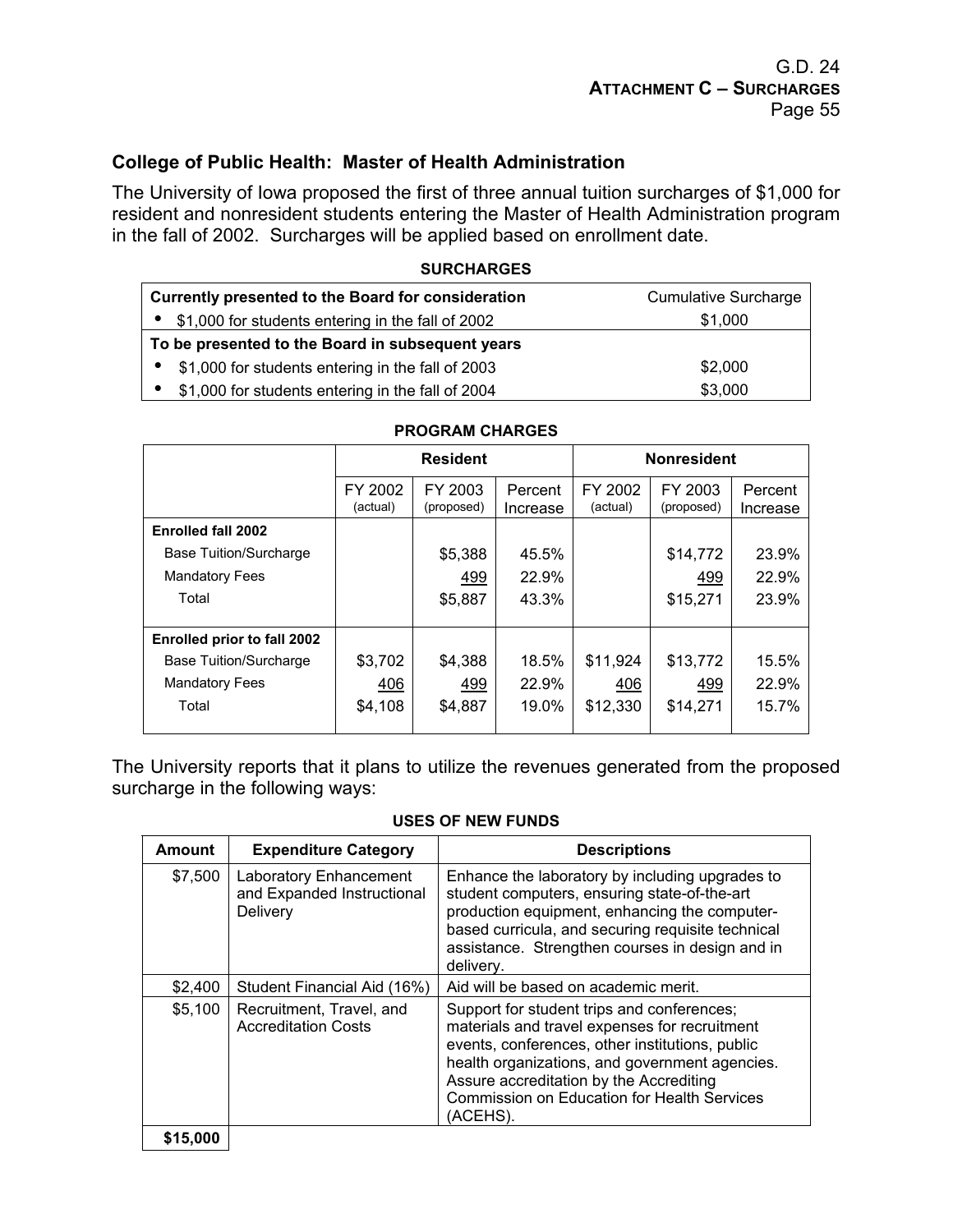#### **PEER COMPARISONS 2001-02 Data**

The University of Iowa Masters of Health Administration program is currently the second lowest in its peer group for resident and third lowest for nonresident. In addition, resident tuition (\$4,108) is less than the average cost (\$7,186) of tuition at the other peer institutions.



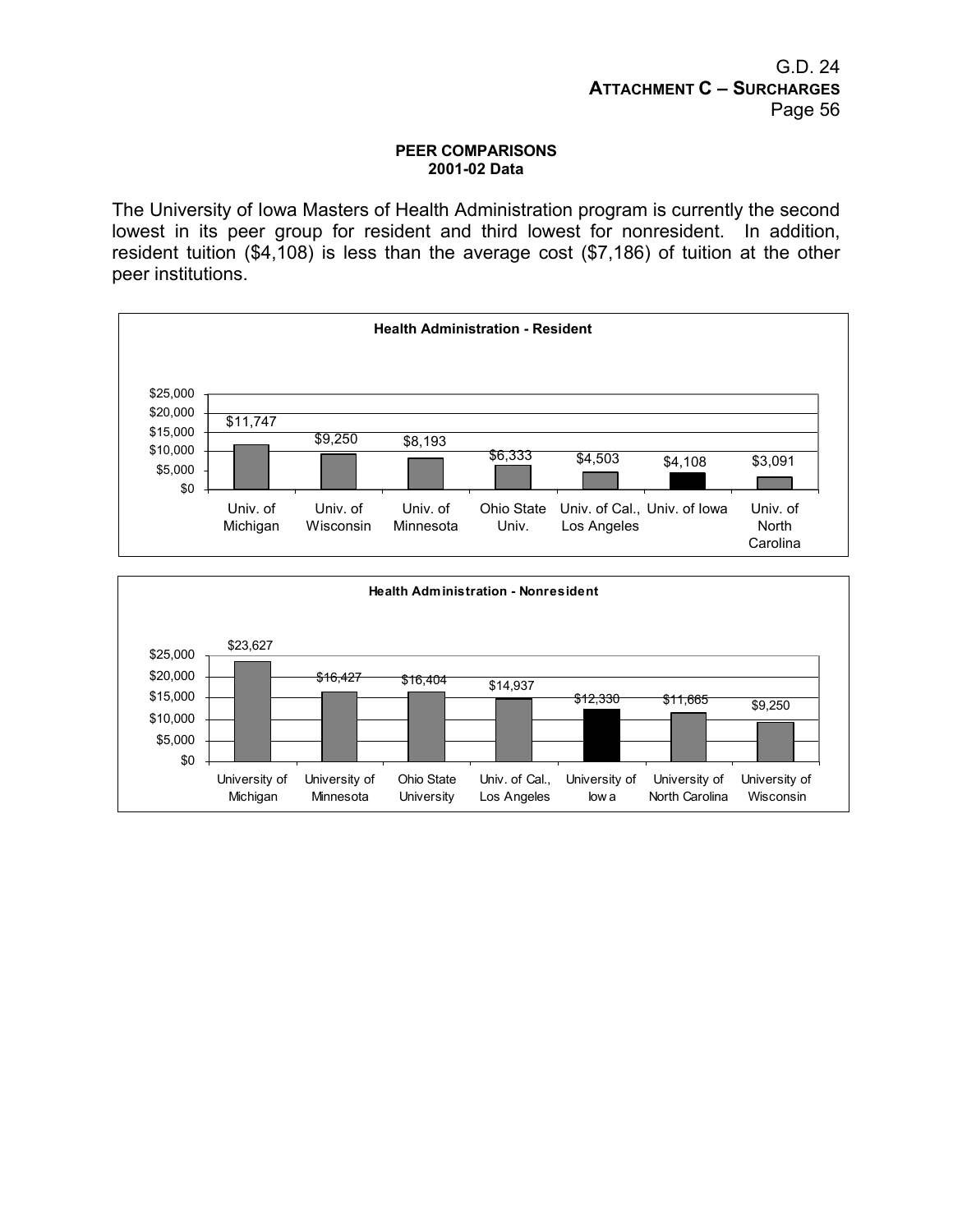## **College of Public Health: Masters of Public Health**

The University of Iowa proposed a tuition surcharge of \$1,000 for all resident and nonresident students entering the Master of Public Health program in the fall of 2002. Surcharges will be applied based on enrollment date.

#### **SURCHARGE**

| Currently presented to the Board for consideration  | <b>Total Surcharge</b> |
|-----------------------------------------------------|------------------------|
| • \$1,000 for students entering in the fall of 2002 | \$1.000                |

|                                    | <b>Resident</b>     |                       |                     | <b>Nonresident</b>  |                       |                     |
|------------------------------------|---------------------|-----------------------|---------------------|---------------------|-----------------------|---------------------|
|                                    | FY 2002<br>(actual) | FY 2003<br>(proposed) | Percent<br>Increase | FY 2002<br>(actual) | FY 2003<br>(proposed) | Percent<br>Increase |
| <b>Enrolled fall 2002</b>          |                     |                       |                     |                     |                       |                     |
| <b>Base Tuition/Surcharge</b>      |                     | \$5,388               | 45.5%               |                     | \$14,772              | 23.9%               |
| <b>Mandatory Fees</b>              |                     | 499                   | 22.9%               |                     | 499                   | 22.9%               |
| Total                              |                     | \$5,887               | 43.3%               |                     | \$15,271              | 23.9%               |
| <b>Enrolled prior to fall 2002</b> |                     |                       |                     |                     |                       |                     |
| <b>Base Tuition/Surcharge</b>      | \$3,702             | \$4,388               | 18.5%               | \$11,924            | \$13,772              | 15.5%               |
| <b>Mandatory Fees</b>              | 406                 | 499                   | 22.9%               | 406                 | 499                   | 22.9%               |
| Total                              | \$4,108             | \$4,887               | 19.0%               | \$12,330            | \$14,271              | 15.7%               |

#### **PROGRAM CHARGES**

The University reports that it plans to utilize the revenues generated from the proposed surcharge in the following ways:

#### **USES OF NEW FUNDS**

| <b>Amount</b> | <b>Expenditure Category</b>                                                 | <b>Descriptions</b>                                                                                                                                                                                                                                                                                                                                                                               |
|---------------|-----------------------------------------------------------------------------|---------------------------------------------------------------------------------------------------------------------------------------------------------------------------------------------------------------------------------------------------------------------------------------------------------------------------------------------------------------------------------------------------|
| \$22,500      | <b>Student Recruitment and</b><br><b>Expanded Instructional</b><br>Delivery | Support for materials and travel expenses for<br>recruitment events and conferences as well as<br>travel to other institutions, public health<br>organizations, and government agencies; offer<br>additional core courses; hire part-time adjunct<br>faculty; identify and facilitate practicum<br>opportunities; develop and operate summer<br>facilities; and establish certification programs. |
| \$15,300      | <b>Administrative Costs</b>                                                 | Support to obtain full accreditation from the Council<br>on Education for Public Health (application fee,<br>annual fee, accreditation review, and travel<br>expenses associated with site or consultation<br>visits).                                                                                                                                                                            |
| \$7,200       | Student Financial Aid (16%)                                                 | Aid will be based on academic merit.                                                                                                                                                                                                                                                                                                                                                              |
| \$45,000      |                                                                             |                                                                                                                                                                                                                                                                                                                                                                                                   |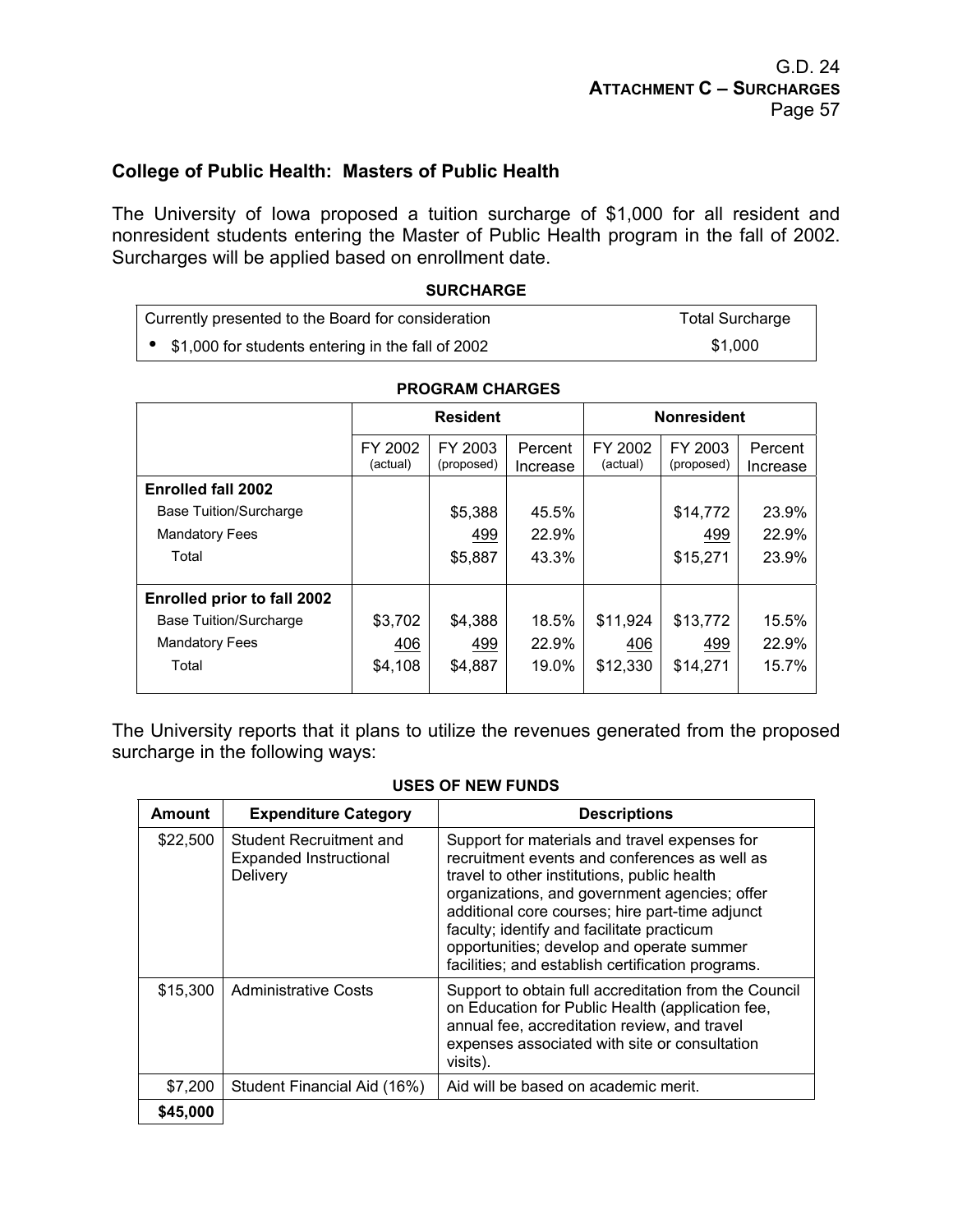#### **PEER COMPARISONS 2001-02 Data**

Resident tuition and fees for the Master of Public Health program at the University of Iowa are less than the average tuition (\$6,846) of its comparable universities by more than \$2,700 while the nonresident tuition and fees are just over \$3,900 above the peer group average (\$16,239). The University reports that the proposed increase would place the University closer to the average tuition and fee charges for all accredited public health schools or colleges.



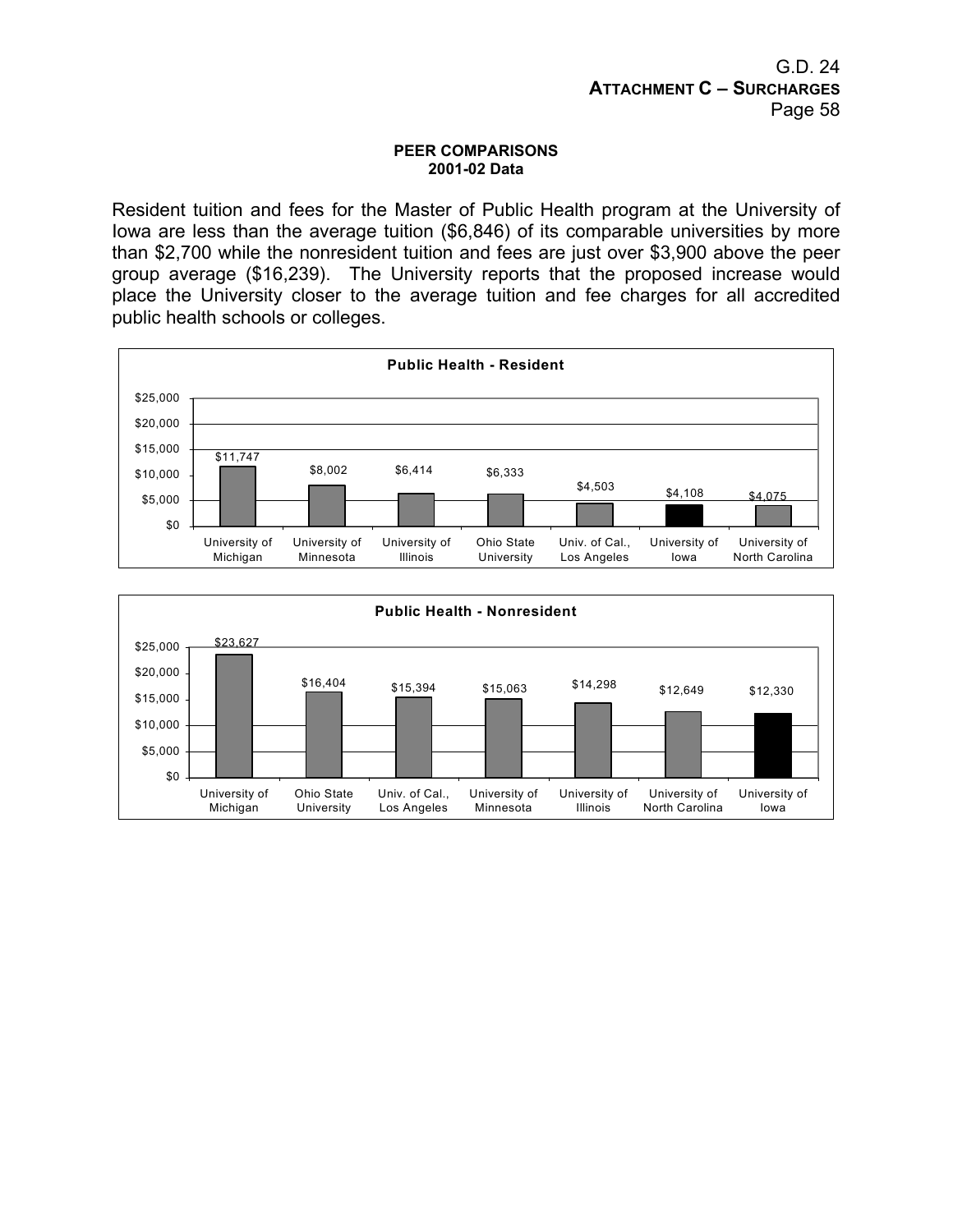## **Graduate College: Master of Physical Therapy**

The University of Iowa proposed a tuition surcharge of \$1,350 for resident and nonresident students entering the Graduate College Master of Physical Therapy program in the fall of 2002. Surcharges will be applied based on enrollment date.

| <b>SURCHARGES</b>                                                |                             |
|------------------------------------------------------------------|-----------------------------|
| Currently presented to the Board for consideration               | <b>Cumulative Surcharge</b> |
| \$1,350 proposed for students entering in the fall of 2002       | \$2.700                     |
| Previously approved by the Board                                 |                             |
| \$1,350 for students entering in the fall of 2001 (October 2000) | \$1,350                     |

| <b>PROGRAM CHARGES</b>        |                                              |         |                     |                     |                       |                     |
|-------------------------------|----------------------------------------------|---------|---------------------|---------------------|-----------------------|---------------------|
|                               | <b>Resident</b>                              |         |                     | <b>Nonresident</b>  |                       |                     |
|                               | FY 2002<br>FY 2003<br>(actual)<br>(proposed) |         | Percent<br>Increase | FY 2002<br>(actual) | FY 2003<br>(proposed) | Percent<br>Increase |
| <b>Enrolled fall 2002</b>     |                                              |         |                     |                     |                       |                     |
| <b>Base Tuition/Surcharge</b> |                                              | \$7,338 | 45.2%               |                     | \$16,682              | 25.7%               |
| <b>Mandatory Fees</b>         |                                              | 499     | 22.9%               |                     | 499                   | 22.9%               |
| Total                         |                                              | \$7,837 | 43.6%               |                     | \$17,181              | 25.6%               |
| <b>Enrolled fall 2001</b>     |                                              |         |                     |                     |                       |                     |
| <b>Base Tuition/Surcharge</b> | \$5,052                                      | \$5,988 | 18.5%               | \$13,274            | \$15,332              | 15.5%               |
| <b>Mandatory Fees</b>         | 406                                          | 499     | 22.9%               | 406                 | 499                   | 22.9%               |
| Total                         | \$5,458                                      | \$6,487 | 18.9%               | \$13,680            | \$15,831              | 15.7%               |
| <b>Enrolled fall 2000</b>     |                                              |         |                     |                     |                       |                     |
| <b>Base Tuition/Surcharge</b> | \$3,702                                      | \$4,388 | 18.5%               | \$11,924            | \$13,772              | 15.5%               |
| <b>Mandatory Fees</b>         | 406                                          | 499     | 22.9%               | 406                 | 499                   | 22.9%               |
| Total                         | \$4,108                                      | \$4,887 | 19.0%               | \$12,330            | \$14,271              | 15.7%               |
|                               |                                              |         |                     |                     |                       |                     |

The University reports that it plans to utilize the revenues generated from the proposed surcharge in the following ways:

#### **USES OF NEW FUNDS**

| <b>Amount</b> | <b>Expenditure Category</b>   | <b>Descriptions</b>                                    |
|---------------|-------------------------------|--------------------------------------------------------|
| \$106,000     | Faculty/Staff                 | Expand current curriculum; expand course; increase     |
|               |                               | emphasis on outcomes/evidence-based research;          |
|               |                               | and expand clinical educational program.               |
| \$53,000      | <b>Graduate Teaching</b>      | TA's complement the teaching faculty and the           |
|               | Assistants (TA)               | projected expanded curriculum.                         |
| \$38,868      | Student Financial Aid (16%)   | Aid will be based on academic merit.                   |
| \$20,000      | <b>Teaching and Technical</b> | Ancillary clinical teaching equipment such as          |
|               | <b>Support Equipment</b>      | therapeutic physical modalities and clinical exercise  |
|               |                               | testing and training equipment as well as technical    |
|               |                               | support equipment.                                     |
| \$15,000      | <b>Clinical Education</b>     | Support for teaching assistants including travel and   |
|               | Management/ Coordination      | on-site visitation as well as compensation to clinical |
|               |                               | educators for education workshops.                     |
| \$7,600       | <b>Student Research</b>       | Maintain the quality of student research.              |
| \$240,468     |                               |                                                        |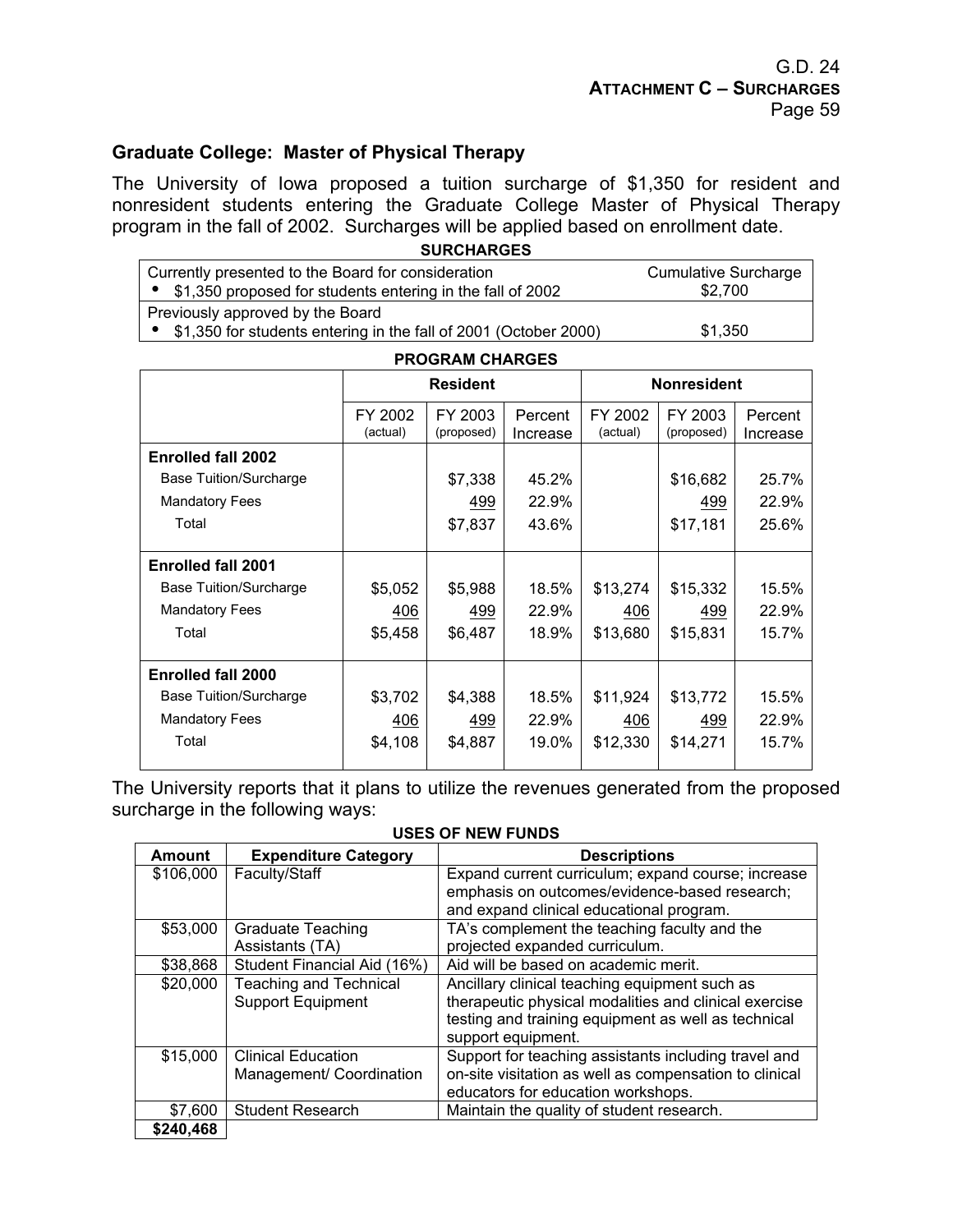#### **PEER COMPARISONS 2001-02 Data**

Of the reported peer institutions that have Physical Therapy programs, the University of Iowa has the second lowest tuition and fees. The University of Iowa Physical Therapy Graduate Program historically has been nationally recognized as a model program and, according to the *2001 US News & World Report*, is ranked third among the best graduate schools in the county.

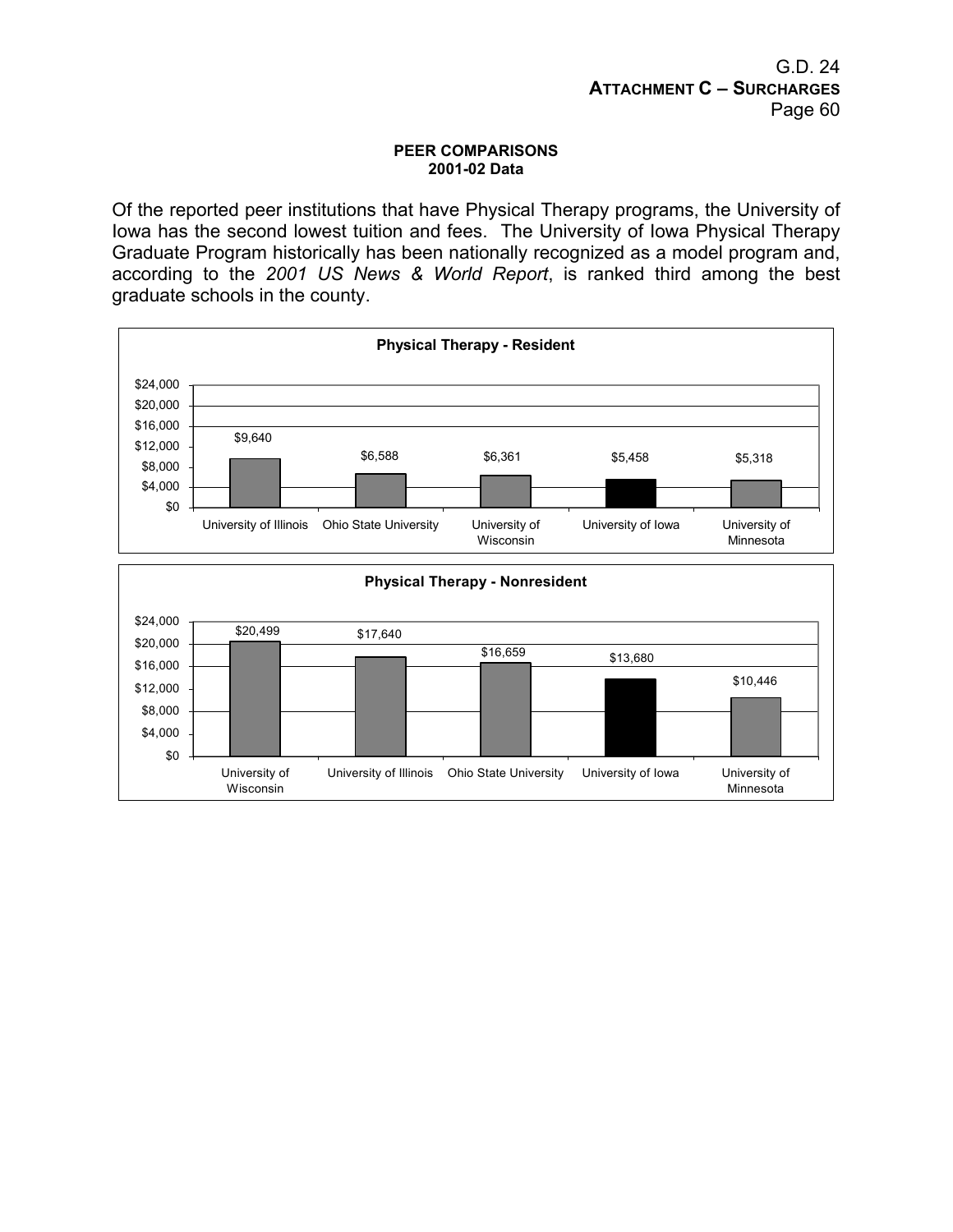## G.D. 24 **ATTACHMENT C – SURCHARGES** Page 61

## **Iowa State University – College of Veterinary Medicine**

Iowa State University is proposing a tuition surcharge of \$775 for resident and \$2,100 for nonresident students entering the College of Veterinary Medicine program in the fall of 2002. Surcharges will be applied based on enrollment date.

#### **SURCHARGE**

| Currently presented to the Board for Consideration | Resident | Nonresident |
|----------------------------------------------------|----------|-------------|
| • For students entering in the fall of 2002        | \$775    | \$2.100     |

|                               | <b>Resident</b>     |                       |                     |                     | <b>Nonresident</b>    |                     |
|-------------------------------|---------------------|-----------------------|---------------------|---------------------|-----------------------|---------------------|
|                               | FY 2002<br>(actual) | FY 2003<br>(proposed) | Percent<br>Increase | FY 2002<br>(actual) | FY 2003<br>(proposed) | Percent<br>Increase |
| <b>Base Tuition/Surcharge</b> | \$7,110             | \$9,200               | 29.4%               | \$19,376            | \$25,062              | 29.3%               |
| <b>Mandatory Fees</b>         | 326                 | <u>418</u>            | 28.2%               | 326                 | <u>418</u>            | 28.2%               |
| Total                         | \$7,436             | \$9,618               | 29.3%               | \$19,702            | \$25,480              | 29.3%               |

#### **PROGRAM CHARGES**

The University reports that it plans to utilize the revenues generated from the proposed surcharge in the following ways:

| Amount      | <b>Expenditure Category</b>                    | <b>Descriptions</b>                                                                                                                                                                                                  |
|-------------|------------------------------------------------|----------------------------------------------------------------------------------------------------------------------------------------------------------------------------------------------------------------------|
| \$845,240   | <b>Faculty Salaries and</b><br><b>Benefits</b> | Veterinary Teaching Hospital - 8 faculty in the<br>following areas: Equine Medicine, Radiologist,<br>Neurologist, Clinical Pathologist,<br>Behavior/Animal Welfare, Oncology,<br>Ophthalmologist, and Dermatologist. |
| \$189,420   | <b>Staff Salary and Benefits</b>               | Veterinary Teaching Hospital - 5 staff members.<br>Additional staff are needed to respond to the<br>increasing patient load resulting from referrals<br>from lowa-based veterinarians.                               |
| \$78,482    | Clinical and Teaching<br>Equipment             | Maintenance and replacement.                                                                                                                                                                                         |
| \$137,580   | Student Financial Aid (11%)                    | Maintaining student aid set-aside policy.                                                                                                                                                                            |
| \$1,250,722 |                                                |                                                                                                                                                                                                                      |

#### **USES OF NEW FUNDS**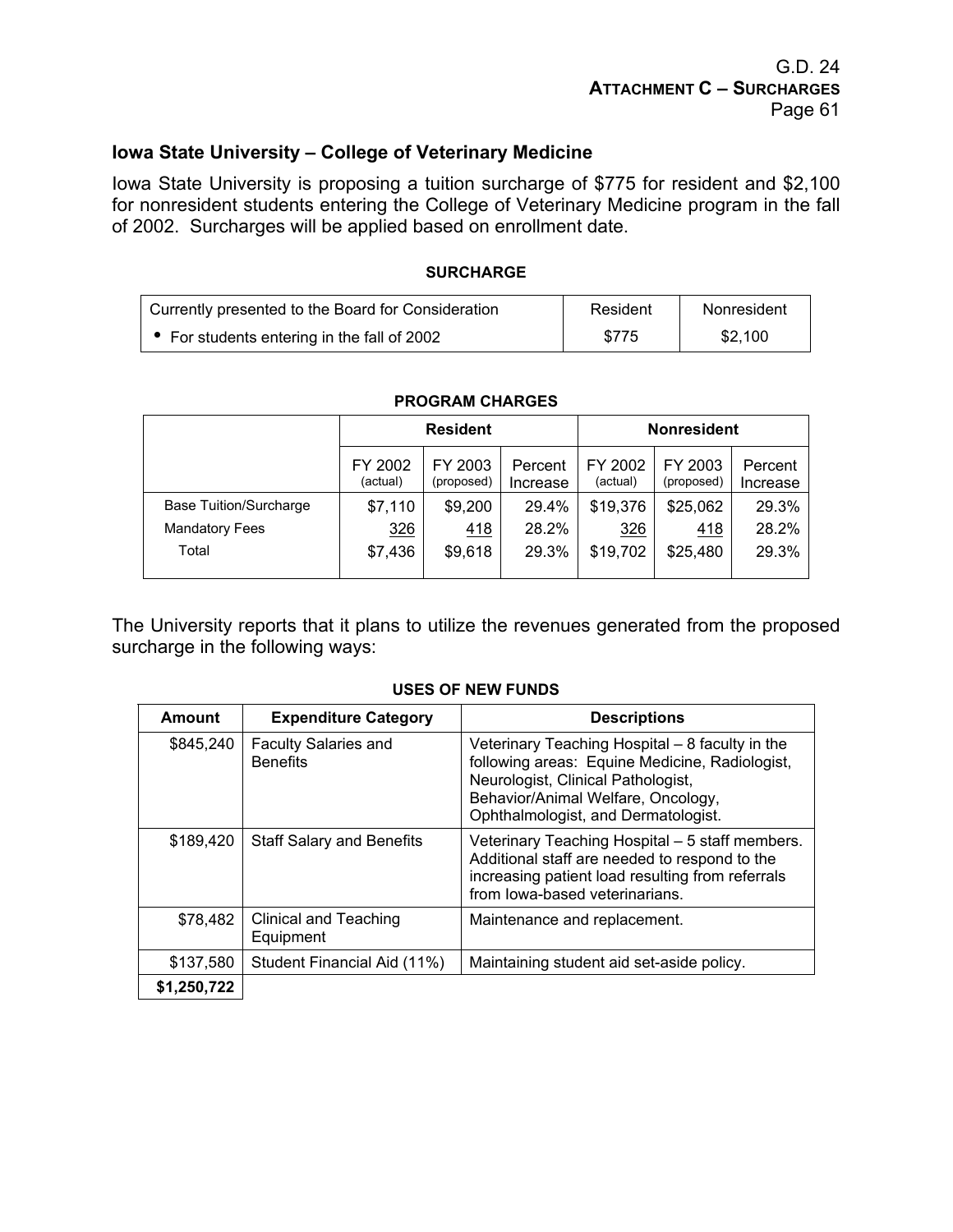#### **PEER COMPARISONS 2001-02 Data**

Resident tuition and fees for the Doctor of Veterinary Medicine (DVM) program at Iowa State University are less than the average tuition (\$8,258) of its comparable universities by just over \$800 while the nonresident tuition and fees are less than the average tuition of \$20,211 by approximately \$500. The University reports that the proposed increase would place the University closer to the average tuition and fee charges at its peer institutions.



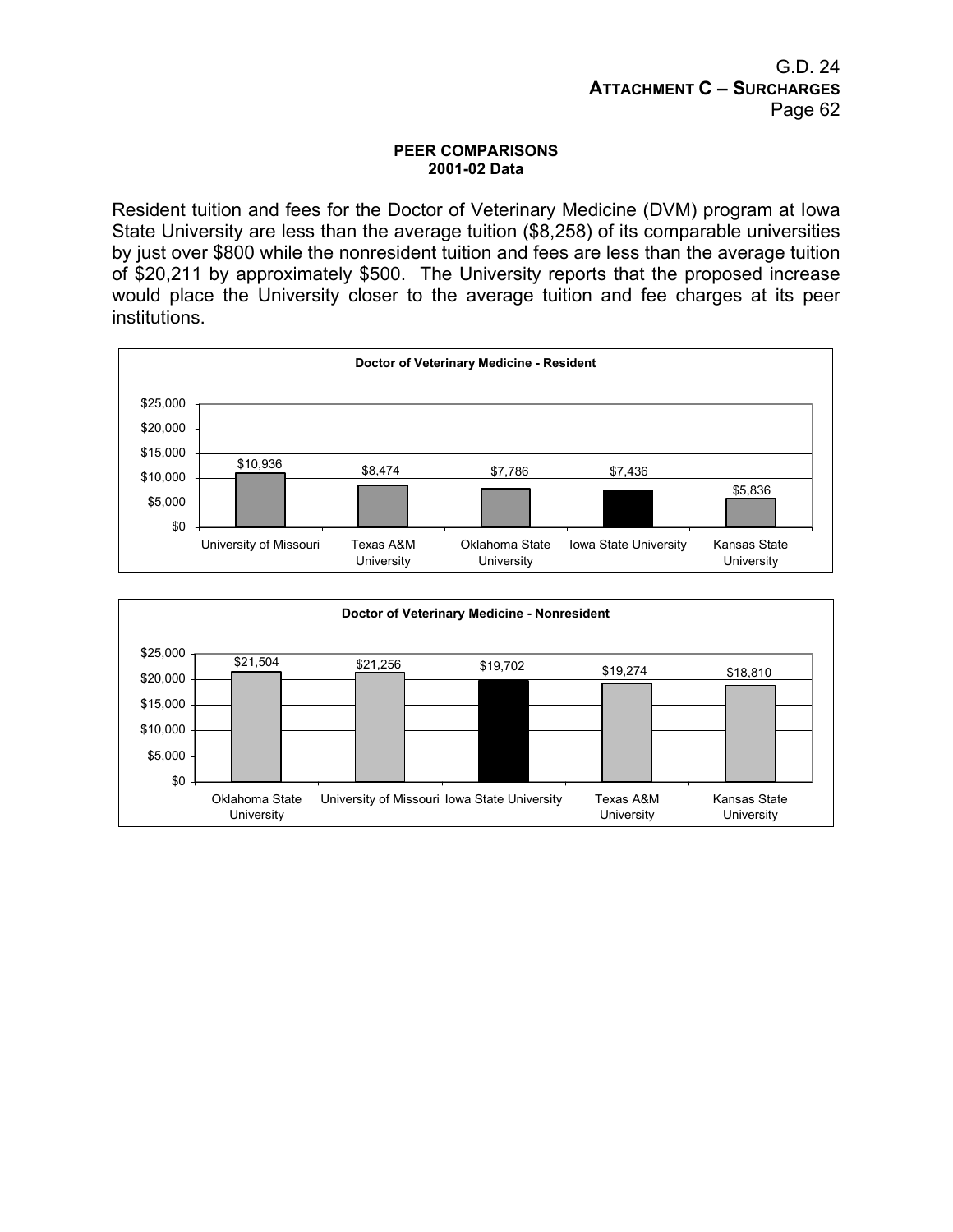# **TUITION-RELATED MISCELLANEOUS FEES**

The Regent Procedural Guide specifies that the Board has authority over all institutional or college-wide fees over \$1 per semester and all department fees over \$10 per semester. Review and approval of miscellaneous fees and charges is consistent with the Board's strategic plan to provide effective stewardship of institutional resources while advocating for resources needed to provide access to educational, research, and service opportunities.

Miscellaneous fees and charges include both tuition-related and non-tuition-related charges. Tuition-related fees include items such as continuing education courses and workshops. Non-tuition-related fees include a variety of items such as course delivery fees and private music lessons. In each category, students pay only the miscellaneous fees and charges that apply to them, with variances, in type and amount dependent on each student's program, needs, and interests.

At the December 2000 meeting, Board members requested that consideration be given to approval of miscellaneous fees and charges in connection with the Board's annual discussion of tuition and mandatory fees. In consultation with the universities, the Board Office is presenting the tuition-related fees with the Board's annual discussion of tuition and mandatory fees. The non-tuition-related fees will be presented in the March/April timeframe when the Board discusses room and board.

Changes from September: 1) Fees modified to reflect higher recommended tuition rate; 2) Two fees at Iowa State University were deleted (Masters-Education -- Educational Leadership (MEd EL) and Masters-Public Admin (MPA)) because they were no longer needed; 3) Iowa State University's summer geological field camp fees are listed with Lakeside Lab as a per credit fee.

|                                               | University of Iowa |                                                            |       |       | Iowa State University |       | University of Northern Iowal |                |          |  |
|-----------------------------------------------|--------------------|------------------------------------------------------------|-------|-------|-----------------------|-------|------------------------------|----------------|----------|--|
|                                               | Actual             | Recomm.                                                    |       |       | Actual Recomm.        |       |                              | Actual Recomm. |          |  |
|                                               |                    | 2002 FY 2003 % Inc. FY 2002 FY 2003 % Inc. FY 2002 FY 2003 |       |       |                       |       |                              |                | $%$ Inc. |  |
| Correspondence Study (per hour)               | \$99               | \$118                                                      | 19.2% |       |                       |       | \$99                         | \$118          | 19.2%    |  |
| <b>Extension Courses/Continuing Education</b> |                    |                                                            |       |       |                       |       |                              |                |          |  |
| Undergraduate                                 | \$130              | \$155                                                      | 19.2% | \$130 | \$155                 | 19.2% | \$130                        | \$155          | 19.2%    |  |
| Graduate                                      | \$206              | \$245                                                      | 18.9% | \$206 | \$245                 | 18.9% | \$206                        | \$245          | 18.9%    |  |
| Masters-Business Administration (MBA)         | \$268              | \$318                                                      | 18.7% | \$268 | \$318                 | 18.7% | \$268                        | \$318          | 18.7%    |  |
| MBA - Weekend (per credit)                    |                    |                                                            |       | \$268 | \$318                 | 18.7% |                              |                |          |  |
| Hospital Certificate Technology (per year)    | \$495              | \$587                                                      | 18.6% |       |                       |       |                              |                |          |  |
| Lakeside Lab (All)/Field Camp (ISU)           |                    |                                                            |       |       |                       |       |                              |                |          |  |
| Undergraduate (per credit/hour)               | \$130              | \$155                                                      | 19.2% | \$130 | \$155                 | 19.2% | \$130                        | \$155          | 19.2%    |  |
| Graduate (per credit/hour)                    | \$206              | \$245                                                      | 18.9% | \$206 | \$245                 | 18.9% | \$206                        | \$245          | 18.9%    |  |
| Law - Special 10-wk Summer Session            |                    |                                                            |       |       |                       |       |                              |                |          |  |
| Resident*                                     | \$2,718            | \$3,306 21.6%                                              |       |       |                       |       |                              |                |          |  |
| Nonresident*                                  | \$6,758            | \$7,887 16.7%                                              |       |       |                       |       |                              |                |          |  |
| Open Credit (per project)                     |                    |                                                            |       |       |                       |       | \$260                        | \$309          | 18.8%    |  |
| Workshops/Telecourses (per hour)              |                    |                                                            |       |       |                       |       |                              |                |          |  |
| Undergraduate                                 | \$130              | \$155                                                      | 19.2% | \$130 | \$155                 | 19.2% | \$130                        | \$155          | 19.2%    |  |
| Graduate                                      | \$206              | \$245                                                      | 18.9% | \$206 | \$245                 | 18.9% | \$206                        | \$245          | 18.9%    |  |

\* Same percentage increases as recommended for law school tuition.